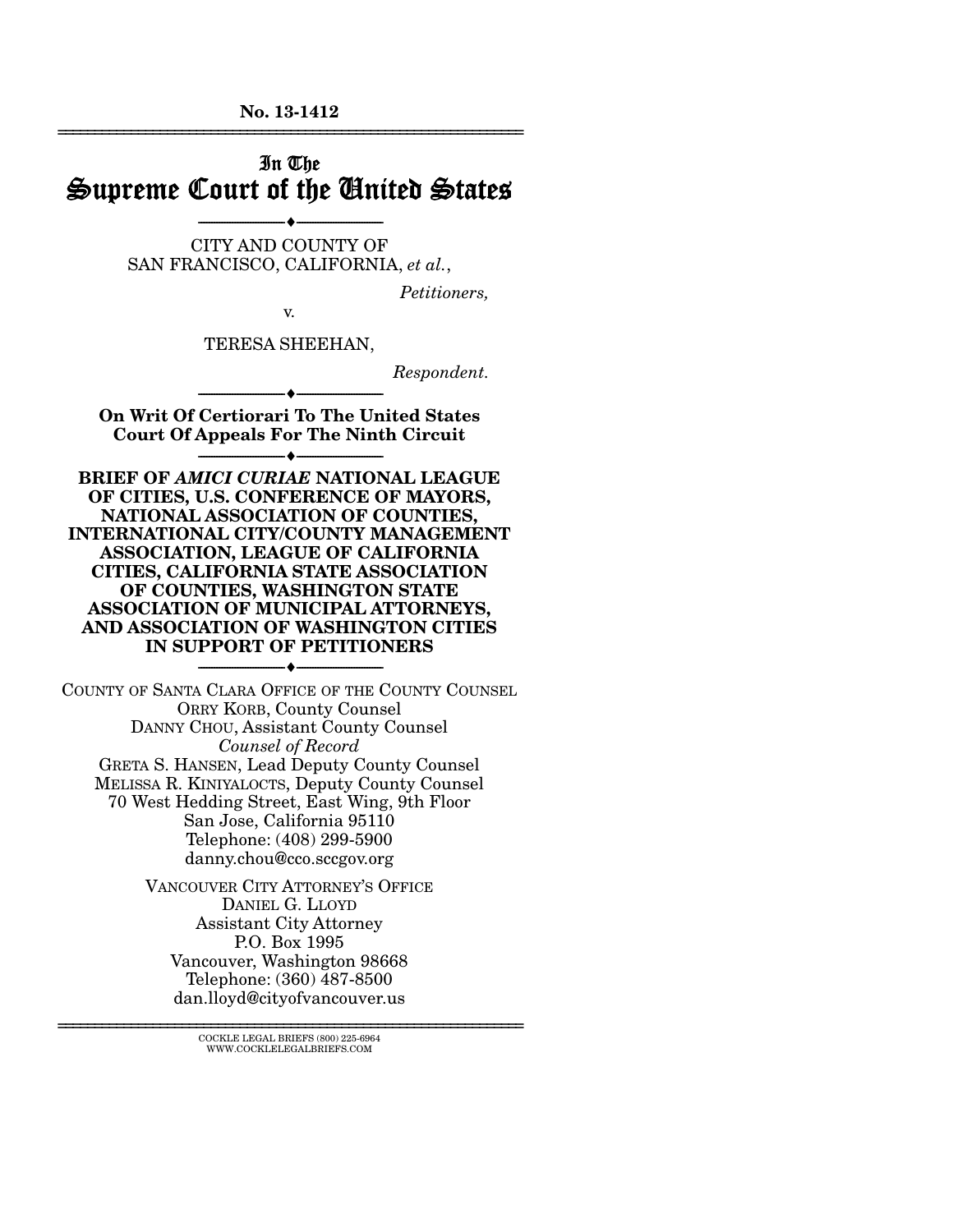# TABLE OF CONTENTS

| INTEREST OF THE AMICI CURIAE                                                                                                                                                                                  | 1  |
|---------------------------------------------------------------------------------------------------------------------------------------------------------------------------------------------------------------|----|
| SUMMARY OF ARGUMENT                                                                                                                                                                                           | 3  |
|                                                                                                                                                                                                               | 6  |
| POLICE ENCOUNTERS WITH MENTALLY<br>$\mathbf{I}$<br>ILL PERSONS ARE INCREASING                                                                                                                                 | 6  |
| A. The Number Of Persons Suffering<br>From An Untreated Mental Illness Has                                                                                                                                    | 7  |
| B. Since The 1960s, The Number Of Men-<br>tally Ill Persons Living In The Com-<br>munity Has Grown Dramatically Even<br>Though Resources For Mental Health                                                    | 8  |
| LOCAL POLICE HAVE BECOME THE<br>II.<br>DE FACTO FIRST RESPONDERS FOR<br>INCIDENTS INVOLVING THE MEN-                                                                                                          | 10 |
| KNOWLEDGE OF A SUSPECT'S MEN-<br>HL.<br>TAL ILLNESS DOES NOT GIVE POLICE<br>OFFICERS THE ABILITY TO PREDICT<br>WITH ANY DEGREE OF CERTAINTY<br>WHETHER THE SUSPECT WILL ACT<br>VIOLENTLY IN AN EMERGENCY SET- | 14 |
|                                                                                                                                                                                                               |    |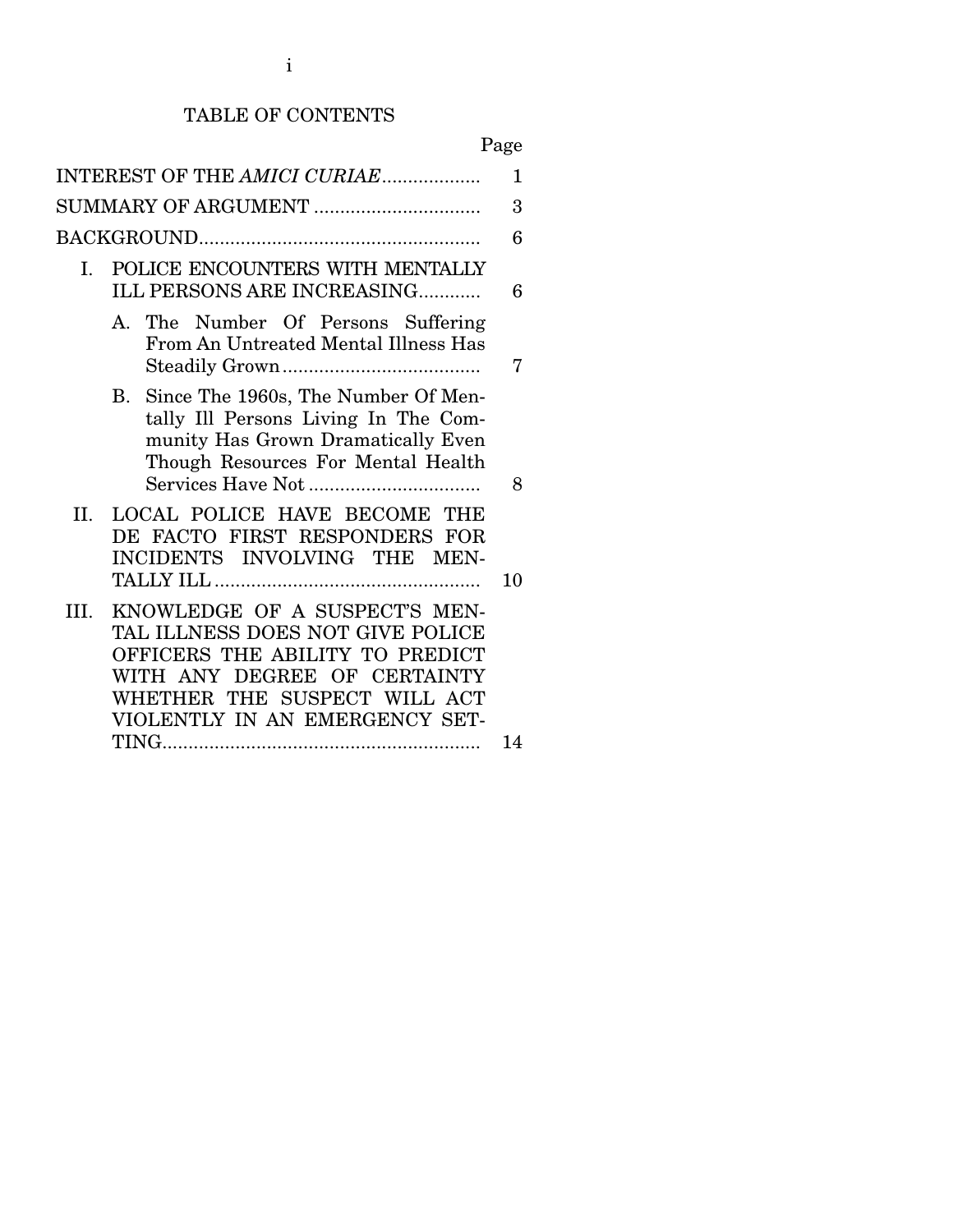# TABLE OF CONTENTS – Continued

| IV. |           | ALTHOUGH LOCAL LAW ENFORCE-<br>MENT AGENCIES ARE DEVELOPING<br>SPECIALIZED PROGRAMS FOR DEAL-<br>ING WITH THE MENTALLY ILL, THE<br>IMPACT OF THESE PROGRAMS ON<br>THE RATE AND SEVERITY OF INJURY                                                     | 16 |
|-----|-----------|-------------------------------------------------------------------------------------------------------------------------------------------------------------------------------------------------------------------------------------------------------|----|
| V.  |           | WIDELY DIFFERING LOCAL LAW EN-<br>FORCEMENT RESOURCES AND NEEDS<br>PRECLUDE A STANDARDIZED, ONE-<br>SIZE-FITS-ALL APPROACH TO DEAL-<br>ING WITH THE MENTALLY ILL                                                                                      | 19 |
|     |           |                                                                                                                                                                                                                                                       | 21 |
| I.  |           | <b>HOLDING POLICE AGENCIES OR OFFI-</b><br>CERS LIABLE BECAUSE THEY FAILED<br>TO ACCOMMODATE THE MENTAL DIS-<br>ABILITY OF AN ARMED SUSPECT IN<br>AN EMERGENCY SITUATION VIOLATES<br>FUNDAMENTAL PRINCIPLES UNDER-<br>LYING THE ADA AND QUALIFIED IM- | 21 |
|     | А.        | It Is Unreasonable To Require Police<br>Officers To Accommodate The Mental<br>Illness Of An Armed Suspect In An                                                                                                                                       | 21 |
|     | <b>B.</b> | Because The Officers Could Not Pre-<br>dict Whether Sheehan Would Harm<br>Herself Or Others If They Did Not En-<br>ter Her Room, They Are Entitled To<br>Qualified Immunity                                                                           | 23 |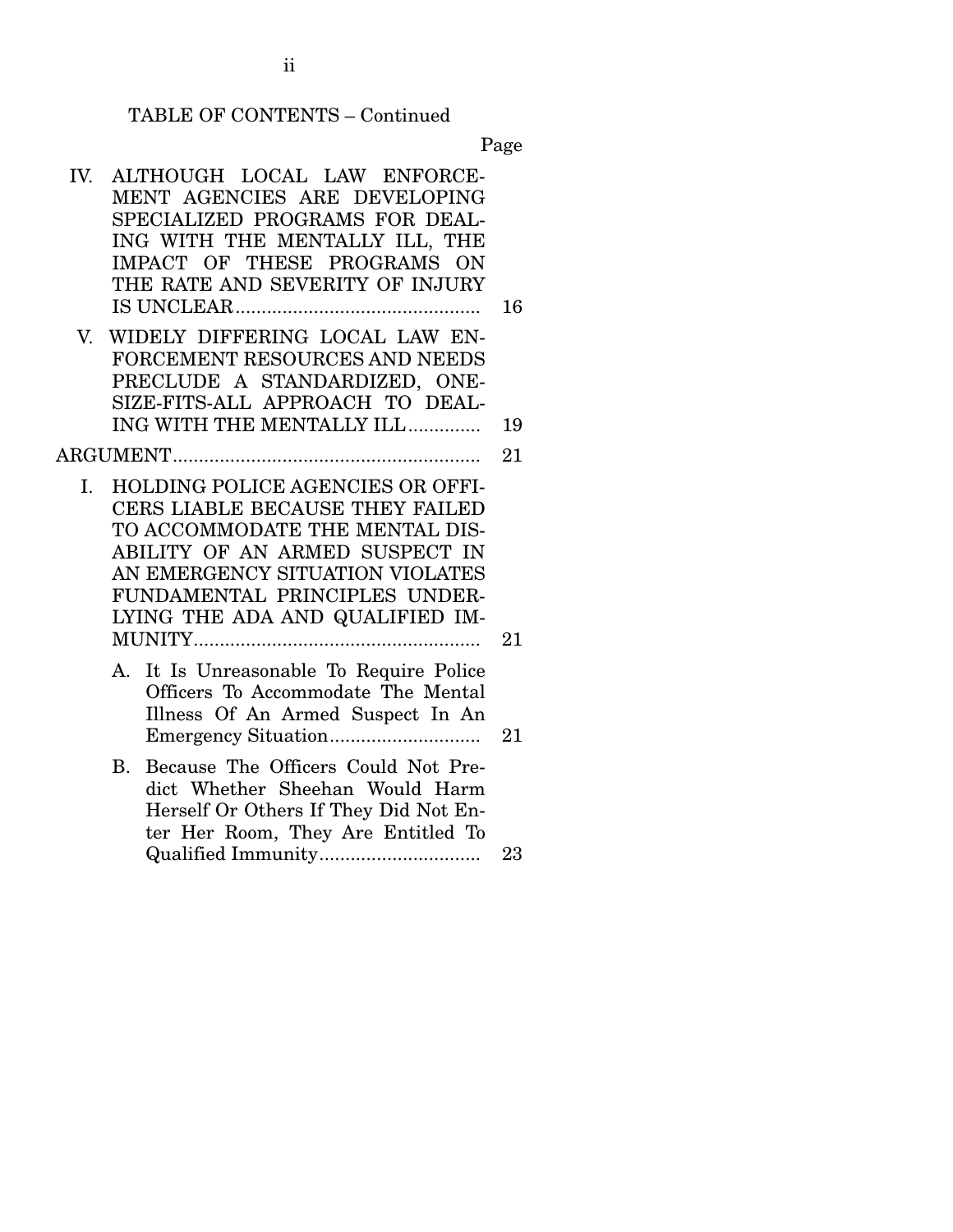#### TABLE OF CONTENTS – Continued

Page

- II. HOLDING POLICE OFFICERS AND AGENCIES LIABLE WHERE THE USE OF FORCE WAS REASONABLE PUTS OFFICERS, SUSPECTS, AND THE PUB-LIC AT RISK ................................................ 25
- III. HOLDING POLICE OFFICERS AND AGENCIES LIABLE FOR THE USE OF REASONABLE FORCE WILL STIFLE INNOVATIVE APPROACHES TO DEAL-ING WITH THE MENTALLY ILL AND DEPRIVE LOCAL GOVERNMENTS OF MUCH-NEEDED RESOURCES ................. 27
- IV. ASKING POLICE OFFICERS TO EXER-CISE BETTER JUDGMENT IN CON-FRONTING MENTALLY ILL PERSONS THAN MENTAL HEALTH PROFES-SIONALS IS GROSSLY UNFAIR ............... 31
- V. EXISTING FOURTH AMENDMENT LIM-ITS ON THE USE OF FORCE SUFFI-CIENTLY PROTECT MENTALLY ILL SUSPECTS FROM INJURY DURING POLICE ENCOUNTERS ............................ 33

## CONCLUSION ....................................................... 34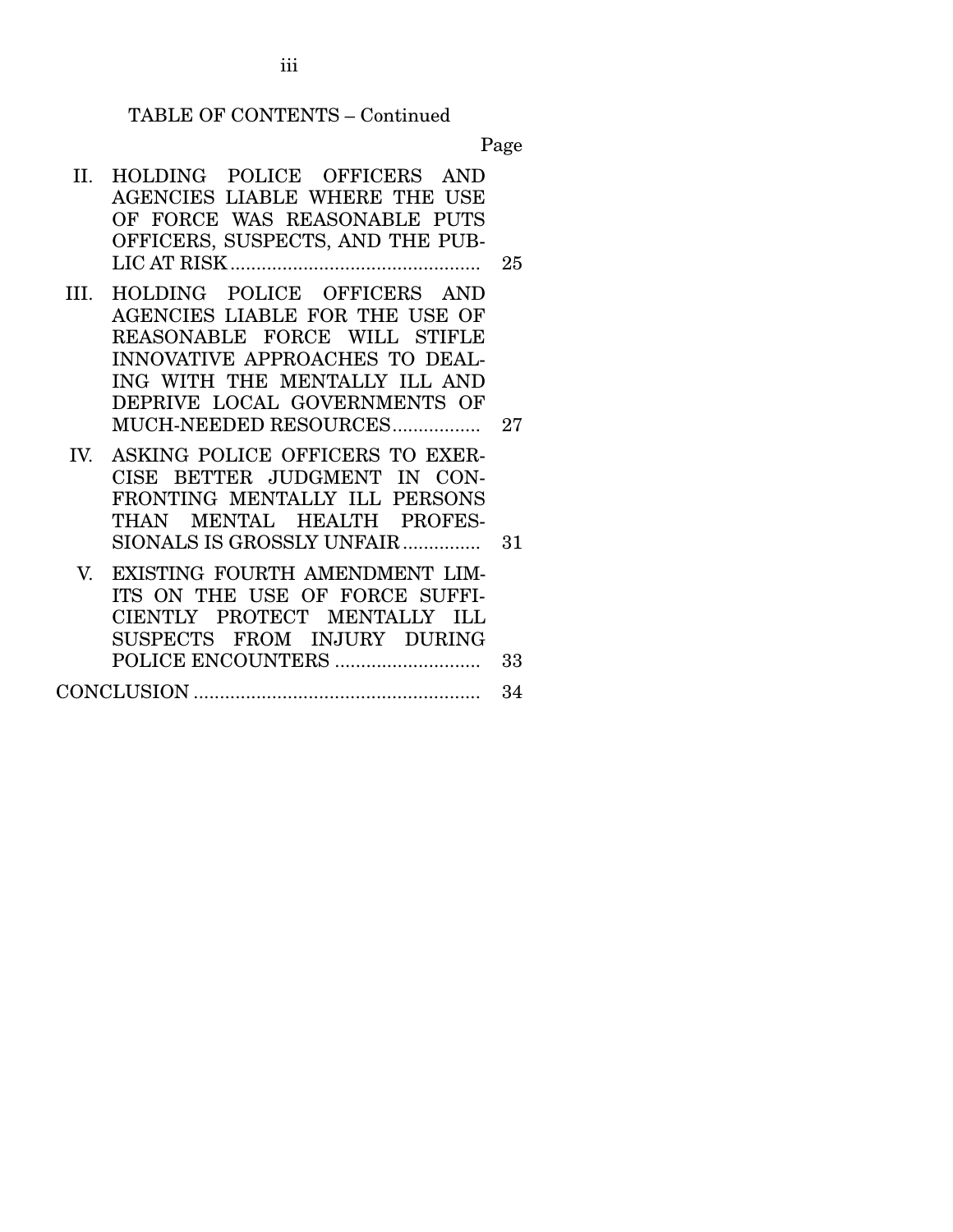# Page

## CASES

| Anderson v. Creighton, 483 U.S. 635 (1987)24                                              |
|-------------------------------------------------------------------------------------------|
| Ashcroft v. al-Kidd, 131 S. Ct. 2074 (2011)24                                             |
| Butz v. Economou, 438 U.S. 478 (1978)24                                                   |
| De Boise v. Taser Intern., Inc., 760 F.3d 892                                             |
| Fisher v. City of San Jose, 558 F.3d 1069 (9th<br>Cir. 2009)                              |
| Graham v. Connor, 490 U.S. 386 (1989)25, 33                                               |
| Hainze v. Richards, 207 F.3d 795 (5th Cir.<br>2000), cert. denied, 531 U.S. 959 (2000)23  |
| Malley v. Briggs, 475 U.S. 335 (1986)24                                                   |
| Plumhoff v. Rickard, 134 S. Ct. 2012 (2014) 33                                            |
| Ryburn v. Huff, 132 S. Ct. 987 (2012)25, 26                                               |
| Scott v. Henrich, 39 F.3d 912 (9th Cir. 1994)34                                           |
| Sheehan v. City and County of San Francisco,<br>743 F.3d 1211 (9th Cir. 2014)22, 28       |
| Stanton v. Sims, 134 S. Ct. 3 (2013) 24, 25                                               |
| State v. Allery, 682 P.2d 312 (Wash. 1984)33                                              |
| Tucker v. Tennessee, 539 F.3d 526 (6th Cir.<br>2008), cert. denied, 558 U.S. 816 (2009)23 |
| Wilson v. Layne, 526 U.S. 603 (1999)24                                                    |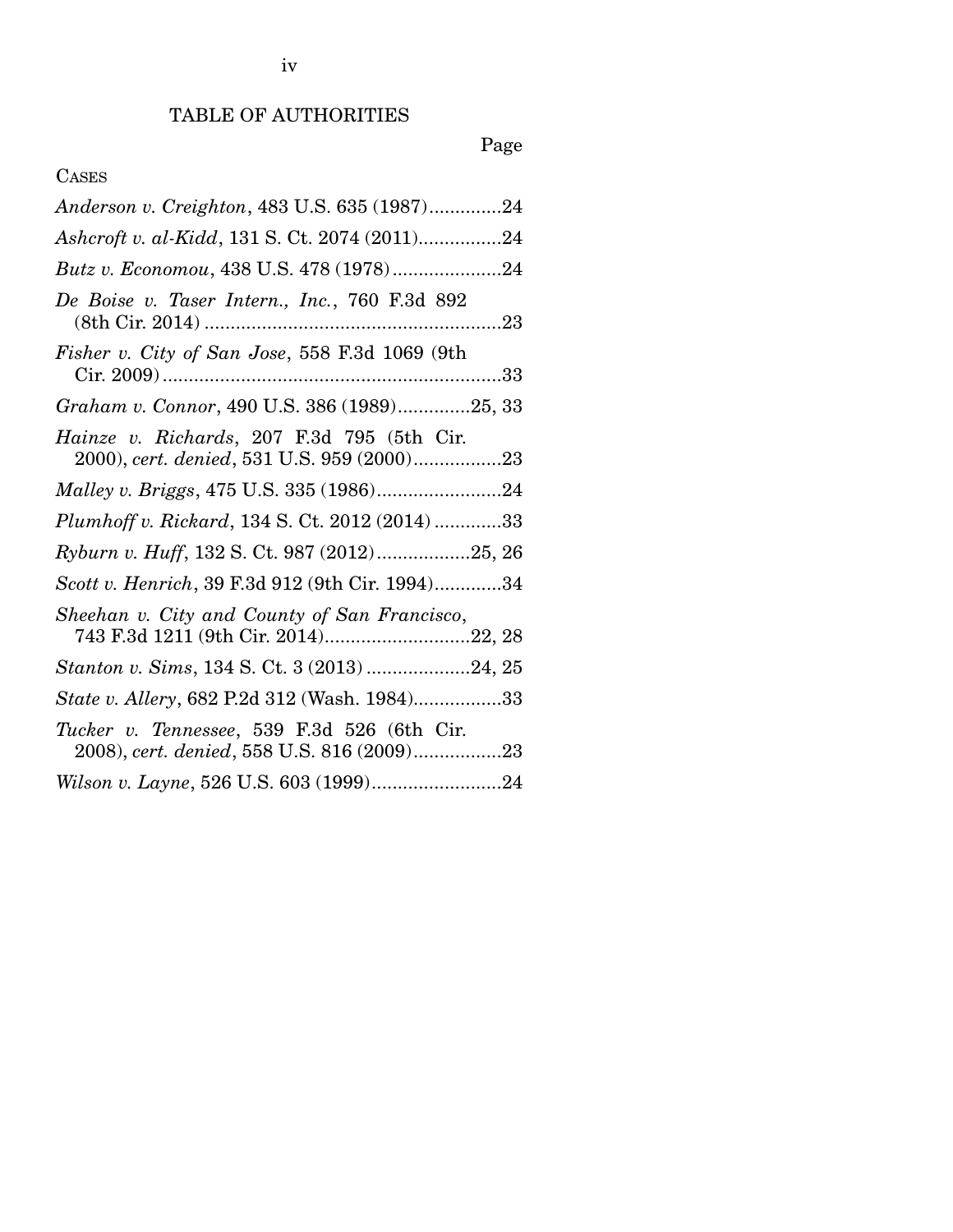| Page                                                                                        |
|---------------------------------------------------------------------------------------------|
| CONSTITUTION, STATUTES, AND REGULATIONS                                                     |
|                                                                                             |
|                                                                                             |
| Community Mental Health Centers Construc-<br>tion Act, Pub. L. No. 88-164, 77 Stat. 282xi 8 |
| Title II of the Americans with Disabilities Act,                                            |
|                                                                                             |
|                                                                                             |
|                                                                                             |
| Ark. Code Ann. § 20-47-210 (1989) 11                                                        |
| Cal. Penal Code § 835a (2014)  11, 33                                                       |
| Cal. Welf. & Inst. Code § 5150 (2014)11                                                     |
|                                                                                             |
| Conn. Gen. Stat. § 17a-503 (2010)11                                                         |
| Del. Code Ann. tit. 16, § 5004 (2014) 11                                                    |
|                                                                                             |
|                                                                                             |
|                                                                                             |
|                                                                                             |
| 405 Ill. Comp. Stat. 5/3-606 (2010)11                                                       |
| Ind. Code Ann. § 12-26-4-1 (2013)11                                                         |
| Iowa Code Ann. § 229.22 (2013)11                                                            |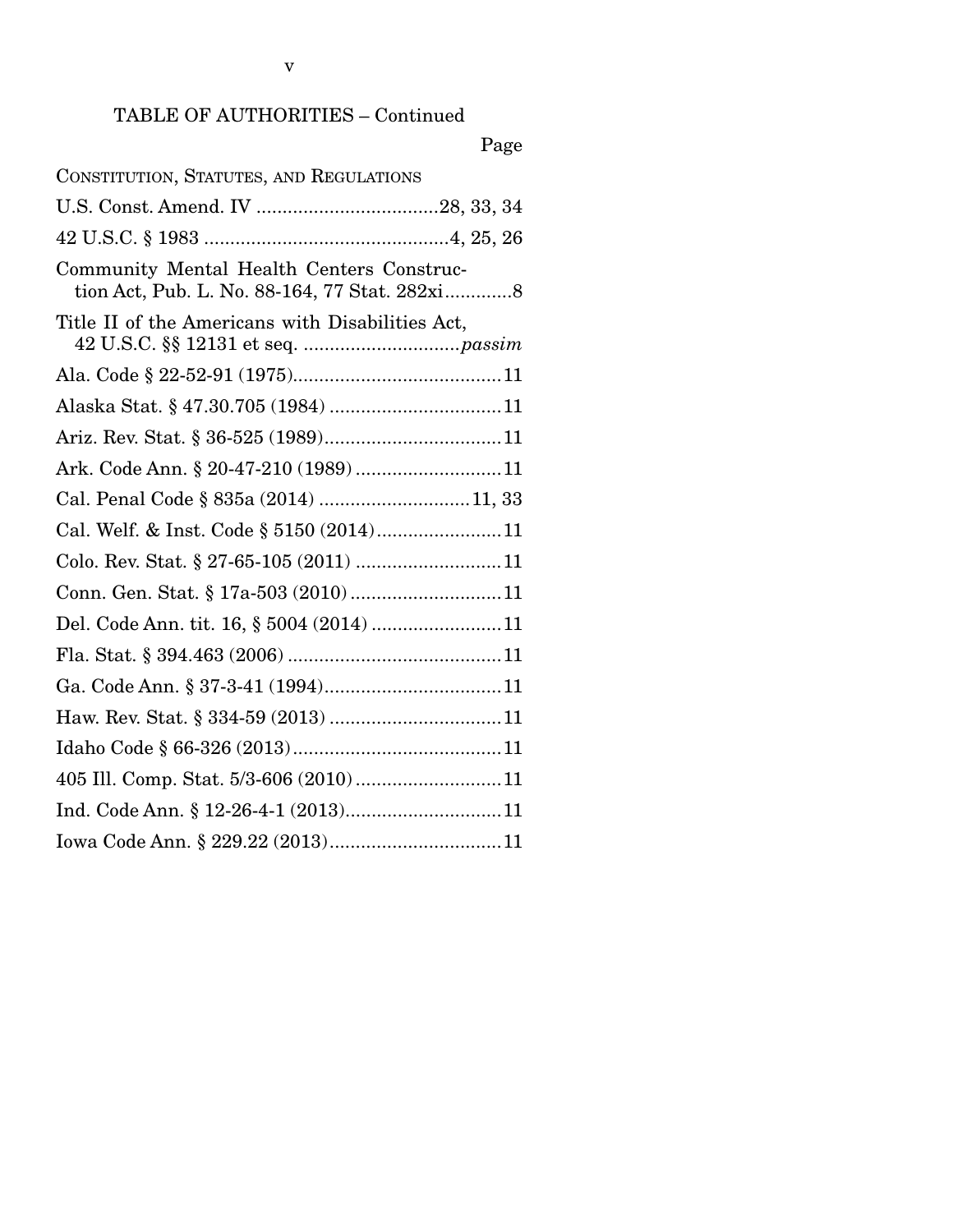| Kan. Stat. Ann. § 59-2953 (1998)11           |
|----------------------------------------------|
| Ky. Rev. Stat. Ann. § 202A.041 $(1982)\,11$  |
| La. Rev. Stat. Ann. § 28:53 (2012)11         |
| Me. Rev. Stat. tit. 34, § 3862 (2010)11      |
| Md. Code Ann., Health-Gen. § 10-624 (2010)11 |
| Mass. Gen. Laws Ann. ch. 123 § 12 (2010)11   |
| Mich. Comp. Laws Ann. § 330.1427 (1995)11    |
|                                              |
| Miss. Code Ann. § 41-21-67 (2014)11          |
|                                              |
| Mont. Code Ann. § 53-21-129 (2013)11         |
| Neb. Rev. Stat. Ann. § 71-919 (2007) 11      |
| Nev. Rev. Stat. Ann. § 433A.160 (2007) 11    |
| N.H. Rev. Stat. Ann. § 135-C:29 (2014)11     |
| N.J. Stat. Ann. § 30:4-27.6 (2009)11         |
| N.M. Stat. Ann. § 43-1-10 (2013) 11          |
| N.Y. Mental Hyg. Law $\S~9.41$ $(1989)$ 11   |
| N.C. Gen. Stat. Ann. § 122C-262 (1997)11     |
| N.D. Cent. Code Ann. § 25-03.1-25 (2013)11   |
| Ohio Rev. Code Ann. § 5122.10 (2013) 11      |
| Okla. Stat. Ann. tit. 43A, § 5-207 (2012) 11 |
| Or. Rev. Stat. Ann. § 426.228 (2013)11       |
| 50 Pa. Cons. Stat. Ann. § 4405 (1966)11      |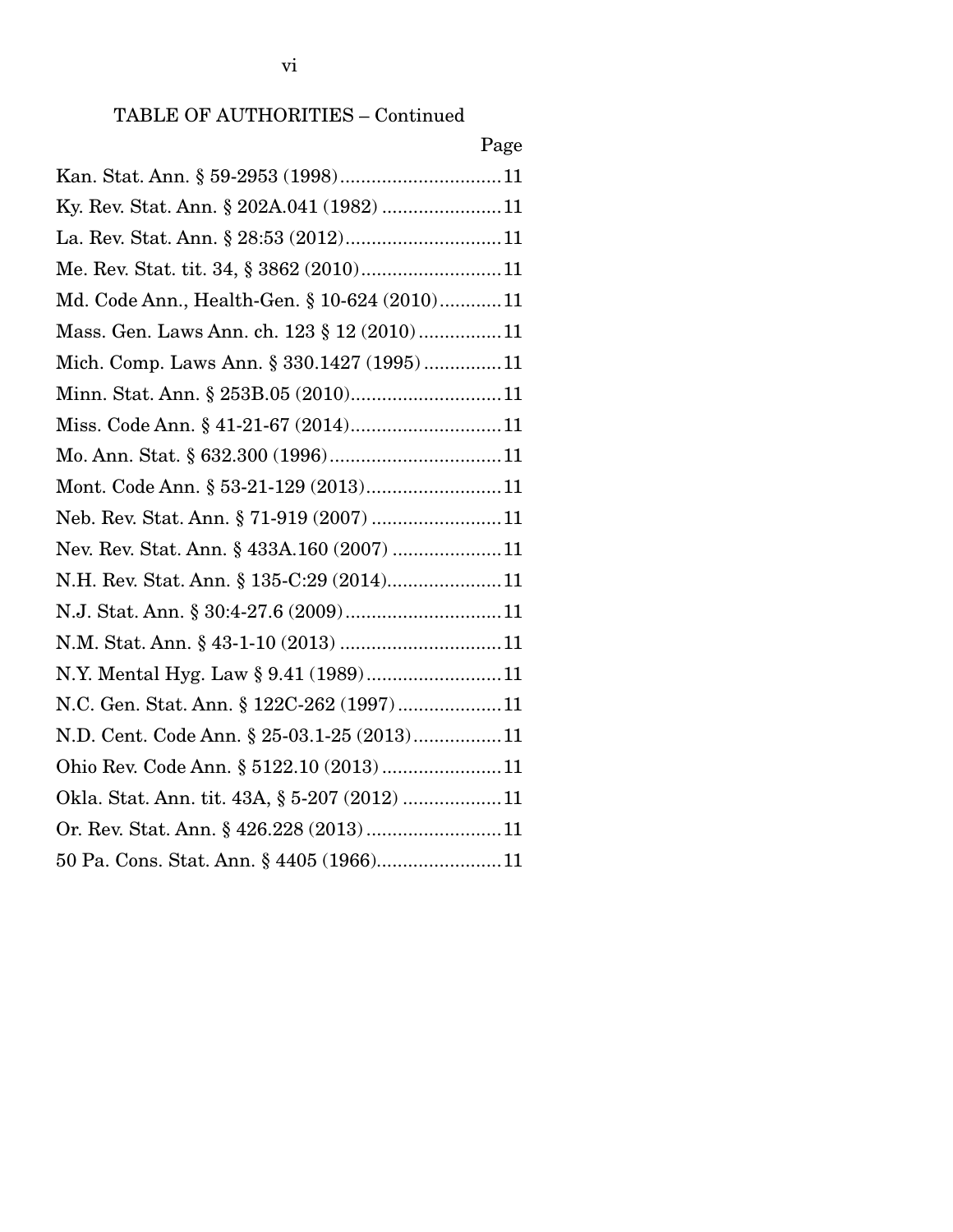| Page                                          |
|-----------------------------------------------|
| R.I. Gen. Laws Ann. § 40.1-5-7 (1987)11       |
| S.C. Code Ann. §§ 44-178-410, 44-178-430, 44- |
|                                               |
| Tenn. Code Ann. § 33-6-402 (2000) 11          |
| Tex. Health & Safety Code Ann. § 573.001      |
| Utah Code Ann. § 62A-15-629 (1953) 11         |
|                                               |
|                                               |
|                                               |
|                                               |
|                                               |
| Wyo. Stat. Ann. § 25-10-109 (2013)12          |
| 28 C.F.R.                                     |
|                                               |

#### MISCELLANEOUS

| J. Pete Blair et al., Reasonableness and Reac-<br>tion Time, 14 Police Q. 323 (2011)26, 29, 32     |  |
|----------------------------------------------------------------------------------------------------|--|
| Tim A. Bruckner et al., <i>Involuntary Civil Com-</i><br>mitments After the Implementation of Cal- |  |

|                                                 |  | <i>howmenous</i> <b><i>ighthat</i></b> <i>inc.</i> <b><i>imprementation</i></b> of $\theta$ <b><i>edge</i></b> |  |  |
|-------------------------------------------------|--|----------------------------------------------------------------------------------------------------------------|--|--|
| <i>ifornia's Mental Health Services Act, 61</i> |  |                                                                                                                |  |  |
|                                                 |  |                                                                                                                |  |  |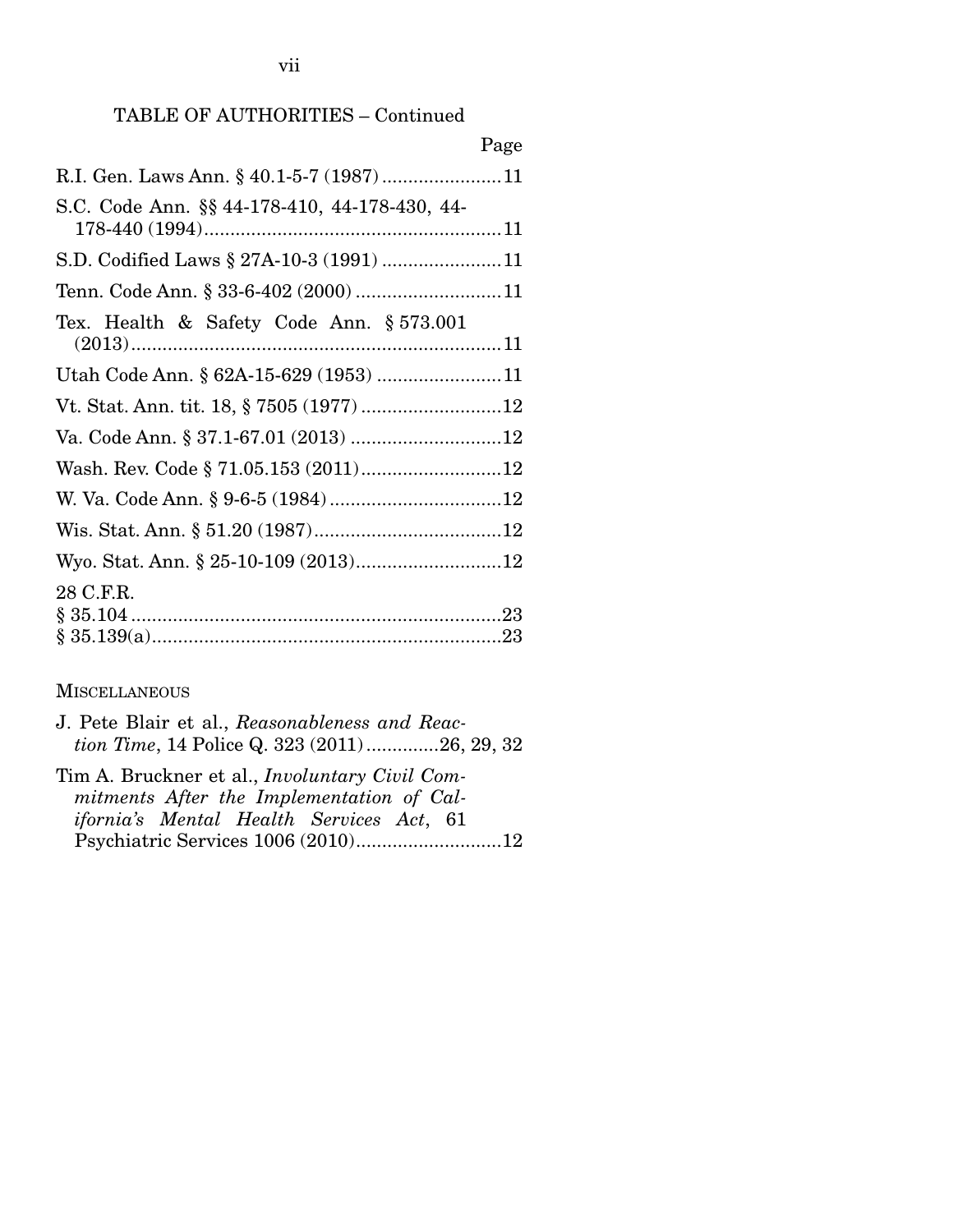viii

# TABLE OF AUTHORITIES – Continued

| Michael T. Compton et al., A Comprehensive<br>Review of Extant Research on Crisis Inter-<br>vention Team (CIT) Programs, 36 J. Am.<br>Acad. Psychiatry & L. 47 (2008)16, 17                        |  |
|----------------------------------------------------------------------------------------------------------------------------------------------------------------------------------------------------|--|
| Michael T. Compton et al., The Police-Based<br>Crisis Intervention Team (CIT) Model: II. Ef-<br>fects on Level of Force and Resolution, Refer-<br>ral, and Arrest, 65 Psychiatric Services 523     |  |
| Gary Cordner, People with Mental Illness, in<br>Problem Oriented Guides for Police Problem-<br><i>Specific Guides Series</i> (U.S. Dep't of Justice,<br>Office of Community Oriented Policing Ser- |  |
| David L. Faigman et al., <i>Modern Scientific Evi</i> -<br>dence: The Law and Science of Expert Testi-<br>mony, in Social & Behavioral Science 141<br>$(2013-2014 \text{ ed.})$                    |  |
| Urara Hiroeh et al., Death by Homicide, Sui-<br>cide, and Other Unnatural Causes in People<br>with Mental Illness: A Population-Based                                                              |  |
| IACP National Law Enforcement Policy Cen-<br>ter, Responding to Persons Affected by Mental                                                                                                         |  |
| Amy N. Kerr et al., <i>Police Encounters</i> , <i>Mental</i><br>Illness and Injury: An Exploratory Inves-<br>tigation, 10 J. Police Crisis Negot. 116                                              |  |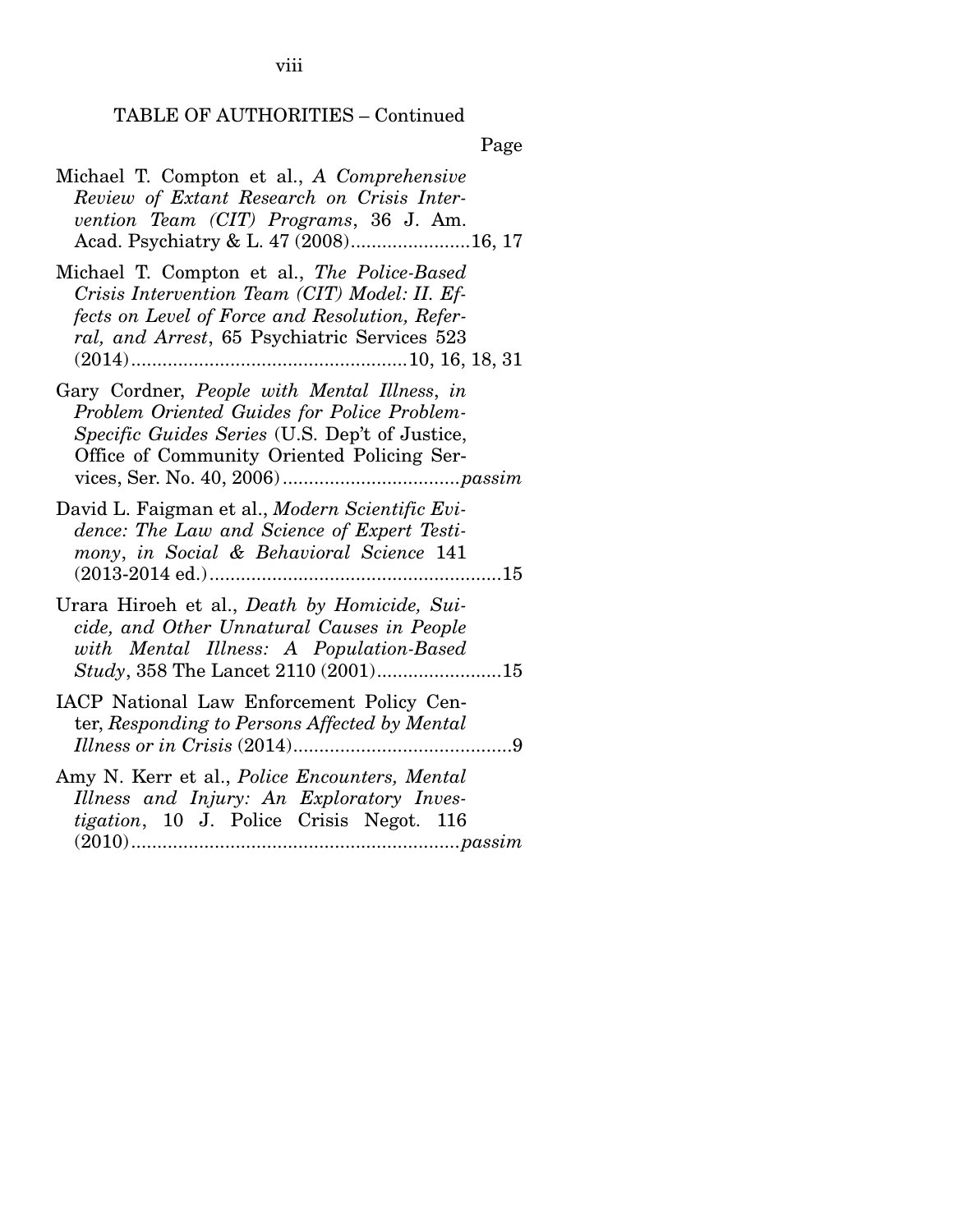| Ronald C. Kessler et al., Prevalence and Treat- |  |
|-------------------------------------------------|--|
| ment of Mental Disorders, 1990 to 2003, 352     |  |
|                                                 |  |

- John Monahan & Henry J. Steadman, *Extending Violence Reduction Principles to Justice-Involved Persons With Mental Illness*, *in Applying Social Science to Reduce Violent Offending* 245 (J. Dvoskin et al. eds., 2012).......... 13, 14, 17
- Melissa S. Morabito et al., *Crisis Intervention Teams and People with Mental Illness: Exploring the Factors that Influence the Use of Force*, 58 Crime & Delinquency 57 (2012) ........................................................... 17, 18, 19
- National Alliance on Mental Illness, *Mental Illness Facts and Numbers* (2013) ....................... 7, 9, 10
- Melissa Reuland & Matt Schwarzfeld, *Improving Responses to People with Mental Illnesses: Strategies for Effective Law Enforcement Training* (2008) ................................................. 20, 30
- Melissa Reuland et al., *Law Enforcement Responses to People with Mental Illnesses: A Guide to Research-Informed Policy and Practice* (2009) ........................................................ *passim*
- Peter H. Silverstone et al., *A Novel Approach to Training Police Officers to Interact with Individuals Who May Have a Psychiatric Disorder*, 41 J. Am. Acad. Psychiatry & L. 344 (2013) ............................................................... *passim*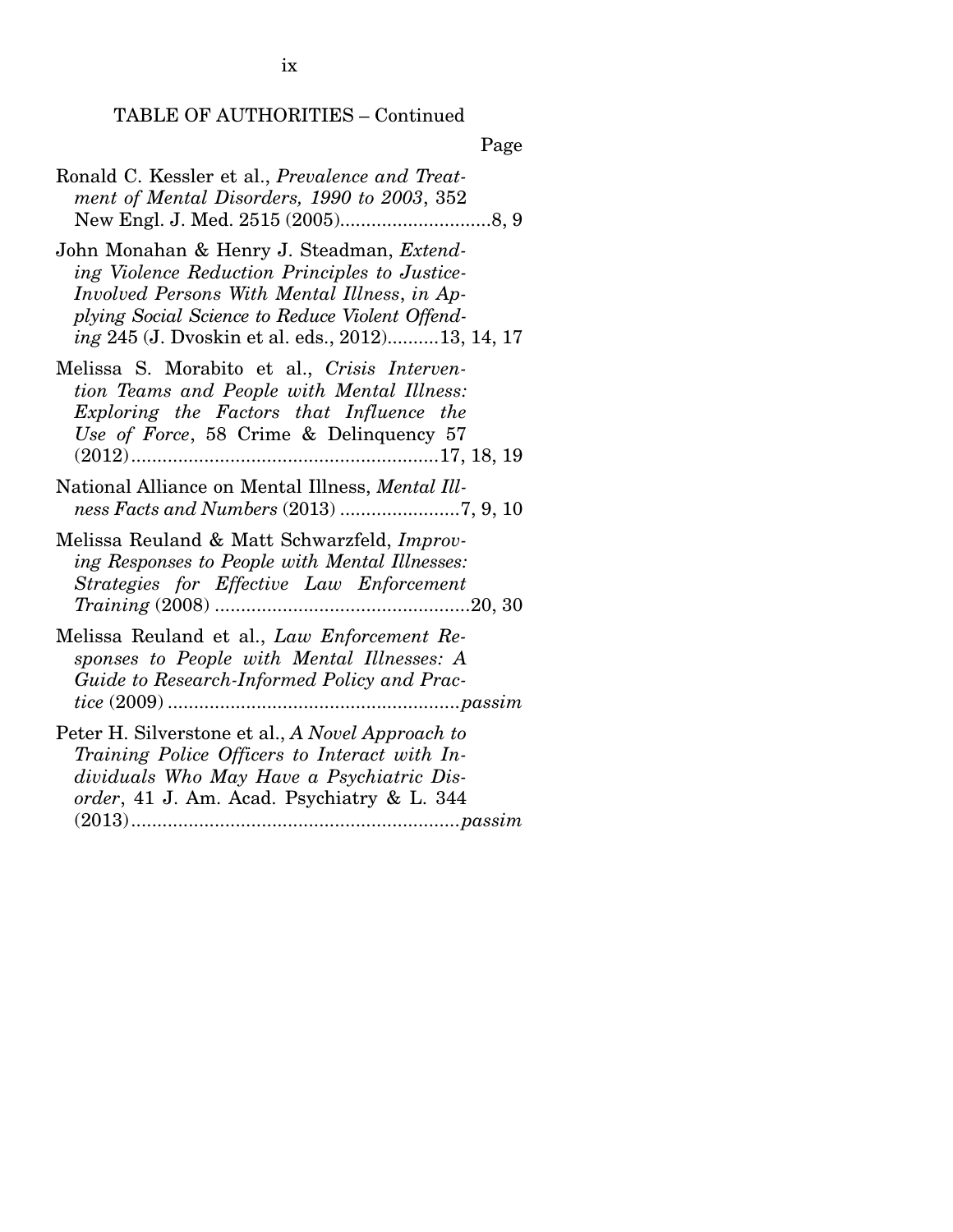| Jeffrey W. Swanson et al., <i>Mental Illness</i><br>and Reduction of Gun Violence and Suicide:<br>Bringing Epidemiologic Research to Policy,       |
|----------------------------------------------------------------------------------------------------------------------------------------------------|
| E. Fuller Torrey et al., <i>Justifiable Homicides by</i><br>Law Enforcement Officers: What is the Role                                             |
| Abigail S. Tucker et al., Law Enforcement<br>Response to the Mentally Ill: An Evaluative<br><i>Review</i> , 8 Brief Treatment & Crisis Interven-   |
| Jennifer Wood et al., <i>Police Interventions with</i><br>Persons Affected by Mental Illness: A Critical<br>Review of Global Thinking and Practice |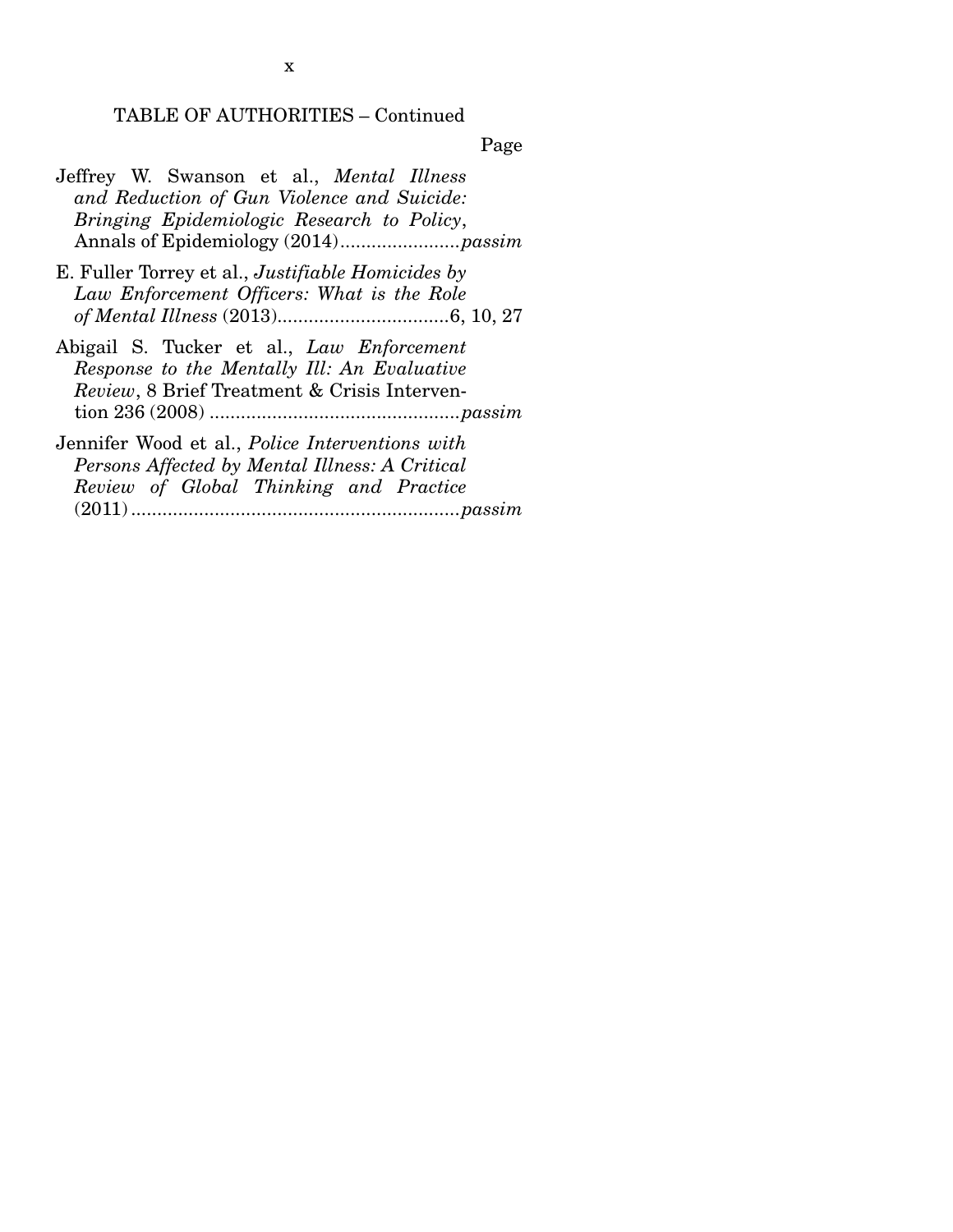# **BRIEF OF** *AMICI CURIAE* **IN SUPPORT OF PETITIONERS INTEREST OF THE** *AMICI CURIAE*<sup>1</sup>

The National League of Cities ("NLC") is the oldest and largest organization representing municipal governments throughout the United States. Its mission is to strengthen and promote cities as centers of opportunity, leadership, and governance. Working in partnership with 49 State municipal leagues, NLC serves as a national advocate for the more than 19,000 cities, villages, and towns it represents.

 The U.S. Conference of Mayors ("USCM"), founded in 1932, is the official nonpartisan organization of all United States cities with a population of more than 30,000 people, which includes over 1,200 cities at present. Each city is represented in the USCM by its chief elected official, the mayor.

 The National Association of Counties ("NACo") is the only national organization that represents county governments in the United States. Founded in 1935, NACo provides essential services to the nation's 3,069 counties through advocacy, education, and research.

 The International City/County Management Association ("ICMA") is a nonprofit professional and

<sup>&</sup>lt;sup>1</sup> No counsel for a party authored this brief in whole or in part, and no person or entity other than *amici* or their counsel made a monetary contribution to this brief 's preparation or submission. The parties have consented to the filing of this brief in letters filed with the Clerk of the Court.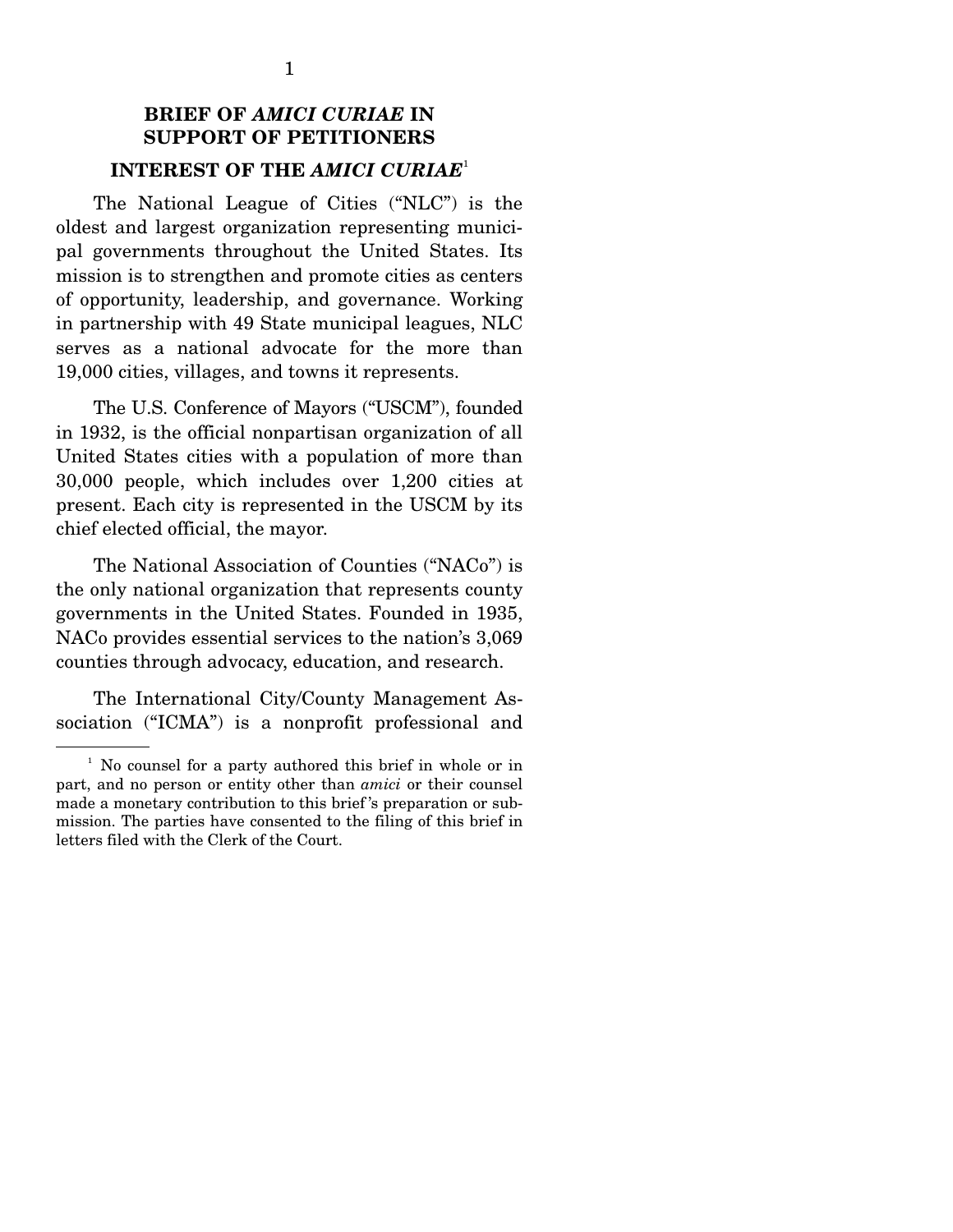educational organization of over 9,000 appointed chief executives and assistants serving cities, counties, towns, and regional entities. ICMA's mission is to create excellence in local governance by advocating and developing the professional management of local governments throughout the world.

 The League of California Cities ("LCC") is an association of 473 California cities dedicated to protecting and restoring local control to provide for the public health, safety, and welfare of their residents, and to enhance the quality of life for all Californians. The League is advised by its Legal Advocacy Committee ("Committee"), which is comprised of 24 city attorneys from all regions of the State. The Committee monitors litigation of concern to municipalities, and identifies those cases that have statewide or nationwide significance. The Committee has identified this case as having such significance.

 The California State Association of Counties ("CSAC") is a nonprofit corporation whose membership consists of the 58 California counties. CSAC sponsors a Litigation Coordination Program, which is administered by the County Counsels' Association of California and is overseen by the Association's Litigation Overview Committee, comprised of county counsels throughout the state. The Litigation Overview Committee monitors litigation of concern to counties statewide and has determined that this case is a matter affecting all counties.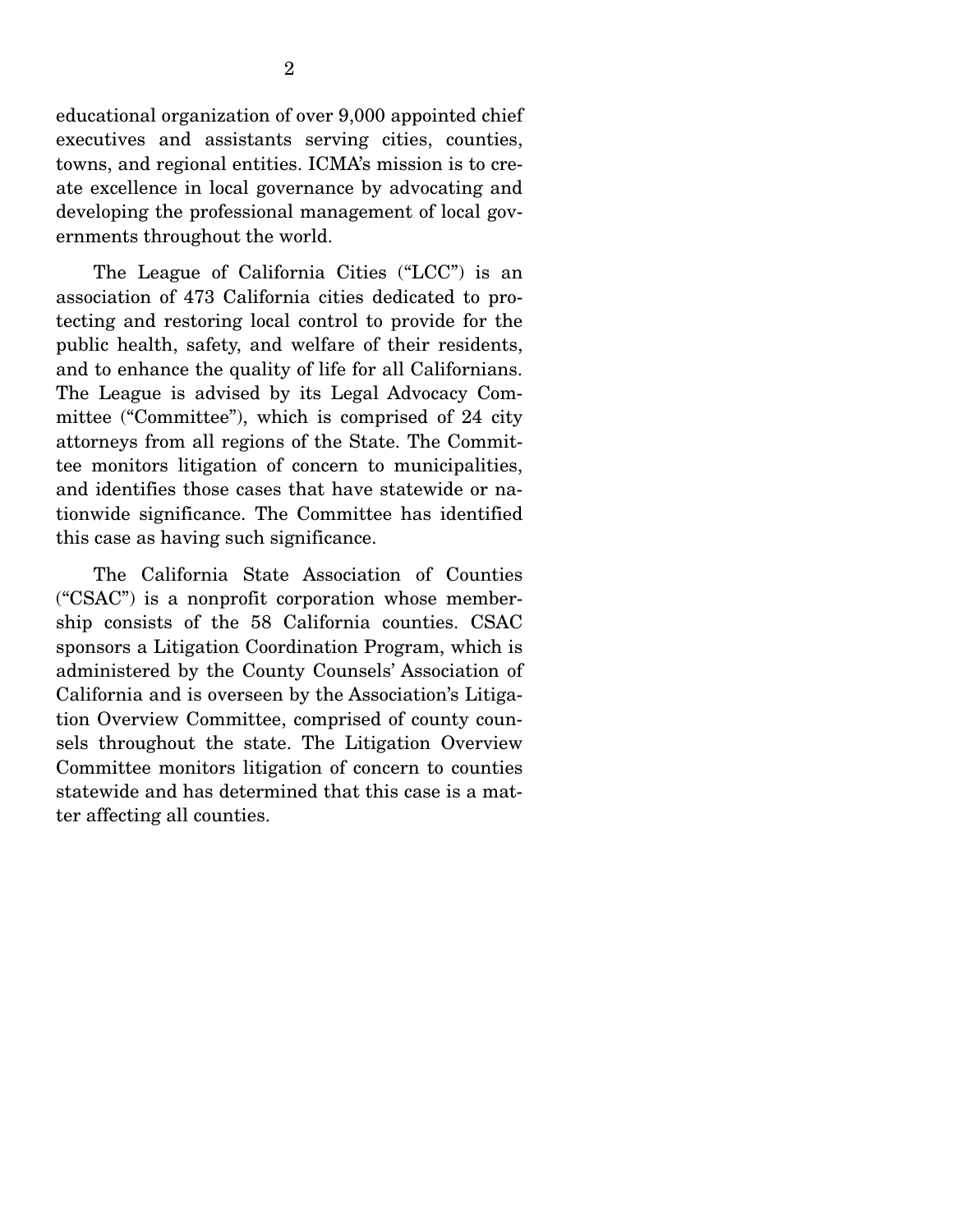The Washington State Association of Municipal Attorneys ("WSAMA") is a nonprofit organization of municipal attorneys in Washington State. WSAMA members represent the 281 municipalities throughout Washington as both in-house counsel and as private, outside legal counsel. The Association of Washington Cities ("AWC") is a private, nonprofit corporation that represents Washington's cities and towns before the State Legislature, the State Executive branch and regulatory agencies. Its mission is to serve its members through advocacy, education and services. Often, WSAMA and AWC members represent police officers in lawsuits challenging the force employed, which increasingly involve encounters with the mentally ill.

 Together, *amici curiae* NLC, UCSM, NACo, ICMA, LCC, CSAC, WSAMA, and AWC represent thousands of police agencies that employ hundreds of thousands of law enforcement personnel who will be directly impacted by the Court's decision in this case.

#### **SUMMARY OF ARGUMENT**

--------------------------------- ---------------------------------

In this case, the Ninth Circuit held that police agencies may be held liable under Title II of the Americans with Disabilities Act ("ADA"), 42 U.S.C. §§ 12131 et seq*.* (2009), even when their officers use objectively reasonable force against a mentally ill suspect who is armed and violent. The Ninth Circuit further held that the defendant officers in this case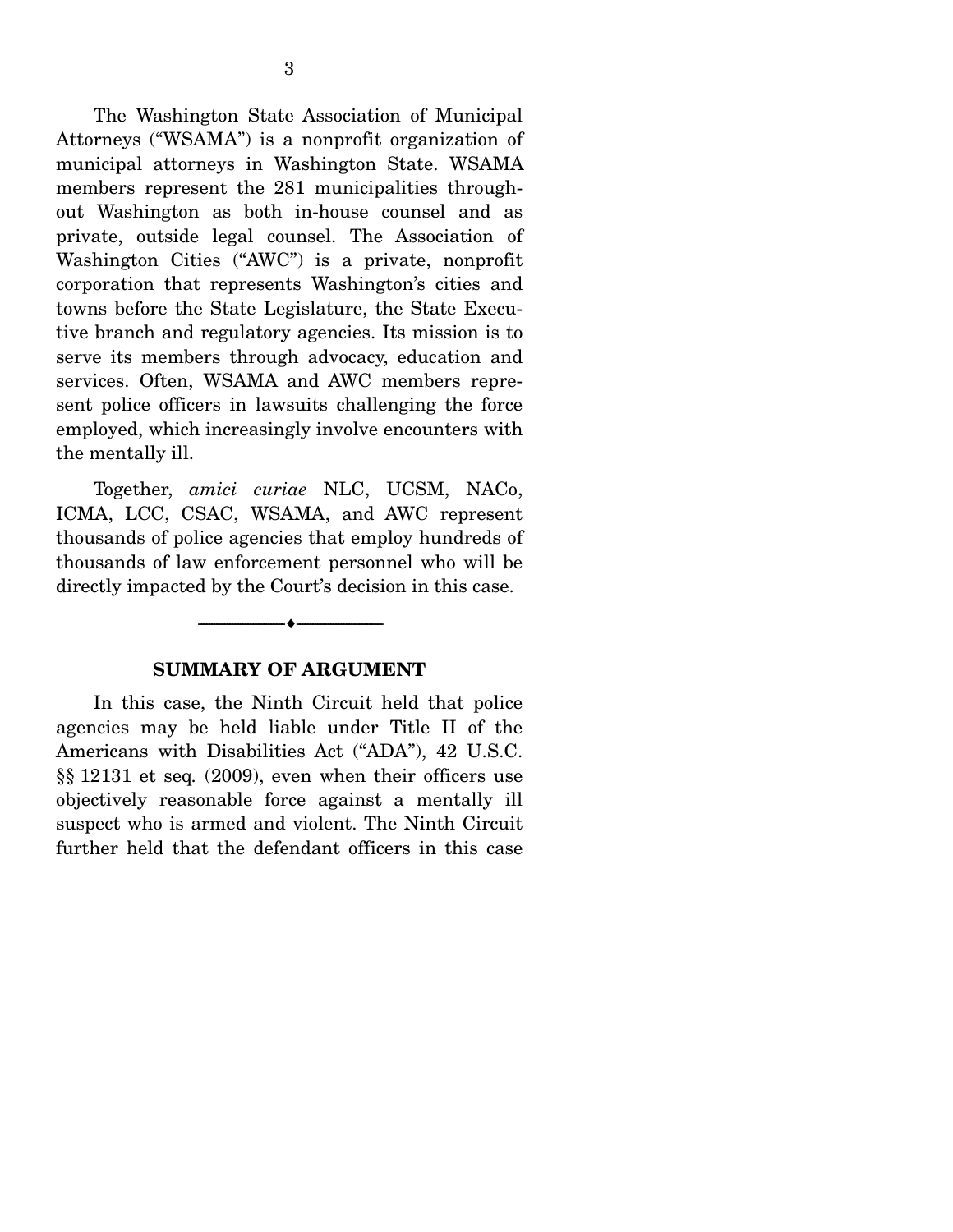were not entitled to qualified immunity and could therefore be held liable under 42 U.S.C. § 1983 (1996). Both holdings ignore the practical reality faced by police officers who must routinely confront seriously mentally ill suspects who are armed and violent like Teresa Sheehan, the plaintiff in this case.

 Police officers are not mental health professionals. Yet, they have become the de facto first responders to incidents involving the mentally ill as more mentally ill persons living in the community receive little or no treatment or do not comply with the treatment they do receive. Just like suspects who are not mentally ill, suspects who are mentally ill may engage in violent behavior that not only threatens the safety of officers and innocent bystanders, but also the suspects themselves.

 Recognizing that encounters with mentally ill persons may require specialized responses, some local law enforcement agencies have developed new and innovative approaches for responding to mentally ill suspects. But there is no conclusive evidence that these specialized approaches reduce the rate or severity of injuries suffered during police encounters with mentally ill suspects. In fact, several studies suggest that these specialized approaches have *no* impact whatsoever on injuries or the use of force. This is not surprising. Situational factors – not the characteristics of the suspect – typically determine the outcome of a police encounter. Police officers also encounter a wide range of mental illnesses under very diverse circumstances, precluding any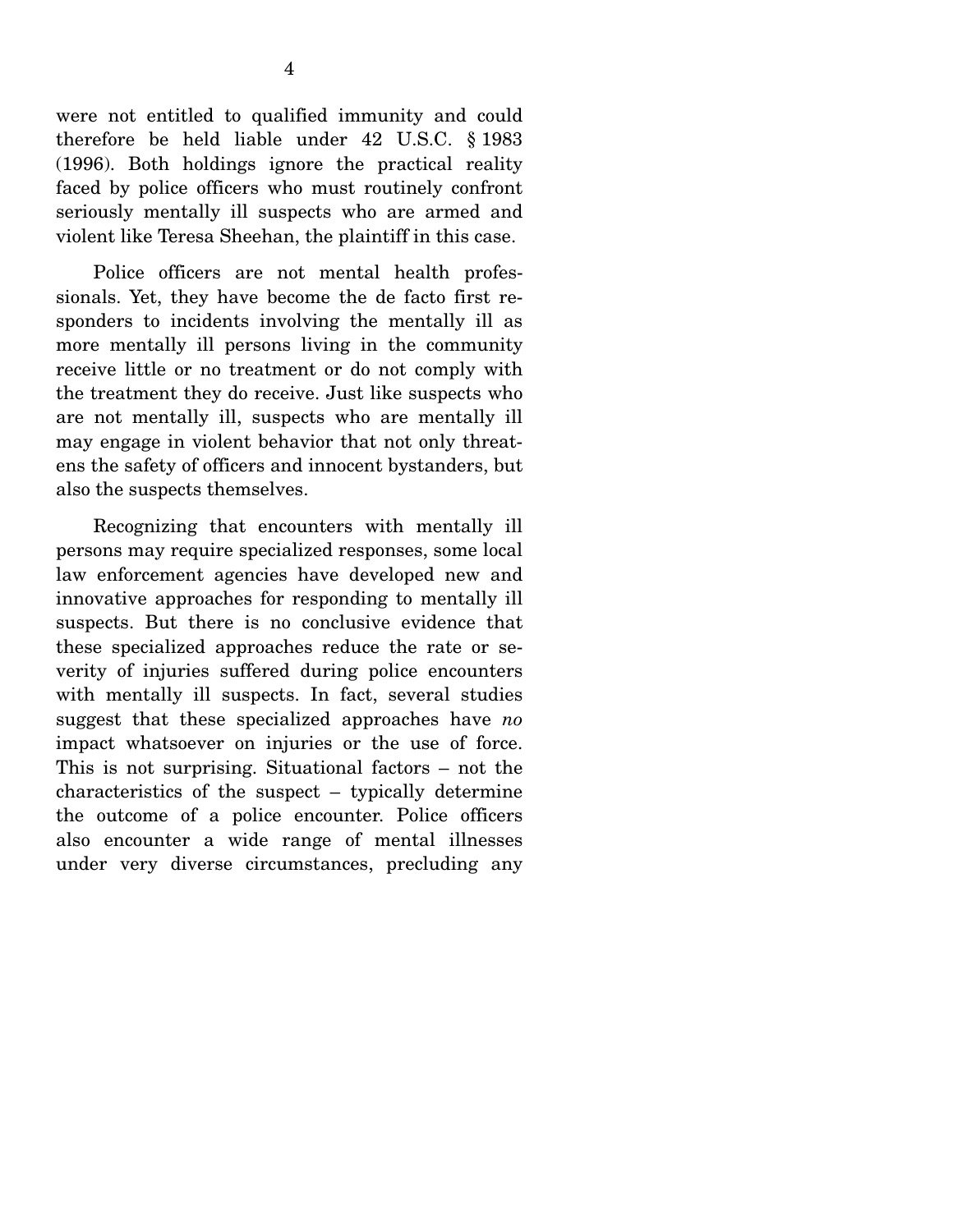one-size-fits-all approach. Finally, knowledge of a suspect's mental illness does not give officers any greater insight into whether a mentally ill suspect will act violently toward herself or others. Even psychiatrists with decades of special education, training, and experience in dealing with the mentally ill cannot predict with any reasonable degree of certainty whether an armed suspect with a serious mental illness will harm herself or others in an emergency situation.

 Moreover, many law enforcement agencies, particularly those in smaller jurisdictions, lack the funds and access to mental health resources needed to implement the specialized approaches that have been developed for dealing with mentally ill suspects. These agencies may also have unique needs that may not be met by these approaches. As a result, law enforcement agencies that have adopted specialized approaches for dealing with mentally ill suspects are still the exception, rather than the norm.

 Given this practical reality, it is not reasonable to expect a police officer to undertake special procedures to accommodate an armed and violent suspect's mental disability during an emergency situation. Nor can the officer be deemed plainly incompetent because he or she did not undertake those procedures. This Court should therefore hold that police agencies need not accommodate an armed and violent suspect's mental illness in an emergency situation under the ADA and that the officers in this case are entitled to qualified immunity.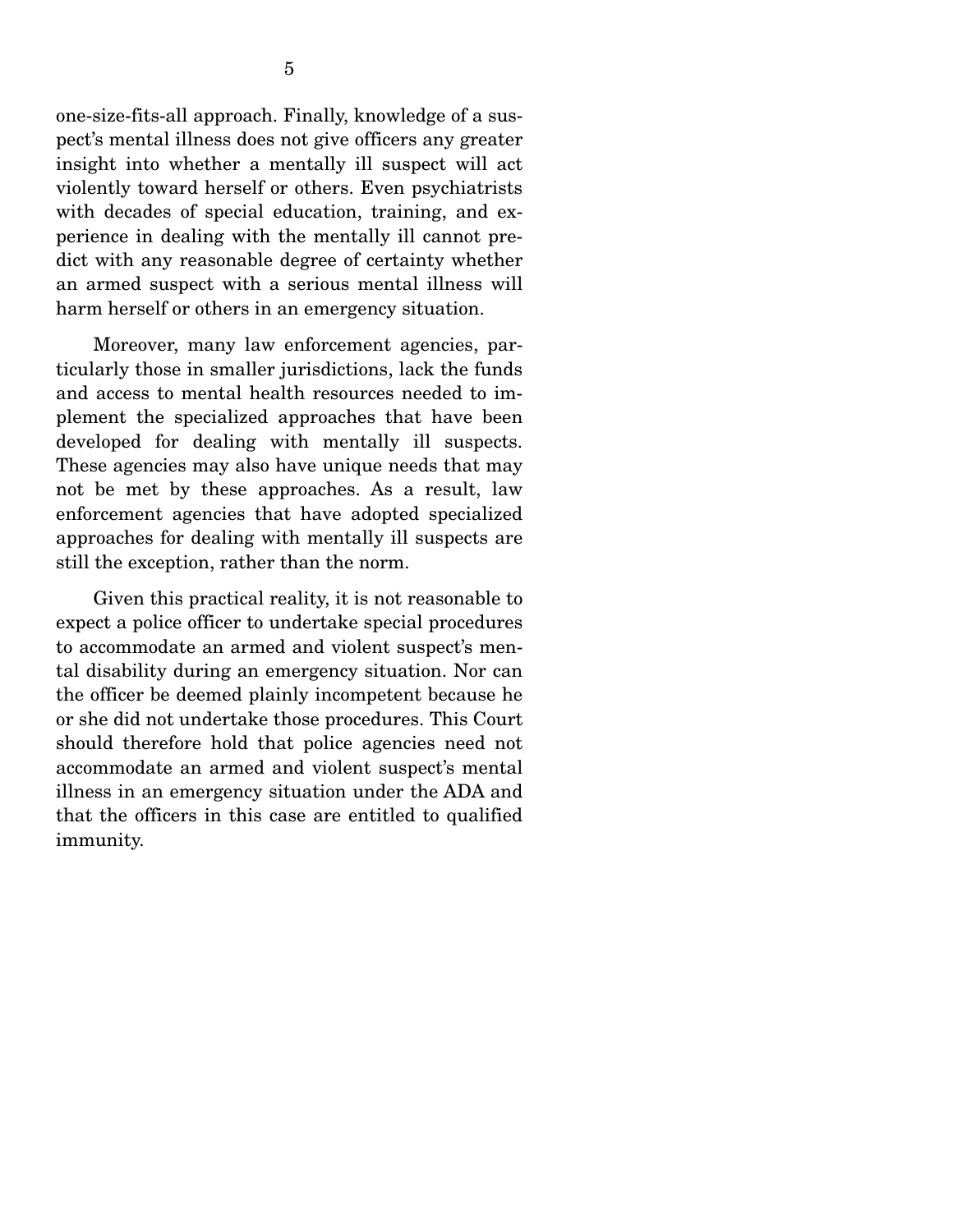A contrary holding will have serious consequences. Rather than risk liability for their use of reasonable force, police officers will likely hesitate or delay in confronting an armed and violent suspect who displays any sign of a mental illness. This not only places officers and innocent bystanders at risk of harm, it also places the suspects themselves at risk. The specter of liability will also stifle the new and innovative approaches needed to improve outcomes of police encounters with mentally ill suspects. Existing Fourth Amendment standards governing the use of force are more than sufficient to protect the rights of mentally ill suspects. Accordingly, this Court should reverse.

#### **BACKGROUND**

--------------------------------- ---------------------------------

#### **I. POLICE ENCOUNTERS WITH MENTALLY ILL PERSONS ARE INCREASING.**

Over the past decades, the frequency of police encounters with the mentally ill has increased significantly. E. Fuller Torrey et al., *Justifiable Homicides by Law Enforcement Officers: What is the Role of Mental Illness* 4 (2013). This can been traced to the rising numbers of persons with mental disorders and the process of "deinstitutionalization" through which mentally ill persons who were formerly confined within locked institutions were released despite the limited availability of treatment services in the community. *See* Torrey et al., *supra*, at 7-8.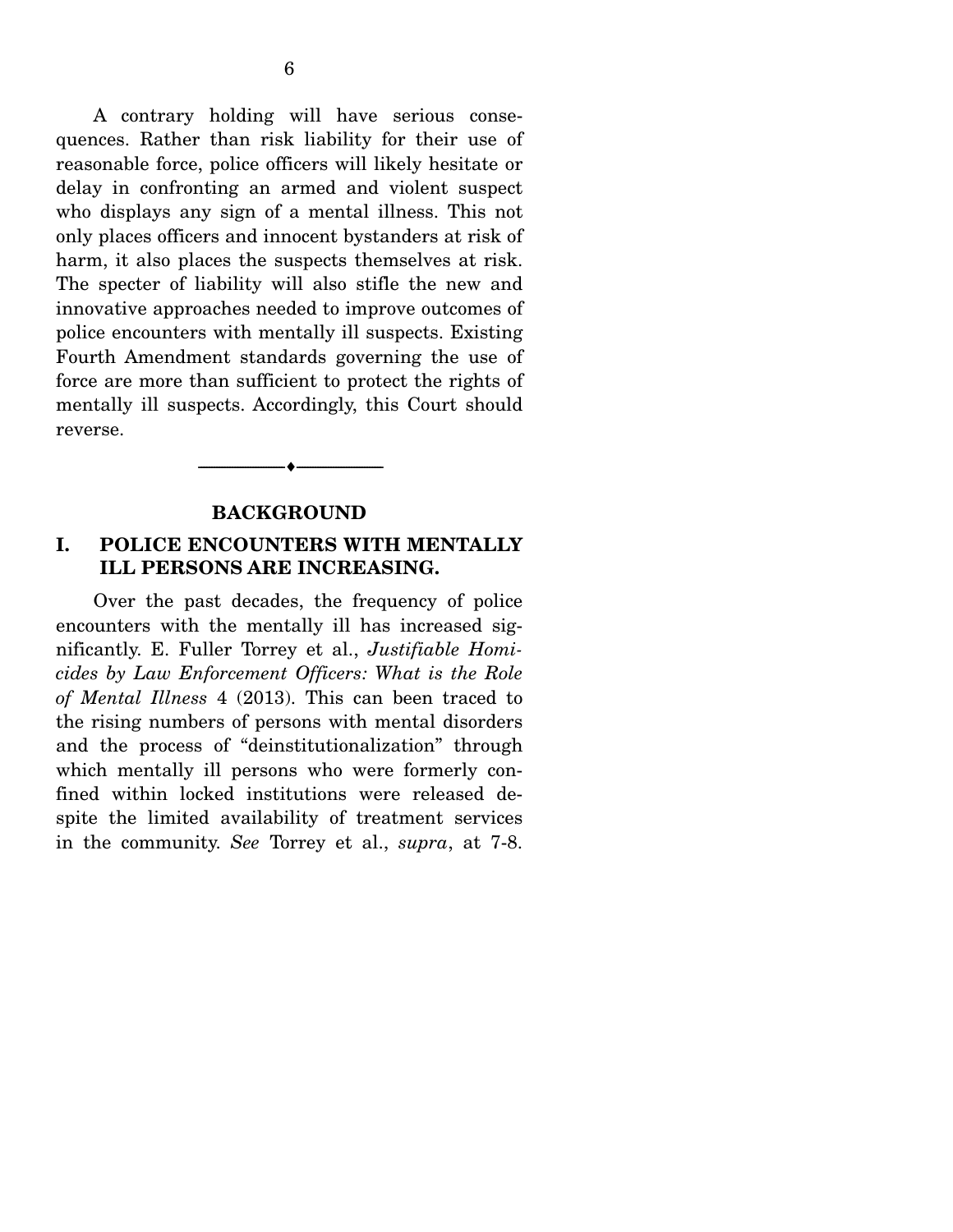Jennifer Wood et al., *Police Interventions with Persons Affected by Mental Illness: A Critical Review of Global Thinking and Practice* 1 (2011) (citation omitted); Abigail S. Tucker et al., *Law Enforcement Response to the Mentally Ill: An Evaluative Review*, 8 Brief Treatment & Crisis Intervention 236, 237 (2008).

### **A. The Number Of Persons Suffering From An Untreated Mental Illness Has Steadily Grown.**

One in 17 adults – i.e., about 13.6 million Americans – "live with a serious mental illness such as schizophrenia, major depression, or bipolar disorder." National Alliance on Mental Illness ("NAMI"), *Mental Illness Facts and Numbers* 1 (2013) (citation omitted). "[A]pproximately 6% of adults at any given time meet criteria for a serious mental illness that interferes with at least one important activity of daily living." Wood et al., *supra,* at 1 (citation omitted). And "nearly 30% of people with a mental illness also have an addiction disorder." *Id.* (citation omitted). Finally, "[a]pproximately 20 percent of state prisoners and 21 percent of local jail inmates have 'a recent history' of a mental-health condition." NAMI, *Mental Illness Facts and Numbers*, *supra*, at 1*.*

 Despite the growing numbers of individuals with a serious mental disorder among the United States population, approximately 60 percent of adults with a mental illness "received no mental health services in the previous year." *Id.* Indeed, "most people with a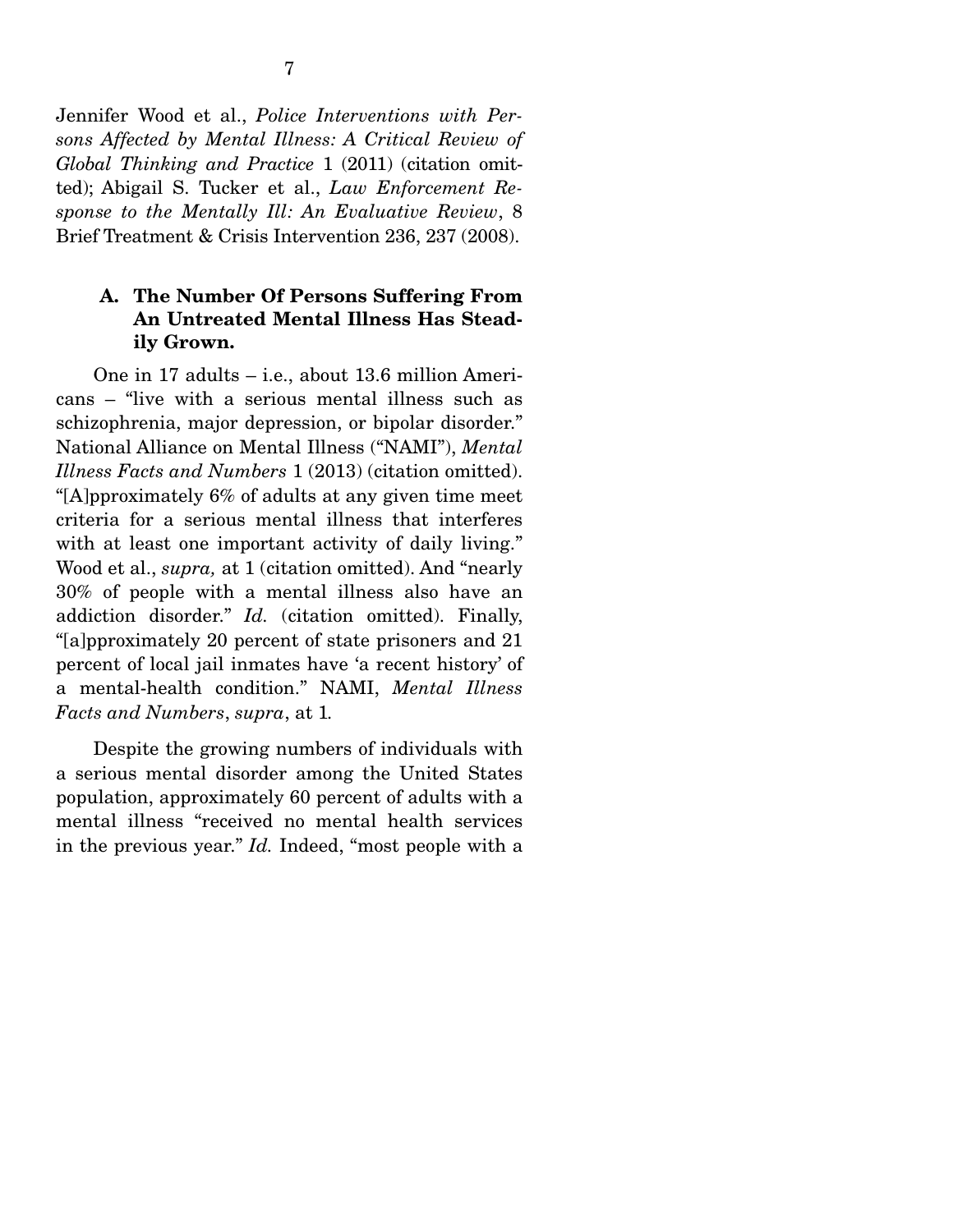mental disorder do not receive treatment. . . ." Ronald C. Kessler et al., *Prevalence and Treatment of Mental Disorders, 1990 to 2003*, 352 New Engl. J. Med. 2515, 2522 (2005).

### **B. Since The 1960s, The Number Of Mentally Ill Persons Living In The Community Has Grown Dramatically Even Though Resources For Mental Health Services Have Not.**

Changes in the treatment of mental illness since the 1960s have dramatically reduced the percentage of mentally ill persons in psychiatric facilities. In 1963, Congress passed the Community Mental Health Centers Construction Act, Pub. L. No. 88-164, 77 Stat. 282, which reduced the number of mentally ill persons in mental hospitals. As a result, the number of state psychiatric beds per 100,000 persons decreased from 339 in 1955 to 17 in 2005. Melissa Reuland et al., *Law Enforcement Responses to People with Mental Illnesses: A Guide to Research-Informed Policy and Practice* 4 (2009) (citation omitted). This process of deinstitutionalization resulted in the movement of thousands of persons with a severe mental illness from hospitals into the community. *Id.* As a result, "[p]ersons with ongoing, disabling psychiatric conditions now reside in every community." Wood et al., *supra*, at 1.

 Although many persons with severe mental illness were released into the community, "adequate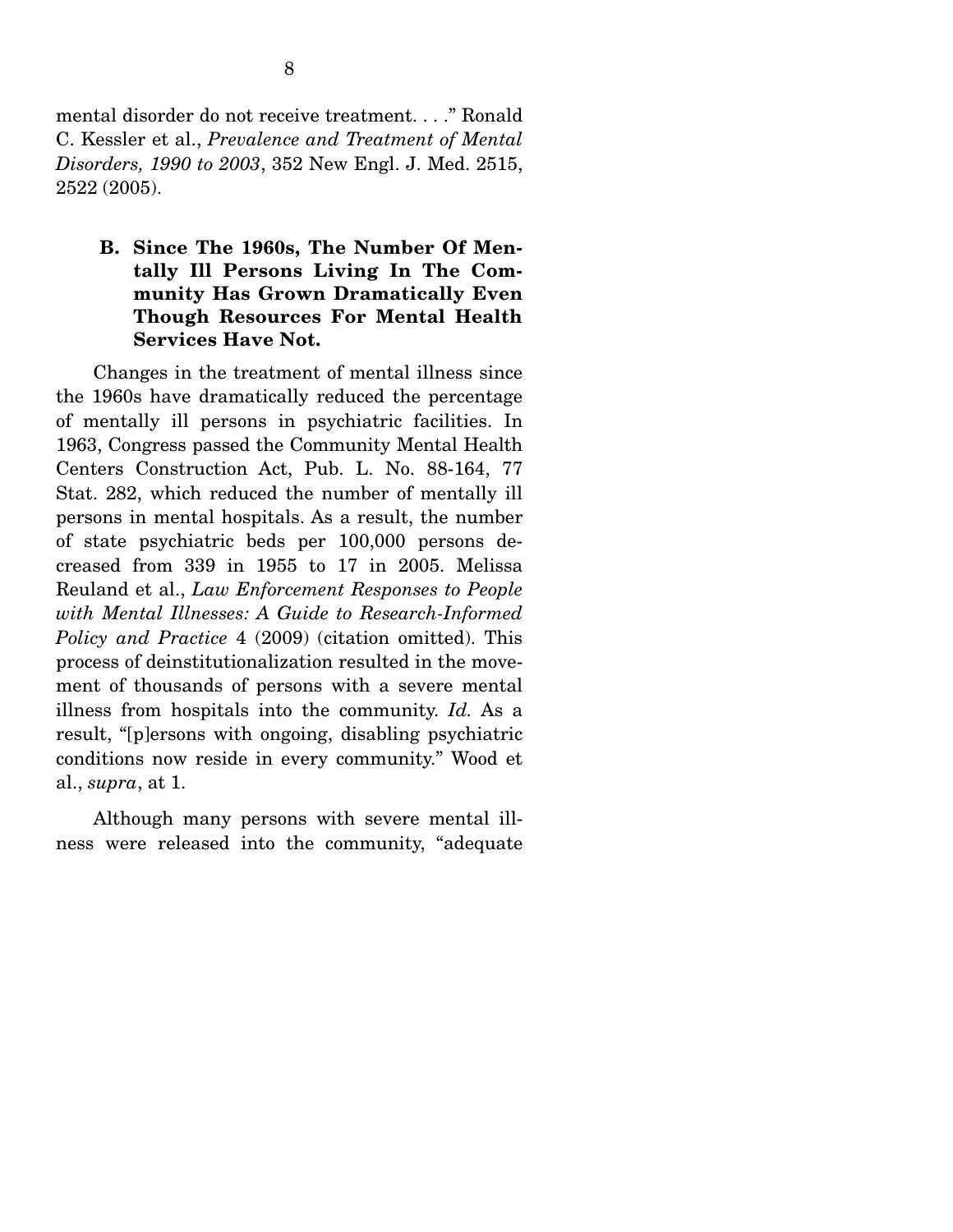community-based services to pick up the slack were never provided." Gary Cordner, *People with Mental Illness*, *in Problem Oriented Guides for Police Problem-Specific Guides Series* 7 (U.S. Dep't of Justice, Office of Community Oriented Policing Services, Ser. No. 40, 2006). "To this day, resources that were supposed to accompany deinstitutionalization have never materialized," IACP National Law Enforcement Policy Center ("IACP"), *Responding to Persons Affected by Mental Illness or in Crisis* 1, 1 (2014); *see also*  Cordner, *supra*, at 7, and "[s]tudies show that most treatment for mental disorders falls below the minimum standards of quality," Kessler et al., *supra*, at 2520 (citation omitted). Even in communities that devote significant public resources to treating the mentally ill, there are mentally ill persons who do not receive adequate treatment or comply with their treatment regimens. *See, e.g.*, IACP*, Responding to Persons Affected by Mental Illness or in Crisis*, *supra*, at 4 ("Many persons who suffer from mental illness fail to use medication that has been prescribed for their diagnosed mental illness.").

 The scarcity of mental health services has worsened in recent years as states have drastically cut their mental health budgets. From 2009 through 2012, states cut more than \$1.6 billion in mental health services. California alone cut \$764.8 million in mental health services. NAMI, *State Mental Health Cuts: The Continuing Crisis* 2 (2011).

 These cuts have resulted in the "loss of services for the most vulnerable residents living with serious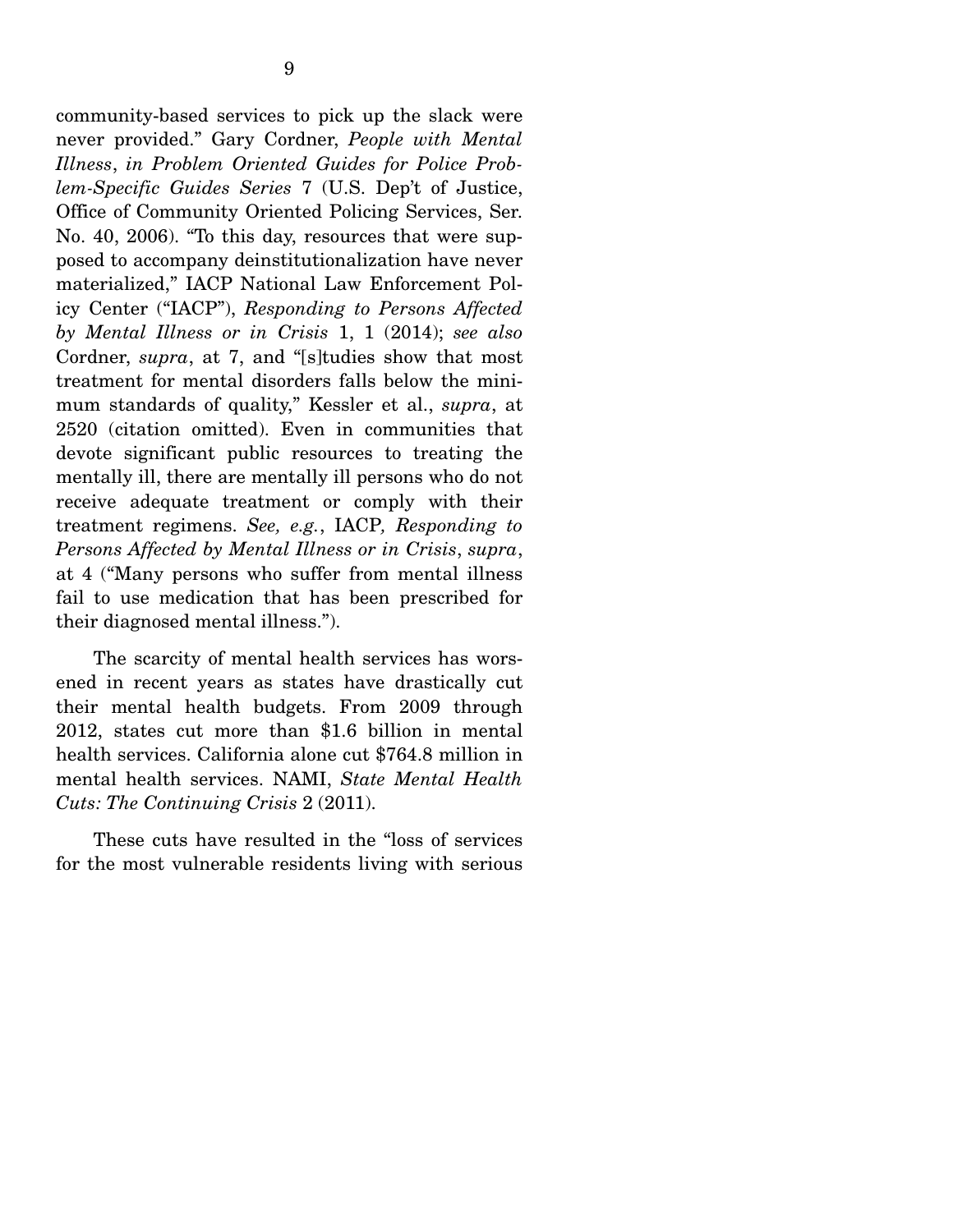mental illnesses." *Id.* at 3. "[B]oth inpatient and community services for children and adults living with serious mental illness have been downsized or eliminated. In some states, entire hospitals have been closed; in others, community mental health programs have been eliminated." *Id.* Due to these drastic cuts, a rapidly growing number of persons suffering from a serious mental illness who live in the community do not receive adequate treatment. As a result, "emergency rooms, homeless shelters, and jails are struggling with the effects of people falling through the cracks due to lack of needed mental health services and supports." *Id.* at 1.

### **II. LOCAL POLICE HAVE BECOME THE DE FACTO FIRST RESPONDERS FOR INCI-DENTS INVOLVING THE MENTALLY ILL.**

The dramatic rise in the number of persons with untreated mental illnesses living in the community has transformed local police into first responders for incidents involving the mentally ill. Torrey et al., *supra*, at 4; Reuland et al., *supra*, at 3. "During patrol duties, law enforcement officers, who often take on a mental health triage role, encounter many persons with serious mental illnesses (as well as alcohol and drug problems and developmental disabilities)." Michael T. Compton et al., *The Police-Based Crisis Intervention Team (CIT) Model: II. Effects on Level of Force and Resolution, Referral, and Arrest*, 65 Psychiatric Services 523, 523 (2014) ("Compton I"). These encounters often pose a serious risk of harm to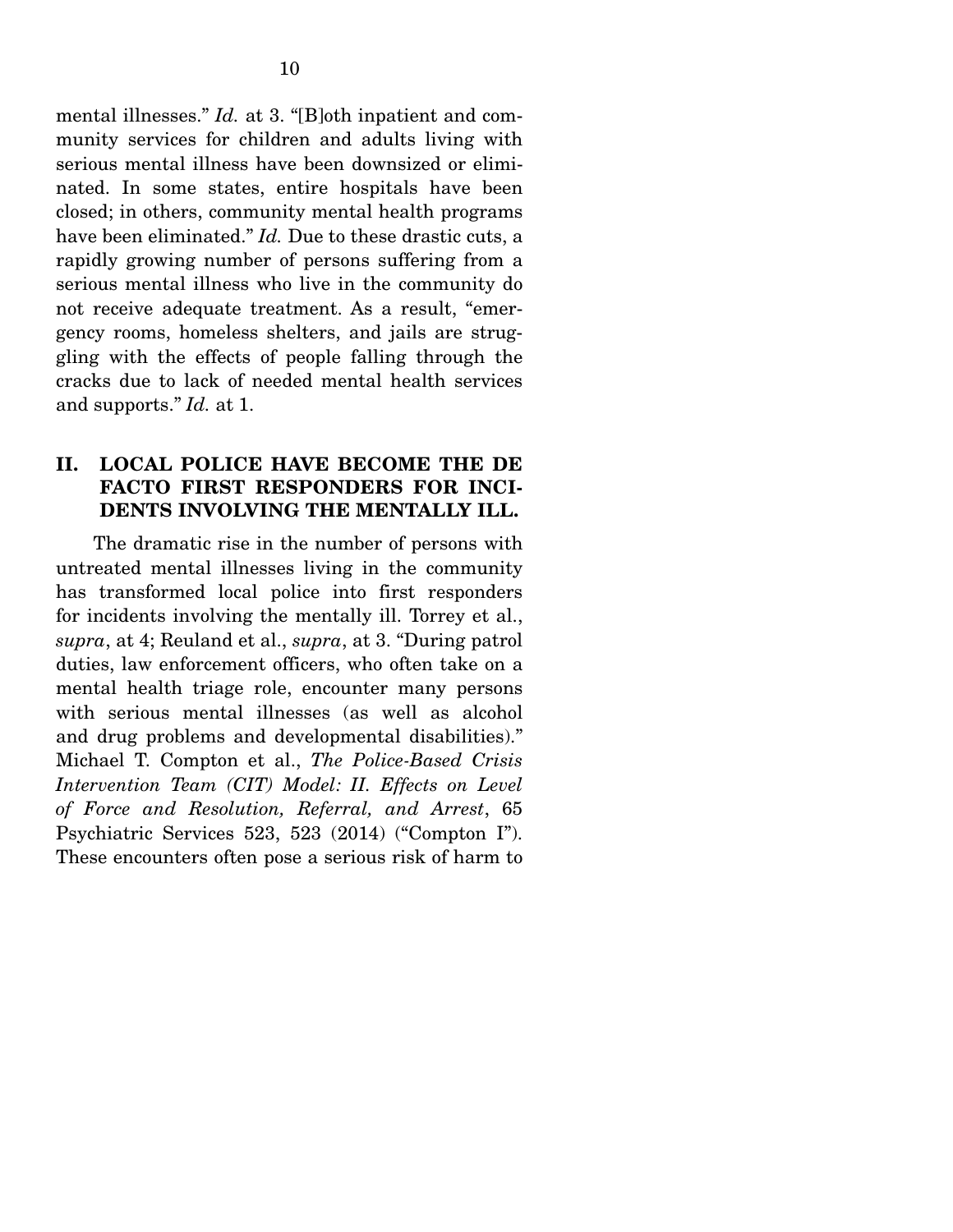officers, suspects, and innocent bystanders. *See* Amy N. Kerr et al., *Police Encounters, Mental Illness and Injury: An Exploratory Investigation*, 10 J. Police Crisis Negot. 116, 117 (2010). Recognizing that dangerous behavior by mentally ill persons may pose a risk of violence and often necessitates a law enforcement response, every state has adopted legislation authorizing police to take into custody mentally ill persons who are a danger to themselves or others. $^{2}$ 

<sup>2</sup> *See* Ala. Code § 22-52-91 (1975); Alaska Stat. § 47.30.705 (1984); Ariz. Rev. Stat. § 36-525 (1989); Ark. Code Ann. § 20-47- 210 (1989); Cal. Welf. & Inst. Code § 5150 (2014); Colo. Rev. Stat. § 27-65-105 (2011); Conn. Gen. Stat. § 17a-503 (2010); Del. Code Ann. tit. 16, § 5004 (2014); Fla. Stat. § 394.463 (2006); Ga. Code Ann. § 37-3-41 (1994); Haw. Rev. Stat. § 334-59 (2013); Idaho Code § 66-326 (2013); 405 Ill. Comp. Stat. 5/3-606 (2010); Ind. Code Ann. § 12-26-4-1 (2013); Iowa Code Ann. § 229.22 (2013); Kan. Stat. Ann. § 59-2953 (1998); Ky. Rev. Stat. Ann. § 202a.041 (1982); La. Rev. Stat. Ann. § 28:53 (2012); Me. Rev. Stat. tit. 34, § 3862 (2010); Md. Code Ann., Health-Gen. § 10-624 (2010); Mass. Gen. Laws Ann. ch. 123 § 12 (2010); Mich. Comp. Laws Ann. § 330.1427 (1995); Minn. Stat. Ann. § 253b.05 (2010); Miss. Code Ann. § 41-21-67 (2014); Mo. Ann. Stat. § 632.300 (1996); Mont. Code Ann. § 53-21-129 (2013); Neb. Rev. Stat. Ann. § 71-919 (2007); Nev. Rev. Stat. Ann. § 433a.160 (2007); N.H. Rev. Stat. Ann. § 135-C:29 (2014); N.J. Stat. Ann. § 30:4-27.6 (2009); N.M. Stat. Ann. § 43-1-10 (2013); N.Y. Mental Hyg. Law § 9.41 (1989); N.C. Gen. Stat. Ann. § 122c-262 (1997); N.D. Cent. Code Ann. § 25-03.1-25 (2013); Ohio Rev. Code Ann. § 5122.10 (2013); Oka. Stat. Ann. tit. 43a § 5-207 (2012); Or. Rev. Stat. Ann. § 426.228 (2013); 50 Pa. Cons. Stat. Ann. § 4405 (1966); R.I. Gen. Laws Ann. § 40.1-5-7 (1987); S.C. Code Ann. §§ 44-178-410, 44-178-430, 44-178-440 (1994); S.D. Codified Laws § 27a-10-3 (1991); Tenn. Code Ann. § 33-6-402 (2000); Tex. Health & Safety Code Ann. § 573.001 (2013); Utah Code Ann. § 62a-15-629 (Continued on following page)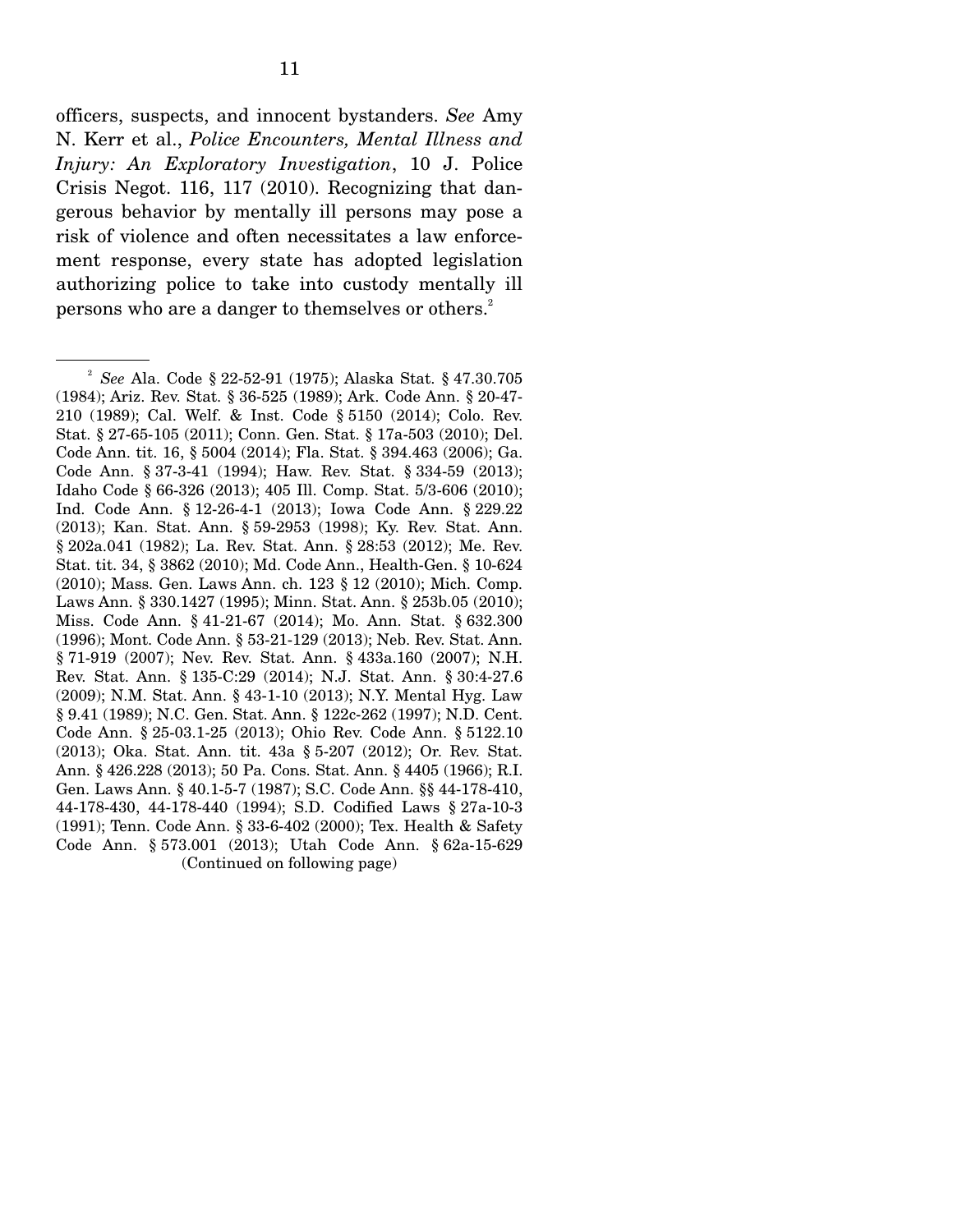As a result, local police officers have become the "first-line, around-the-clock, emergency responders, mediators, referral agents, counselors, youth mentors, crime prevention actors, and much more." Reuland et al., *supra*, at 3. "[C]alls to the police about crimes and disorder involving people with mental illness [have] increased," Cordner, *supra*, at 8, and "[p]olice today encounter persons with serious mental illnesses in a range of circumstances and settings – whether in a dangerous health crisis, an escalated domestic argument, a drug arrest, the scene of a minor public disturbance or a serious violent crime, in an urban encampment of the homeless, or in a hospital emergency department," Wood et al., *supra*, at 2. For example, in California, 28 counties reported more than 597,000 detentions of persons determined to be a danger to themselves, a danger to others, or gravely disabled from 2000 to 2007. Tim A. Bruckner et al., *Involuntary Civil Commitments After the Implementation of California's Mental Health Services Act*, 61 Psychiatric Services 1006, 1007-08 (2010) (analyzing California Department of Mental Health data).

 In responding to calls for assistance, police must deal with many different mental illnesses – ranging from schizophrenia to major depression to bipolar

<sup>(1953);</sup> Vt. Stat. Ann. tit. 18 § 7505 (1977); Va. Code Ann. § 37.1- 67.01 (2013); Wash. Rev. Code § 71.05.153 (2011); W. Va. Code Ann. § 9-6-5 (1984); Wis. Stat. Ann. § 51.20 (1987); Wyo. Stat. Ann. § 25-10-109 (2013).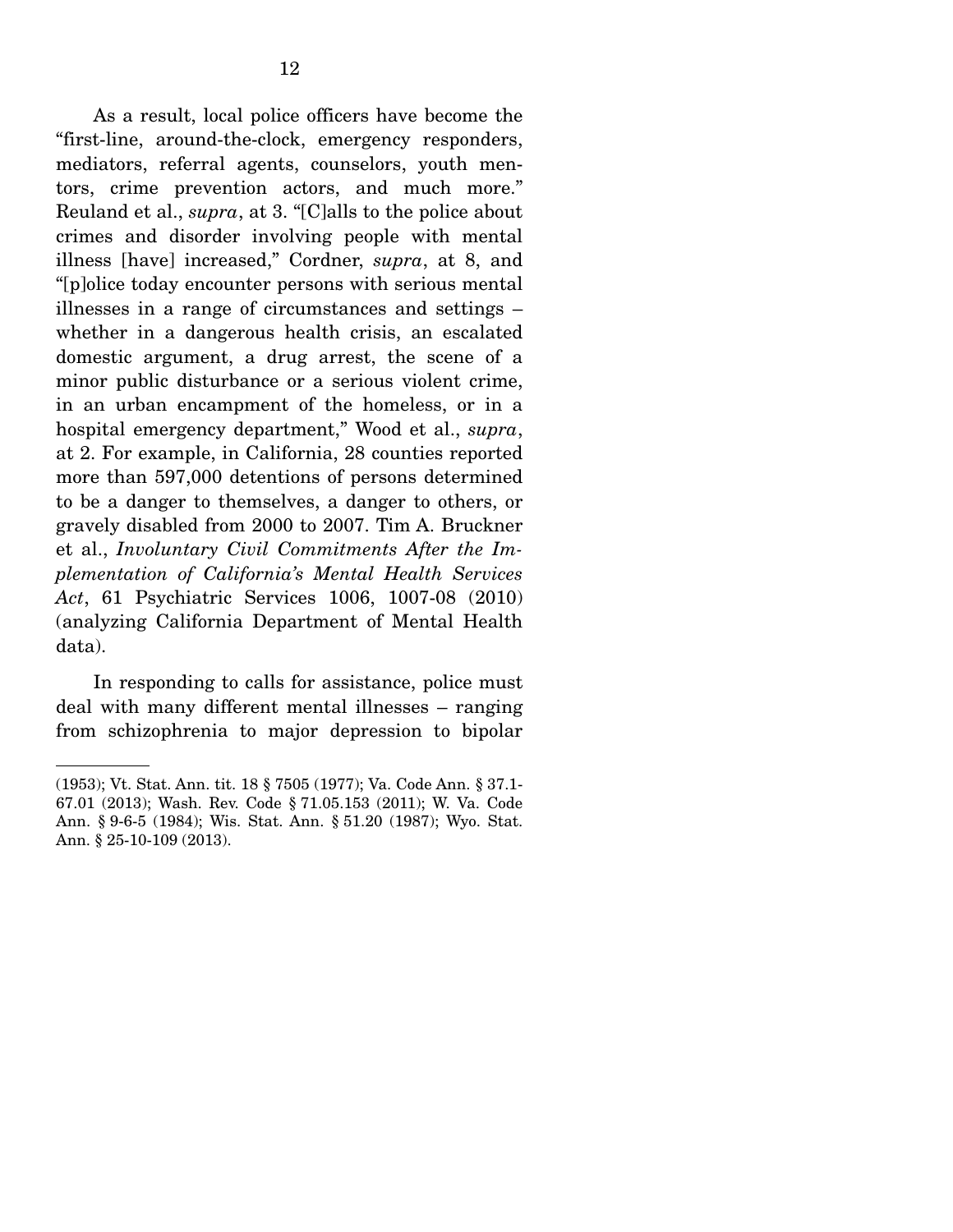disorder to post-traumatic stress disorders. Cordner, *supra*, at 1. "[I]t is [also] crucial to appreciate that the vast majority of people with serious mental illness who become involved in the criminal justice system have co-occurring substance abuse disorders." John Monahan & Henry J. Steadman, *Extending Violence Reduction Principles to Justice-Involved Persons With Mental Illness*, *in Applying Social Science to Reduce Violent Offending* 245, 248 (J. Dvoskin et al. eds., 2012); *see also* Cordner, *supra*, at 7 ("[T]he people with mental illness the police encounter are likely to have substance abuse problems."); Peter H. Silverstone et al., *A Novel Approach to Training Police Officers to Interact with Individuals Who May Have a Psychiatric Disorder*, 41 J. Am. Acad. Psychiatry & L. 344, 344 (2013) ("Individuals with various psychiatric problems, including addictions, depression, and schizophrenia, have an increased probability of coming into contact with the police."). "In combination, psychopathology and abuse of alcohol and illicit drugs markedly increase the risk of violence and other criminal behavior." Wood et al., *supra*, at 2. Thus, police regularly receive "calls for service that involve people with mental illnesses whose violent behavior is at issue." Reuland et al., *supra*, at 6 (citations omitted). Many are "at risk of harming themselves." *Id.* at 5. "Members of the media, researchers, and police practitioners have stated repeatedly that police interactions with people with mental illness are among the most dangerous calls for service to which officers must respond." Kerr et al., *supra*, at 117.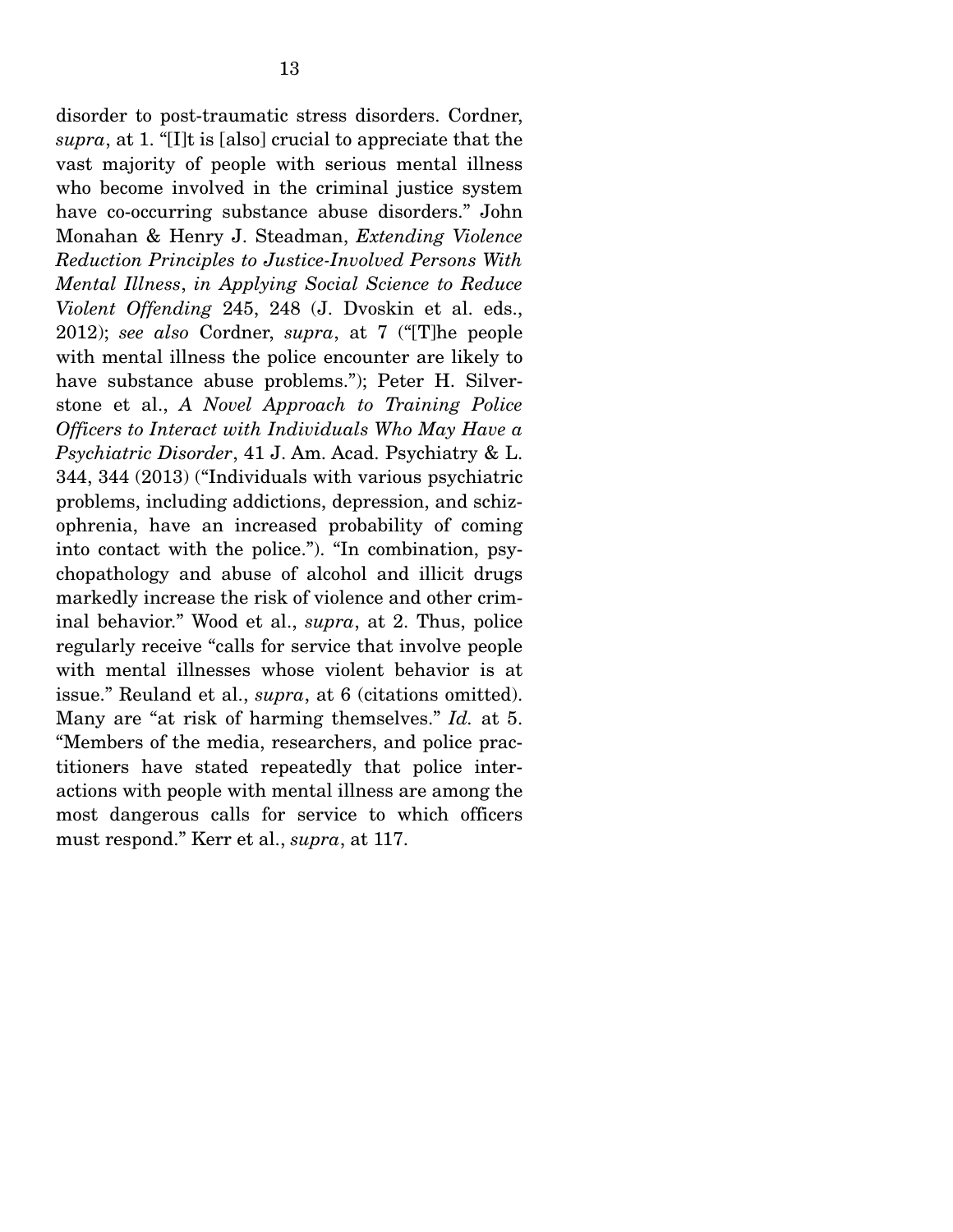## **III. KNOWLEDGE OF A SUSPECT'S MENTAL ILLNESS DOES NOT GIVE POLICE OF-FICERS THE ABILITY TO PREDICT WITH ANY DEGREE OF CERTAINTY WHETHER THE SUSPECT WILL ACT VIOLENTLY IN AN EMERGENCY SETTING.**

"[T]he goal of synthesizing the evidence into a coherent, comprehensive explanation of violence risk in people with serious mental illnesses . . . remains elusive." Jeffrey W. Swanson et al., *Mental Illness and Reduction of Gun Violence and Suicide: Bringing Epidemiologic Research to Policy*, Annals of Epidemiology 1, 5 (2014). Indeed, "psychiatrists' predictions of which [male] patients would be violent, *based on their clinical assessments in the emergency setting*, turned out to be only slightly more accurate than flipping a coin; and *they were no better than chance at predicting violence in female patients*." *Id.* at 6 (emphasis added). Thus, it is impossible for police officers – who are *not* mental health professionals – to predict with any reasonable degree of certainty whether a particular suspect will act violently in an emergency situation based on their knowledge of the suspect's mental illness.

 This may be because the proportion of violent behavior caused by mental illness is "surprisingly small," Monahan & Steadman, *supra*, at 246, and because people with serious mental illnesses "represent highly heterogeneous clinical populations," Swanson et al., *supra*, at 5, and "often" behave violently "for the same reasons that non-mentally ill people engage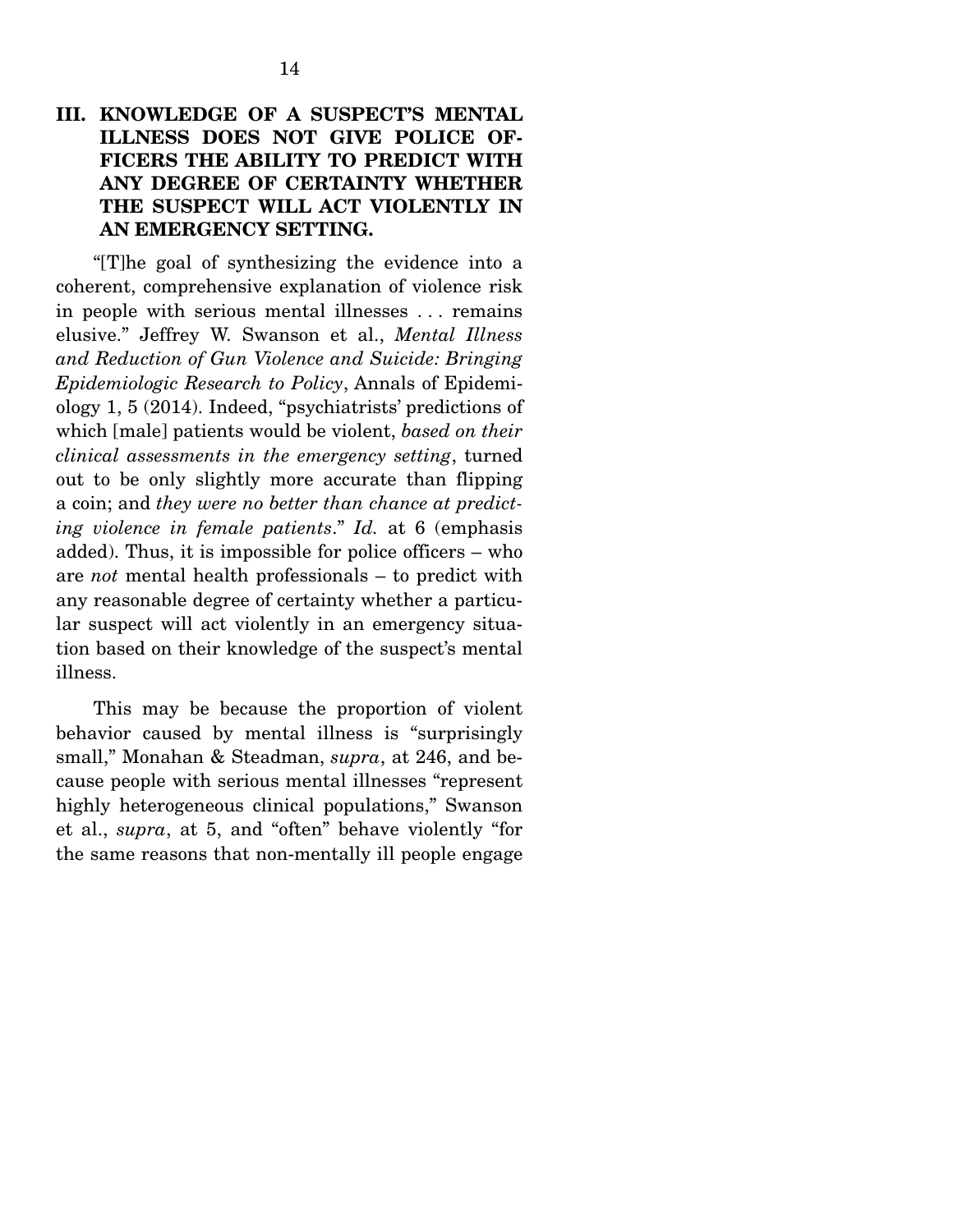in violent behavior," *id.* at 3. Indeed, "[e]vidence from studies in criminology and developmental epidemiology has shown that risk factors for crime and violence are similar in persons with mental illness and in the general population. . . ." *Id.* at 4.

 Of course, "the large majority [of people with serious mental illnesses] are *not* violent toward others." *Id.* at 3. But they are "more likely to commit violent acts than people who are not mentally ill." *Id.*, *see also* 2 David L. Faigman et al., *Modern Scientific Evidence: The Law and Science of Expert Testimony*, *in Social & Behavioral Science* 141 (2013-2014 ed.). And the risk of violent behavior is far greater if the mentally ill person also suffers from a substance abuse disorder. *See* Swanson et al., *supra*, at 3, 4; Wood et al., *supra*, at 2.

 "[M]any studies have [also] shown that suicide risk is substantially increased in persons with mental disorders." Swanson et al., *supra*, at 5. "Population attributable risk proportions for suicide associated with mental disorders are in the range of  $47\%$ -74%." *Id.* These "high rates of suicide in people with mental disorders extend to all diagnostic groups. . . ." Urara Hiroeh et al., *Death by Homicide, Suicide, and Other Unnatural Causes in People with Mental Illness: A Population-Based Study*, 358 The Lancet 2110, 2112 (2001). In addition, "the availability of lethal means such as firearms" or knives is a substantial environmental factor that contributes to the risk of suicide by mentally ill persons. Swanson et al., *supra*, at 5.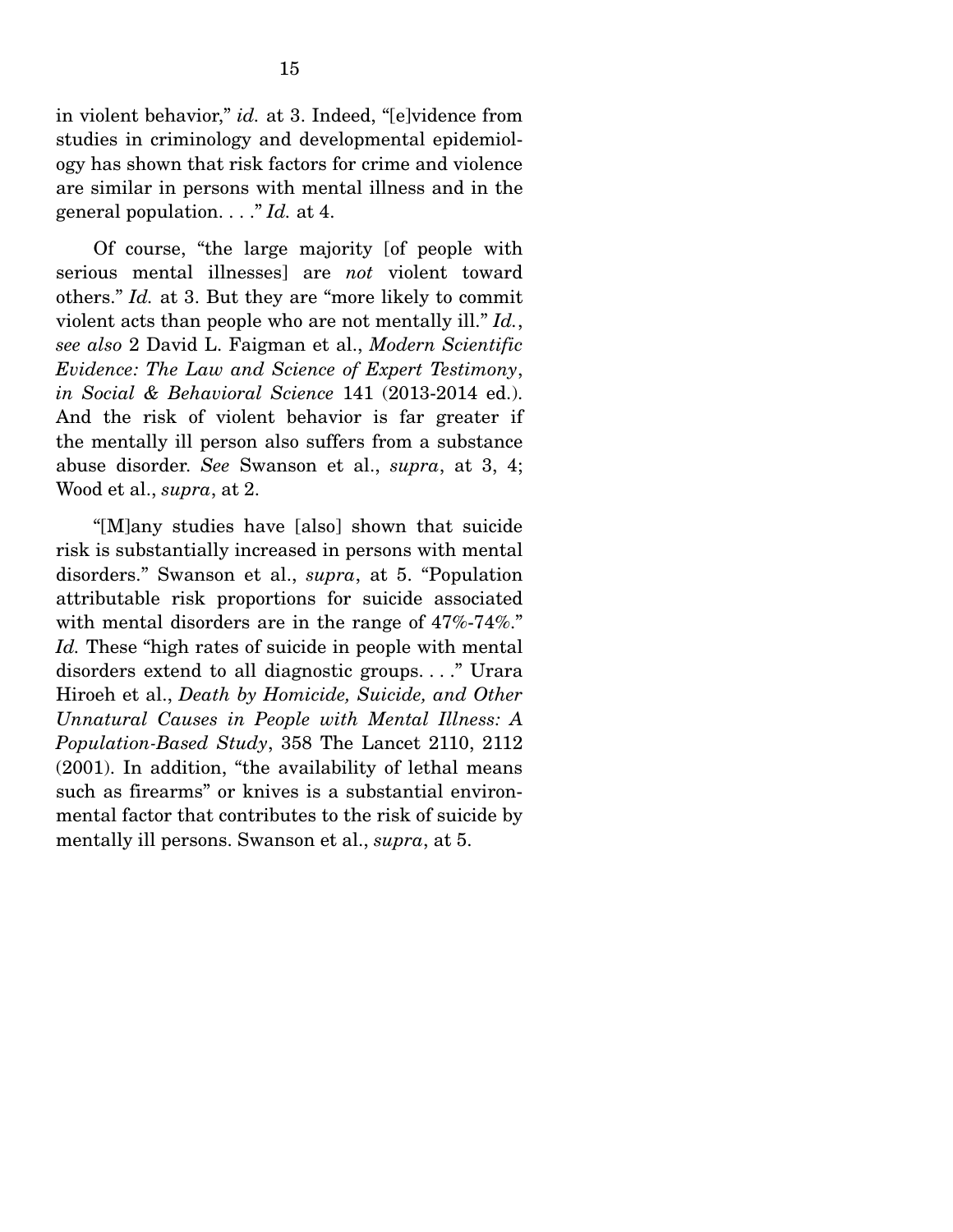## **IV. ALTHOUGH LOCAL LAW ENFORCEMENT AGENCIES ARE DEVELOPING SPECIAL-IZED PROGRAMS FOR DEALING WITH THE MENTALLY ILL, THE IMPACT OF THESE PROGRAMS ON THE RATE AND SEVERITY OF INJURY IS UNCLEAR.**

To address the challenges created by persons with mental illness, some local law enforcement agencies have collaborated "with mental health providers and advocates to design specialized responses to people with mental illnesses." Reuland et al., *supra*, at 9. Two primary models have been developed.

 The first, known as the Crisis Intervention Team ("CIT") model, was pioneered by the City of Memphis and "trains sworn officers to provide crisis intervention services and act as liaisons to the formal mental health system. . . ." *Id.* "A fundamental aspect of the CIT model is a 40-hour training that provides officers with knowledge and techniques essential to identifying signs and symptoms of mental illnesses, deescalating crisis situations, and making appropriate dispositions." Compton I, *supra*, at 524. CIT is the most popular model. Michael T. Compton et al., *A Comprehensive Review of Extant Research on Crisis Intervention Team (CIT) Programs*, 36 J. Am. Acad. Psychiatry & L. 47, 47 (2008) ("Compton II").

 The second, known as the "co-responder model," "partners mental health professionals with law enforcement at the scene to provide consultation on mental-health related issues and assist individuals in accessing treatments and supports." Reuland et al.,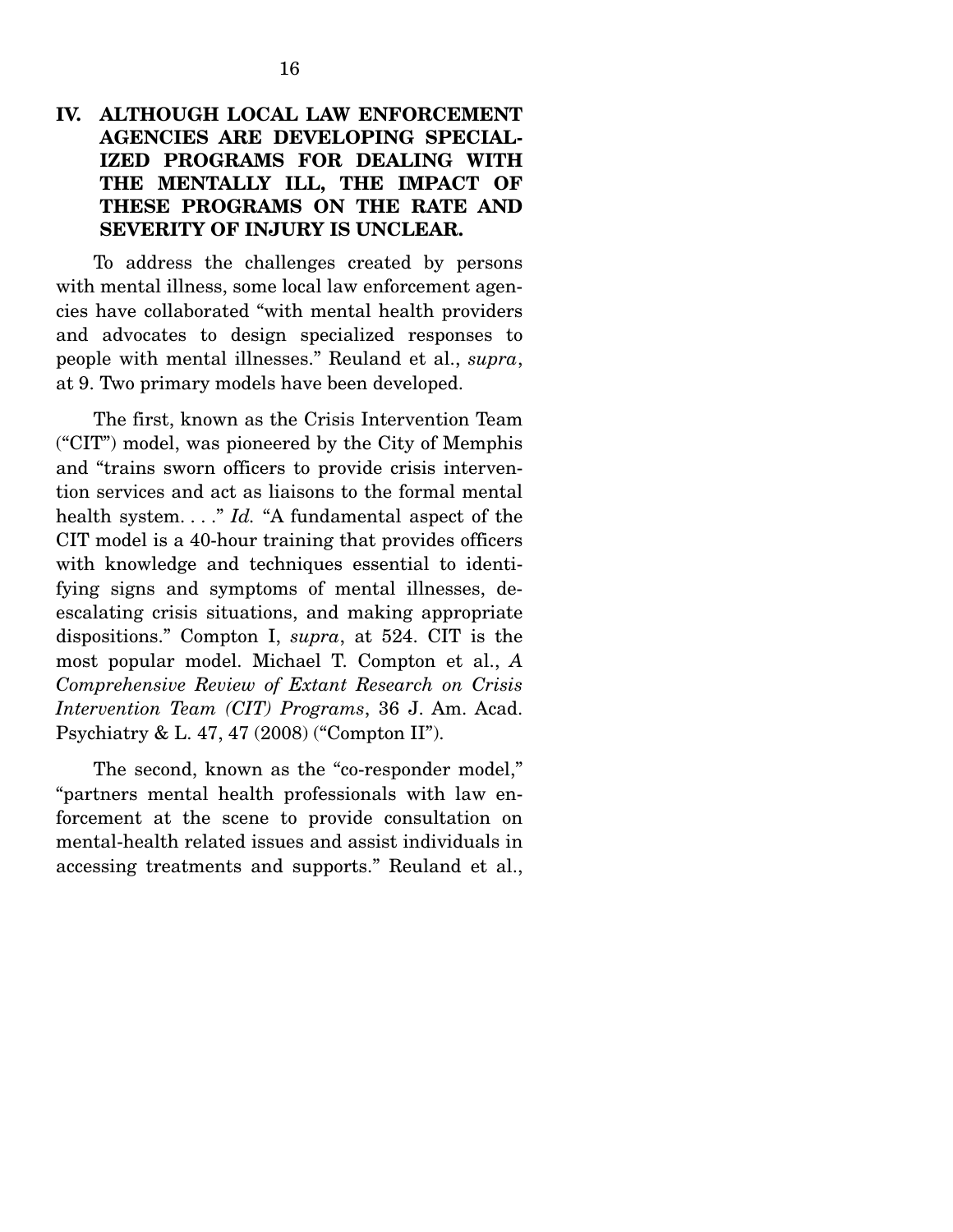*supra*, at 9. This model may include "police-based mental health responses, in which the police department hires mental health consultants to assist with mental health crisis calls, and mental-health based specialized responses, which are typified by mobile crisis units." Compton II, *supra*, at 47.

 Research indicates that these specialized law enforcement programs for responding to the mentally ill "may be an effective component in connecting individuals with mental illnesses who come to the attention of police officers with appropriate psychiatric services." *Id.* at 52. In addition to reducing the future risk of violence by those individuals, these programs achieve important "public health goals" regardless of how the treatment "relates to violence," Monahan & Steadman, *supra*, at 246, and "cost savings," Wood et al., *supra*, at 17.

 But the impact of these specialized programs on the use of force and injury is "unclear." Kerr et al., *supra*, at 120. "[S]cant empirical evidence of [their] effectiveness is available," Melissa S. Morabito et al., *Crisis Intervention Teams and People with Mental Illness: Exploring the Factors that Influence the Use of Force*, 58 Crime & Delinquency 57, 58 (2012), and "no published studies have examined [their] impact on injuries," Kerr et al., *supra*, at 120 (citation omitted). In fact, "there has been very little research about the best training approaches." Silverstone et al., *supra*, at 344. Thus, "there are no currently accepted models that appear to have reproducibly positive outcomes." *Id.* at 345.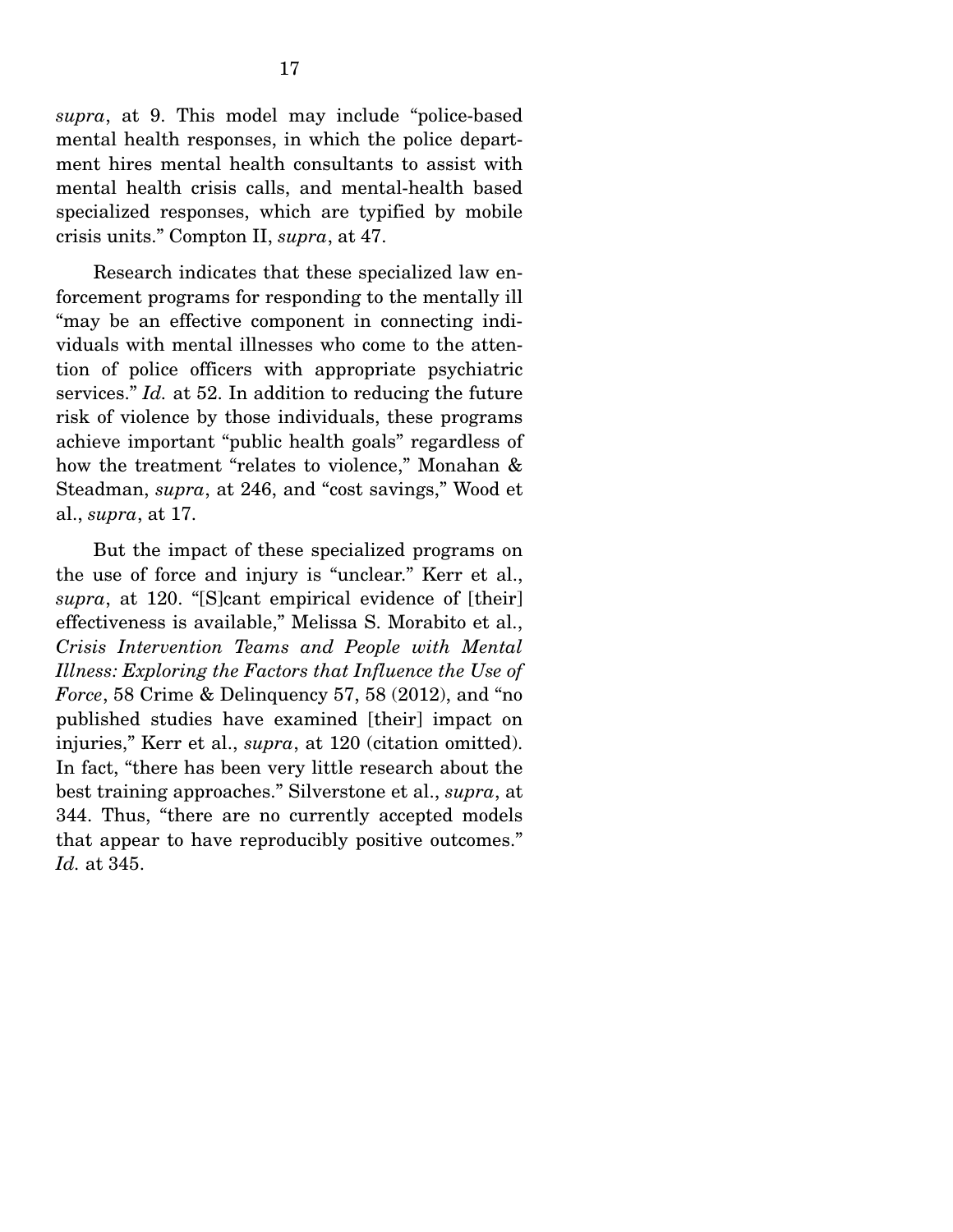Indeed, consistent with studies suggesting that "specific training on de-escalation techniques may not decrease the number or severity of physical interactions between individuals with mental illness and health care providers," *id.* at 344, some studies suggest that "CIT training appears to have no effect on injuries in police encounters with people with mental illness," Kerr et al., *supra*, at 129; *see also* Wood et al., *supra*, at 22 (discussing Australian study finding that CIT-like program resulted in "no difference in the use of force" or "the degree to which police were injured during encounters"). Even studies suggesting that CIT training may have "an impact on officers' actions and use-of-force decisions" are, at best, inconclusive. Compton I, *supra*, at 527; *see also* Morabito et al., *supra*, at 71. For example, one study finding that CIT-trained officers were more likely to use "verbal engagement or negotiation" also found that "there was no difference in use of force between officers with CIT training and those without it." Compton I, *supra*, at 527. Another study finding that "a CIT officer is likely to respond with less force for an increasingly resistant demeanor in comparison with non-CIT officers" also presented evidence suggesting that "CIT officers are more likely to use higher levels of force." Morabito et al., *supra*, at 71. That study also concluded that "in a situation involving a physically resistant subject, *all* officers may find force necessary to control the situation and maintain safety of all involved." *Id.* (emphasis added).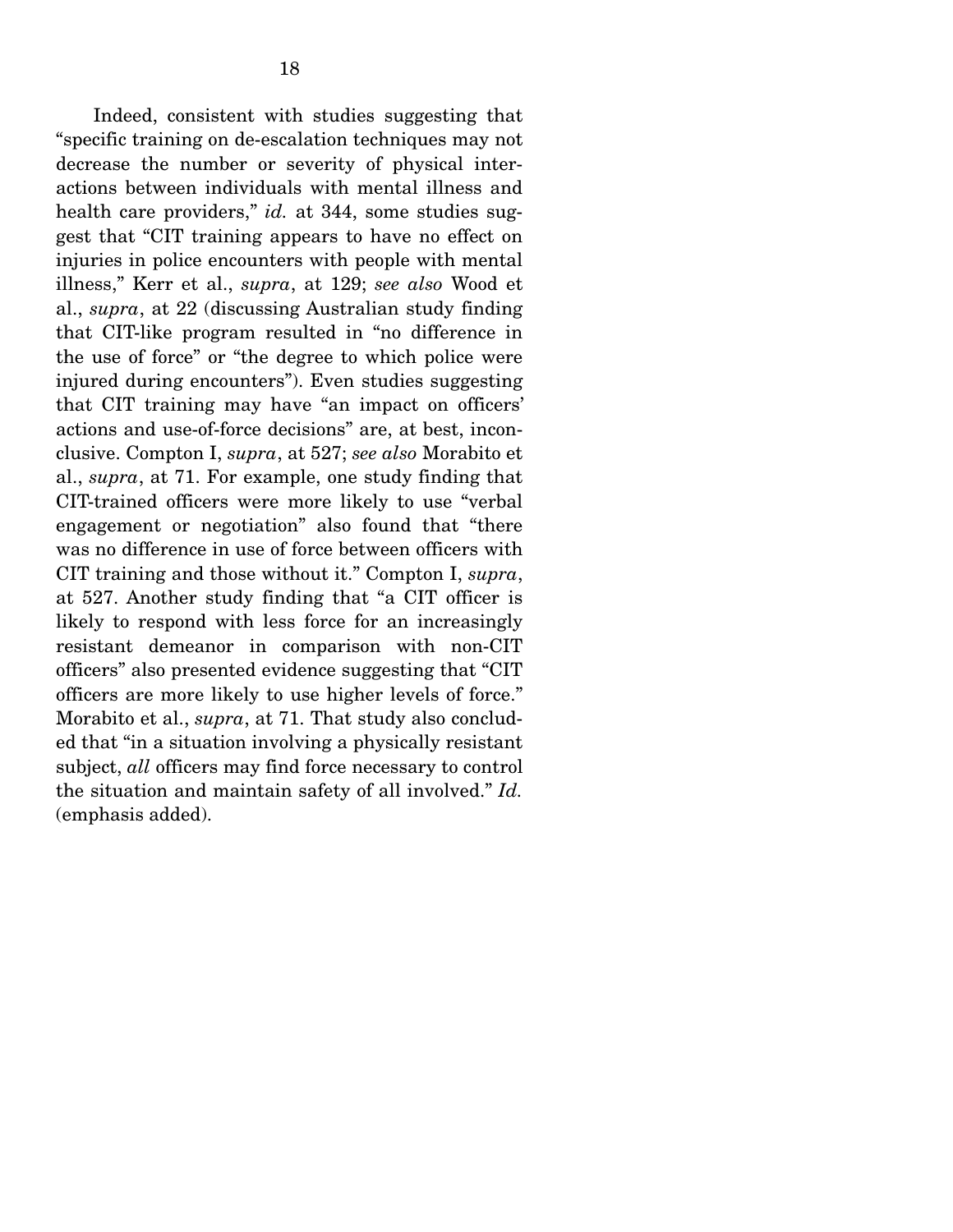The lack of evidence that CIT training reduces the risk or severity of injury is consistent with the fact that the rate of injury in police encounters with people with mental illnesses "is similar to their rate of occurrence in police encounters with members of the general population." Kerr et al., *supra*, at 129. "[T]he type of injuries [experienced in police encounters with mentally ill persons also] mirror those experienced in the general population." *Id.* Indeed, "the criminal justice literature overwhelmingly suggests that *situational factors* are the most predictive of the outcomes of these encounters *rather than characteristics of the individual*." *Id.* at 119 (citation omitted) (emphasis added); *see also* Morabito et al., *supra*, at 60. These situational factors include "demeanor, hostility, [] impairment," and "the type of and seriousness of the crime." Morabito et al., *supra*, at 60 (citations omitted). Thus, specialized programs designed to improve police encounters with the mentally ill – which may be beneficial for other reasons – may not reduce the risk or severity of injury.

### **V. WIDELY DIFFERING LOCAL LAW EN-FORCEMENT RESOURCES AND NEEDS PRECLUDE A STANDARDIZED, ONE-SIZE-FITS-ALL APPROACH TO DEALING WITH THE MENTALLY ILL.**

Although more and more local law enforcement agencies are creating specialized programs for dealing with persons with mental illnesses, Reuland et al., *supra*, at 9; Tucker et al., *supra*, at 245, they are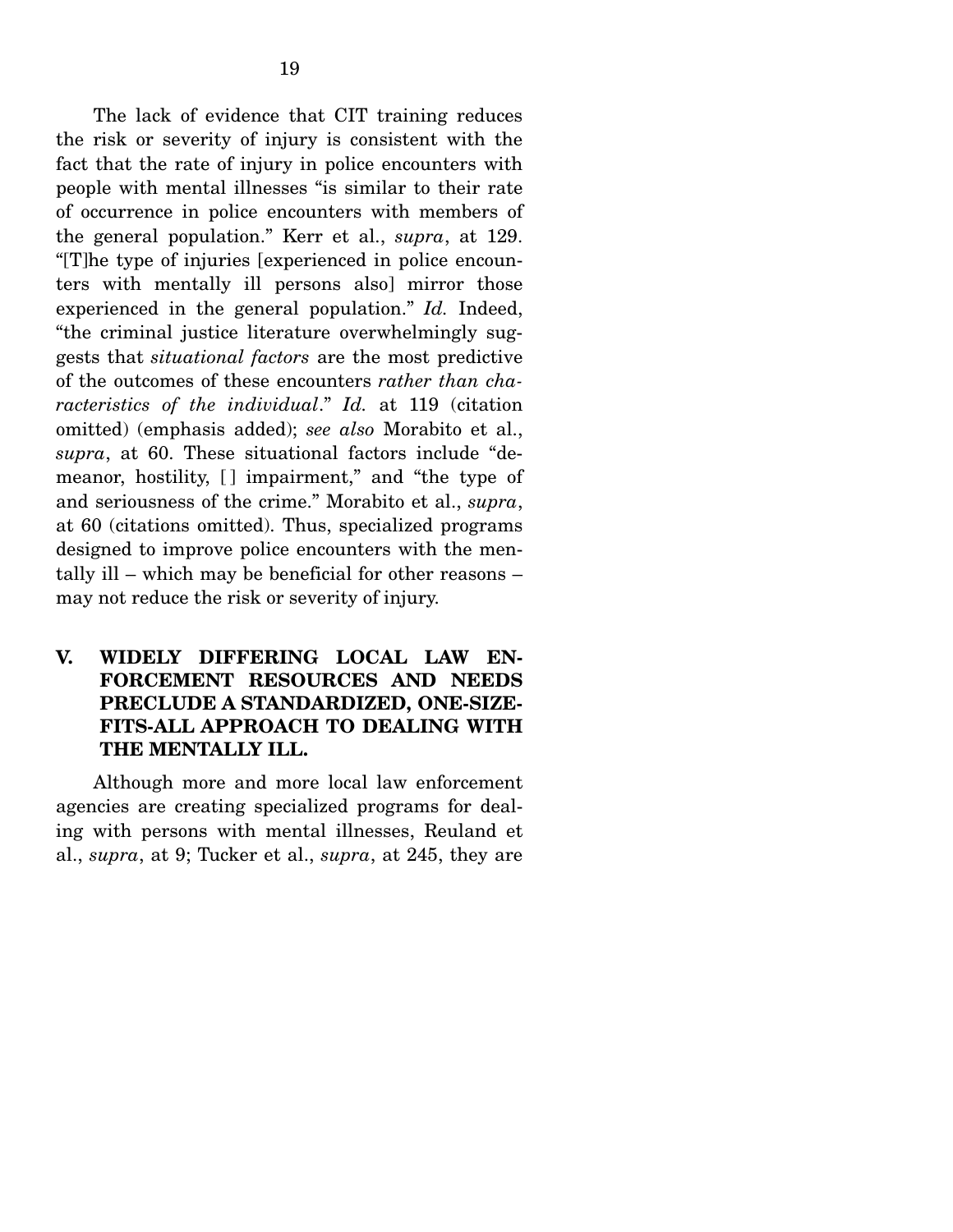still the exception. "Few law enforcement agencies or their training programs will have the internal capacity or expertise to teach the entire range of topics that first responders require when working with people with mental illnesses." Melissa Reuland & Matt Schwarzfeld, *Improving Responses to People with Mental Illnesses: Strategies for Effective Law Enforcement Training* 9 (2008). Moreover, many communities do not have "an adequate pool of local experts who can provide aspects of this training to officers" or "the funds to coordinate a training initiative, including expenses related to contracting with trainers." *Id.*

 This is especially so for smaller communities where neither model may be feasible or effective. *See*  Cordner, *supra*, at 26-27. Many local law enforcement agencies have limited personnel and resources. In 2004, "there were 2,202 [law enforcement] agencies with one or two full-time personnel and over 3,200 with only two to four full-time personnel." Wood et al., *supra*, at 15. And "the bulk of police organizations at state and local levels employ[ed] 99 or less fulltime personnel (16,777 out of 17,876)." *Id.* at 15-16 (citation omitted). Mental health providers also may not be available in the communities that these smaller agencies serve. Cordner, *supra*, at 27; *see also* Wood et al., *supra*, at 19. Indeed, "sufficient social work/mental health resources are rarely available to provide prompt mobile response to a majority of incidents." Cordner, *supra*, at 28. Thus, "a standardized procedure or 'model' for police response to the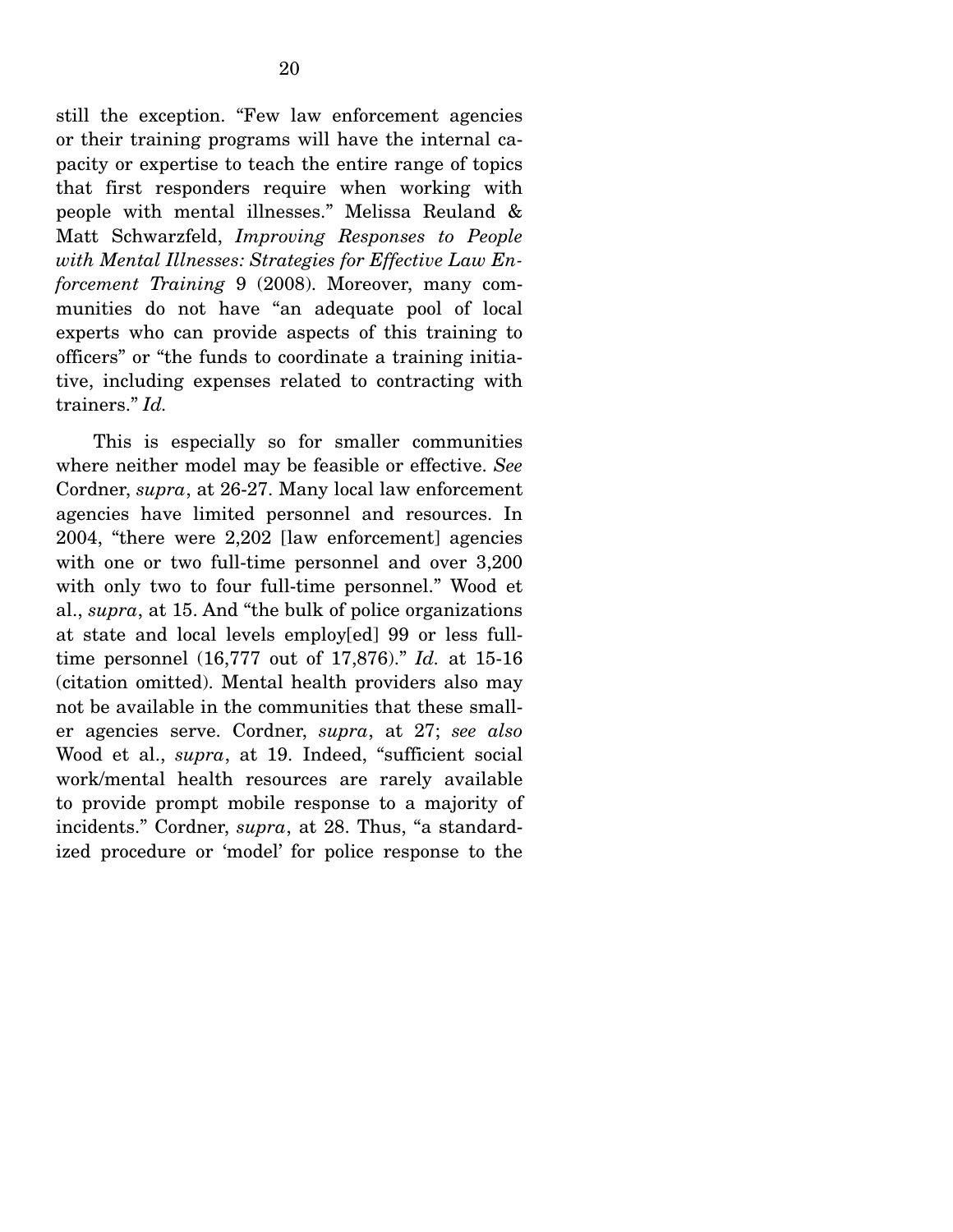mentally ill is problematic." Tucker et al., *supra*, at 245. Even in communities that have adopted specialized models, "the types of training vary widely in nature, design, duration, and timing. . . ." Silverstone et al., *supra*, at 344.

#### **ARGUMENT**

--------------------------------- ---------------------------------

- **I. HOLDING POLICE AGENCIES OR OFFIC-ERS LIABLE BECAUSE THEY FAILED TO ACCOMMODATE THE MENTAL DISABIL-ITY OF AN ARMED SUSPECT IN AN EMERGENCY SITUATION VIOLATES FUN-DAMENTAL PRINCIPLES UNDERLYING THE ADA AND QUALIFIED IMMUNITY.** 
	- **A. It Is Unreasonable To Require Police Officers To Accommodate The Mental Illness Of An Armed Suspect In An Emergency Situation.**

Application of Title II of the ADA, 42 U.S.C. §§ 12131 et seq*.*, to police encounters with armed and violent suspects suffering from a mental illness assumes that a *reasonable* accommodation of the suspect's disability is possible in an emergency situation requiring split-second decisions. That assumption is wrong.

 Any encounter with an armed suspect who suffers from a serious mental illness presents a significant risk of suicide as well as an elevated risk of violence to others. *See* Swanson et al., *supra*, at 3-5.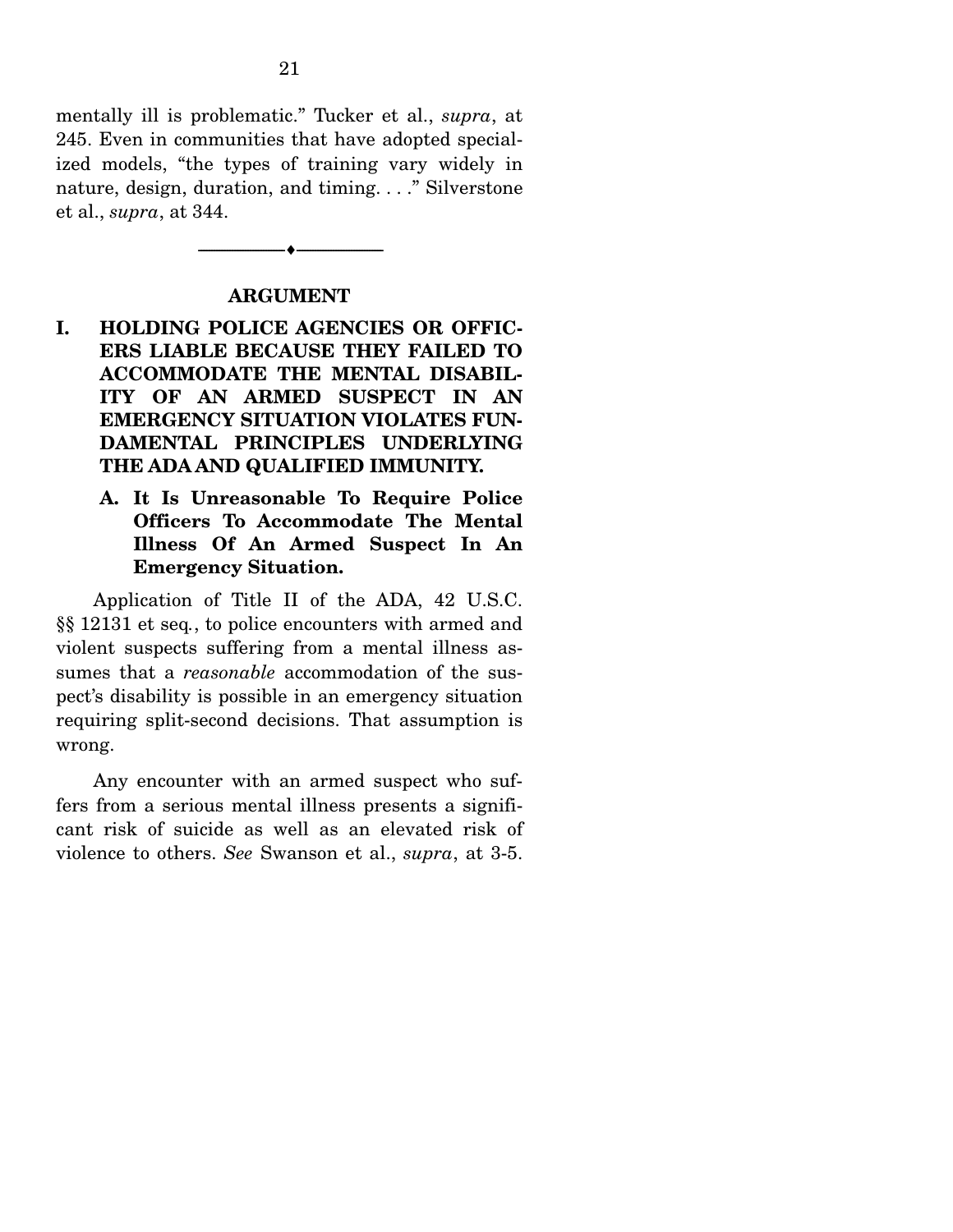Yet, knowledge of the suspect's mental condition provides police officers with little or no additional insights into whether that suspect will act violently toward herself or others. *See id.* at 6. There is also no standardized approach for dealing with mentally ill suspects, Silverstone et al., *supra*, at 345, 354, and there is no conclusive evidence that any particular approach will, in fact, reduce the risk or severity of injuries, *see id.* at 345; Wood et al., *supra*, at 22; Kerr et al., *supra*, at 129.

 Thus, no matter what they know about a suspect's mental condition, police officers cannot predict with any reasonable degree of certainty whether that suspect will act violently toward herself or others in an emergency situation or whether any particular approach will reduce the risk or severity of injury. As a result, there is no standard pursuant to which an officer can determine what accommodation, if any, he or she should employ in any given scenario. Exposing police agencies to ADA liability for their officers' reasonable exercise of force against an armed suspect who is mentally disabled therefore places these agencies in a no-win situation. The facts here provide a case in point. The Ninth Circuit concluded that the City and County of San Francisco could be held liable under the ADA because its officers did not "delay in entering" Sheehan's home. *Sheehan v. City and County of San Francisco*, 743 F.3d 1211, 1226 (9th Cir. 2014). But that delay could just as easily have subjected the agency to ADA (or tort) liability if Sheehan had committed suicide or harmed an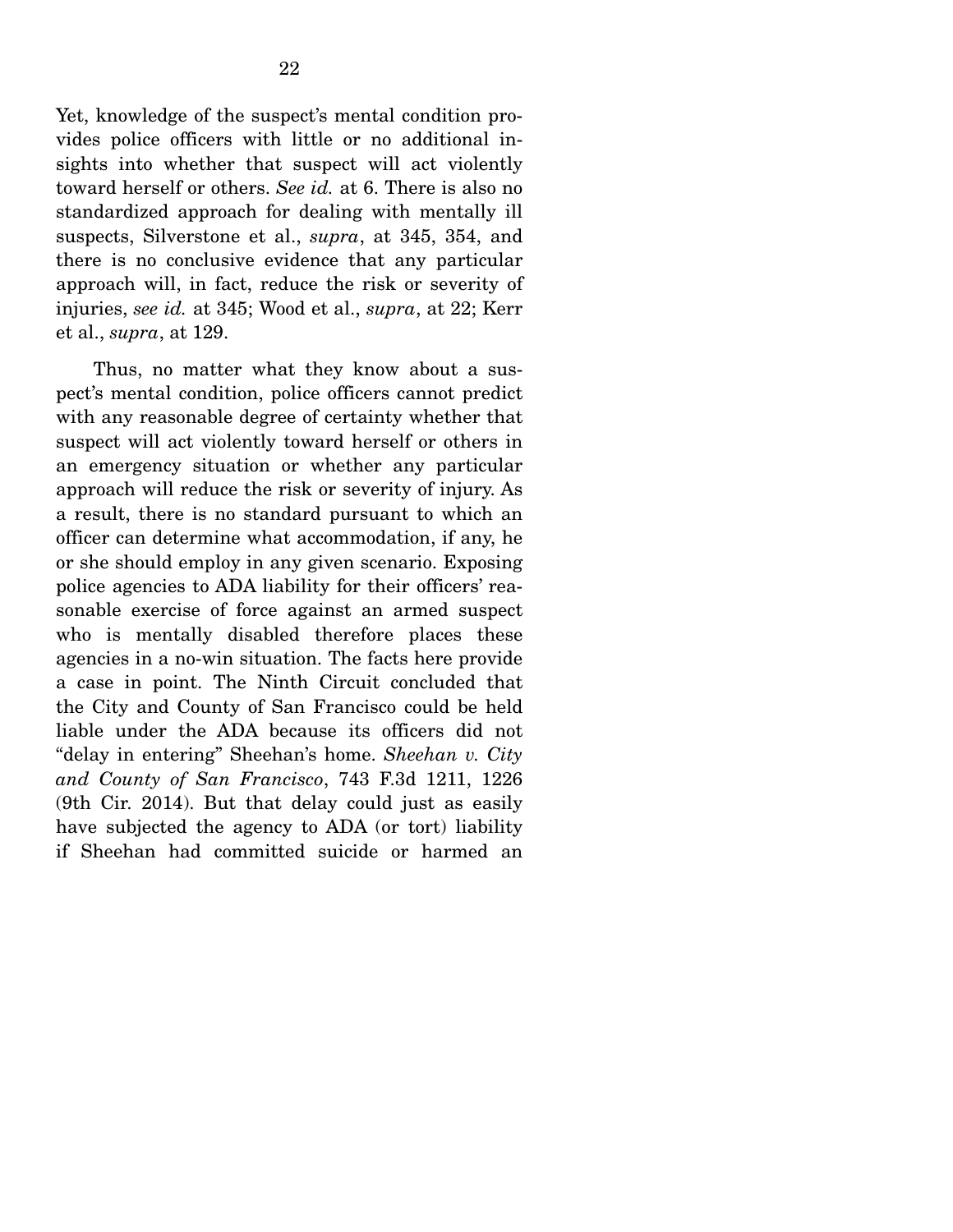innocent bystander who may have been in her home or if she had escaped.

 This is why Department of Justice regulations promulgated under the ADA do not require a public entity to permit an individual to participate in or benefit from its services, programs, or activities if the individual poses a "direct threat" to the health or safety of others. 28 C.F.R. §§ 35.139(a), 35.104 (defining "direct threat"). This is also why other circuits have held that it is *not* reasonable to expect police officers to accommodate an armed suspect's mental illness in a crisis situation that requires split-second decisions. *See De Boise v. Taser Intern., Inc.*, 760 F.3d 892, 899 (8th Cir. 2014); *Tucker v. Tennessee*, 539 F.3d 526, 536 (6th Cir. 2008), *cert. denied*, 558 U.S. 816 (2009); *Hainze v. Richards*, 207 F.3d 795, 801-02 (5th Cir. 2000), *cert. denied*, 531 U.S. 959 (2000). And this is why this Court should hold the same.

## **B. Because The Officers Could Not Predict Whether Sheehan Would Harm Herself Or Others If They Did Not Enter Her Room, They Are Entitled To Qualified Immunity.**

 For the same reasons articulated above, the officers in this case should have been accorded qualified immunity. " 'Qualified immunity gives [police officers] breathing room to make reasonable but mistaken judgments,' and 'protects all but the plainly incompetent or those who knowingly violate the law."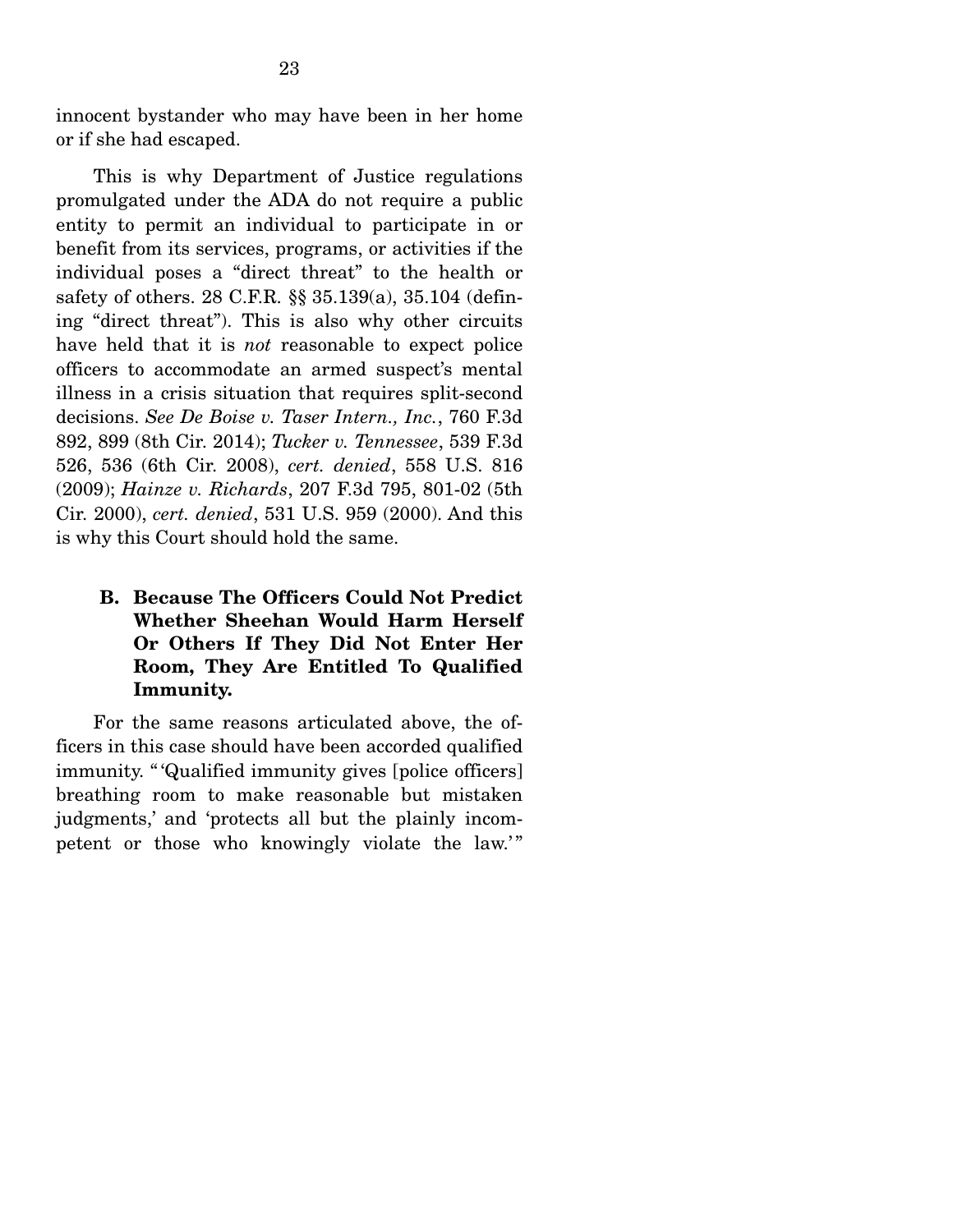*Stanton v. Sims*, 134 S. Ct. 3, 5 (2013) (quoting *Ashcroft v. al-Kidd*, 131 S. Ct. 2074, 2085 (2011)). Thus, officers "will not be [held] liable for mere mistakes in judgment, whether the mistake is one of fact or one of law." *Butz v. Economou*, 438 U.S. 478, 507 (1978). If the lawfulness of an officer's actions is debatable, immunity attaches and bars liability for damages. *al-Kidd*, 131 S. Ct. at 2083; *see also Malley v. Briggs*, 475 U.S. 335, 341 (1986) ("[I]f officers of reasonable competence could disagree on [whether the conduct was lawful], immunity should be recognized."). For "the statutory or constitutional question [to] be beyond debate," there must be controlling authority or "a robust 'consensus of cases of persuasive authority.' " *al-Kidd*, 131 S. Ct. at 2083, 2084 (quoting *Wilson v. Layne*, 526 U.S. 603, 617 (1999)). And the constitutional or statutory right "must have been 'clearly established' in a more particularized, and hence more relevant, sense." *Anderson v. Creighton*, 483 U.S. 635, 640 (1987).

 Police officers cannot predict with any reasonable degree of certainty whether an armed suspect who is mentally ill will act violently, *see* Swanson et al., *supra*, at 6, or whether a particular approach will avoid injury, Silverstone et al., *supra*, at 345; Kerr et al., *supra*, at 129; Wood et al., *supra*, at 22. Thus, the actions of the officers in this case – which were made during a crisis situation requiring split-second judgments – cannot be deemed plainly incompetent, much less unreasonable. Under well-established precedents of this Court, these officers are entitled to qualified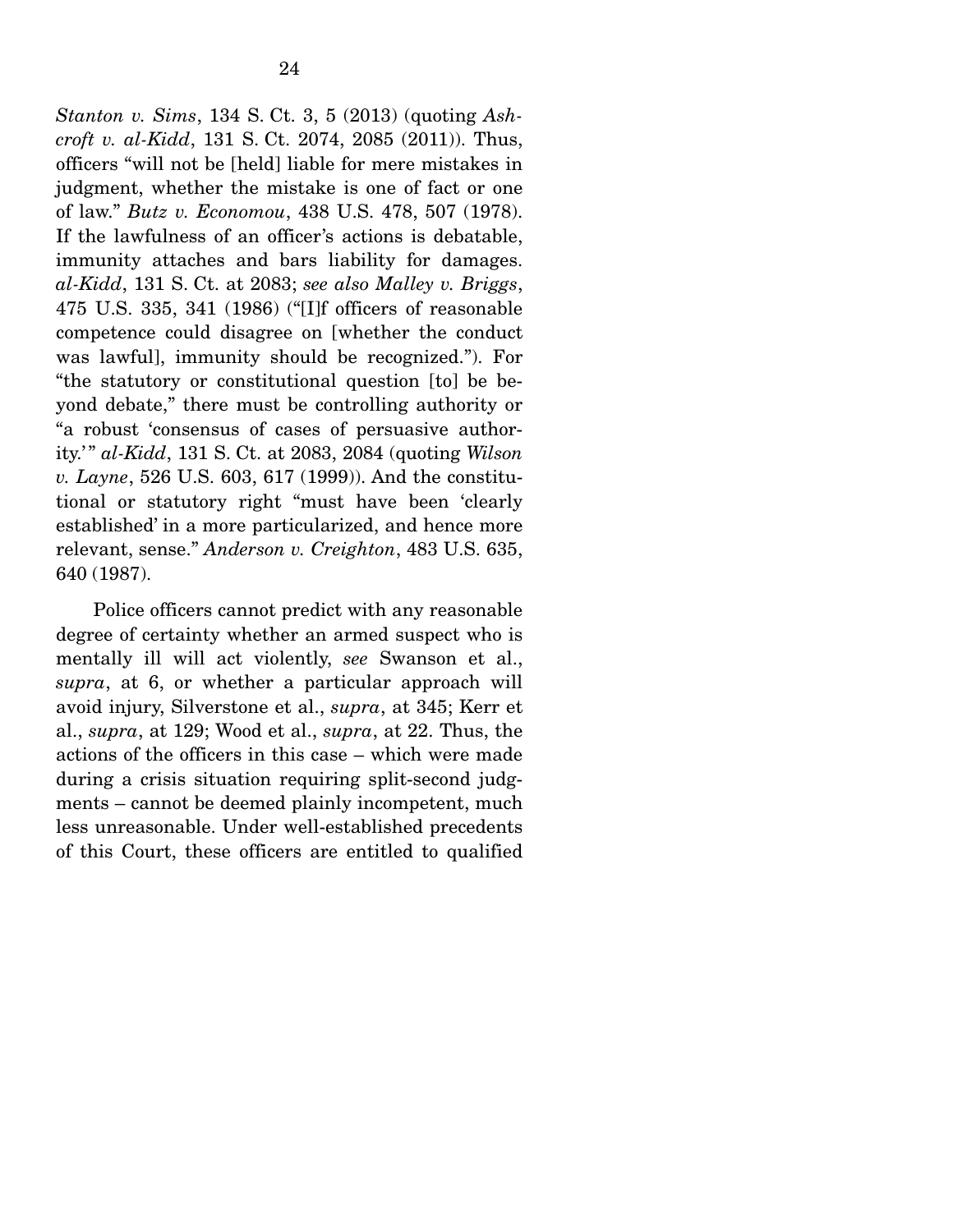immunity. *See Stanton*, 134 S. Ct. at 5; *Ryburn v. Huff*, 132 S. Ct. 987, 991-92 (2012).

## **II. HOLDING POLICE OFFICERS AND AGEN-CIES LIABLE WHERE THE USE OF FORCE WAS REASONABLE PUTS OFFICERS, SUS-PECTS, AND THE PUBLIC AT RISK.**

When dealing with armed and violent individuals, police officers "are often forced to make splitsecond judgments – in circumstances that are tense, uncertain, and rapidly evolving" to protect themselves, the suspect, or innocent bystanders. *Graham v. Connor*, 490 U.S. 386, 397 (1989). In these exigent circumstances, hesitancy and delay often have serious consequences. This is true regardless of whether the suspect has a mental illness.

 Exposing police officers to liability under the ADA or § 1983 for their reasonable use of force during encounters with armed and violent suspects who are mentally ill will likely induce hesitancy or delay by the officers. There are no standardized procedures for dealing with the wide spectrum of mentally ill suspects and exigent circumstances that have proven to be practical or effective in reducing injury. *See* Silverstone et al., *supra*, at 345; Tucker et al., *supra*, at 245; Cordner, *supra*, at 26-27. Nor do officers have any way of predicting the behavior of unpredictable suspects under unpredictable circumstances. *See*  Swanson et al., *supra*, at 6. Left with no good options, police officers may be paralyzed into inaction.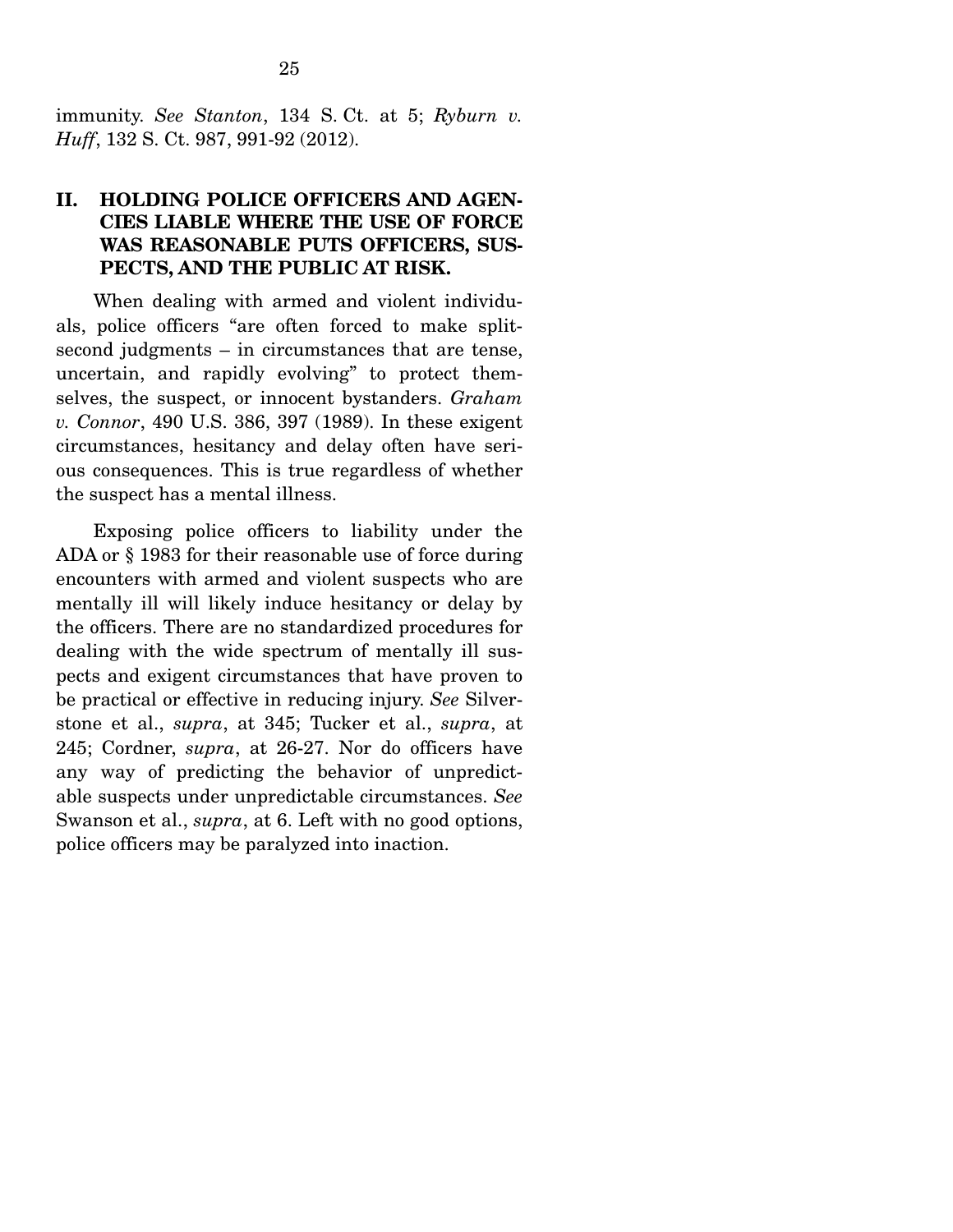This paralysis jeopardizes public safety. When confronted with armed and violent persons, officers often experience "perceptual and memory distortions . . . such as tunnel vision, time dilation, and auditory blunting." J. Pete Blair et al., *Reasonableness and Reaction Time*, 14 Police Q. 323, 328 (2011). As a result, even well-trained officers often cannot react and fire their weapons before a suspect can use deadly force against the officers or innocent bystanders – even if the officer has his gun aimed at the suspect. *Id.* at 335-36. Consistent with the results of this scientific research, this Court has long held that "judges should be cautious about second-guessing a police officer's assessment, made on the scene, of the danger presented by a particular situation." *Ryburn*, 132 S. Ct. at 991-92. Yet, exposing the police officers or the police agency in this case to liability under § 1983 or the ADA does just that. In doing so, the Ninth Circuit's decision places the health and safety of all police officers, suspects, and bystanders at risk.

 The risk of officer hesitancy or delay to the mentally ill suspect may be especially great. If the Ninth Circuit's decision is affirmed, police officers may be better off avoiding or delaying encounters with armed and violent persons with mental illnesses rather than attempting to neutralize the threat they pose. But mentally ill persons present a heightened risk of suicide, Swanson et al., *supra*, at 5, and many police encounters with the mentally ill involve threats of suicide. Delays in engaging those persons under the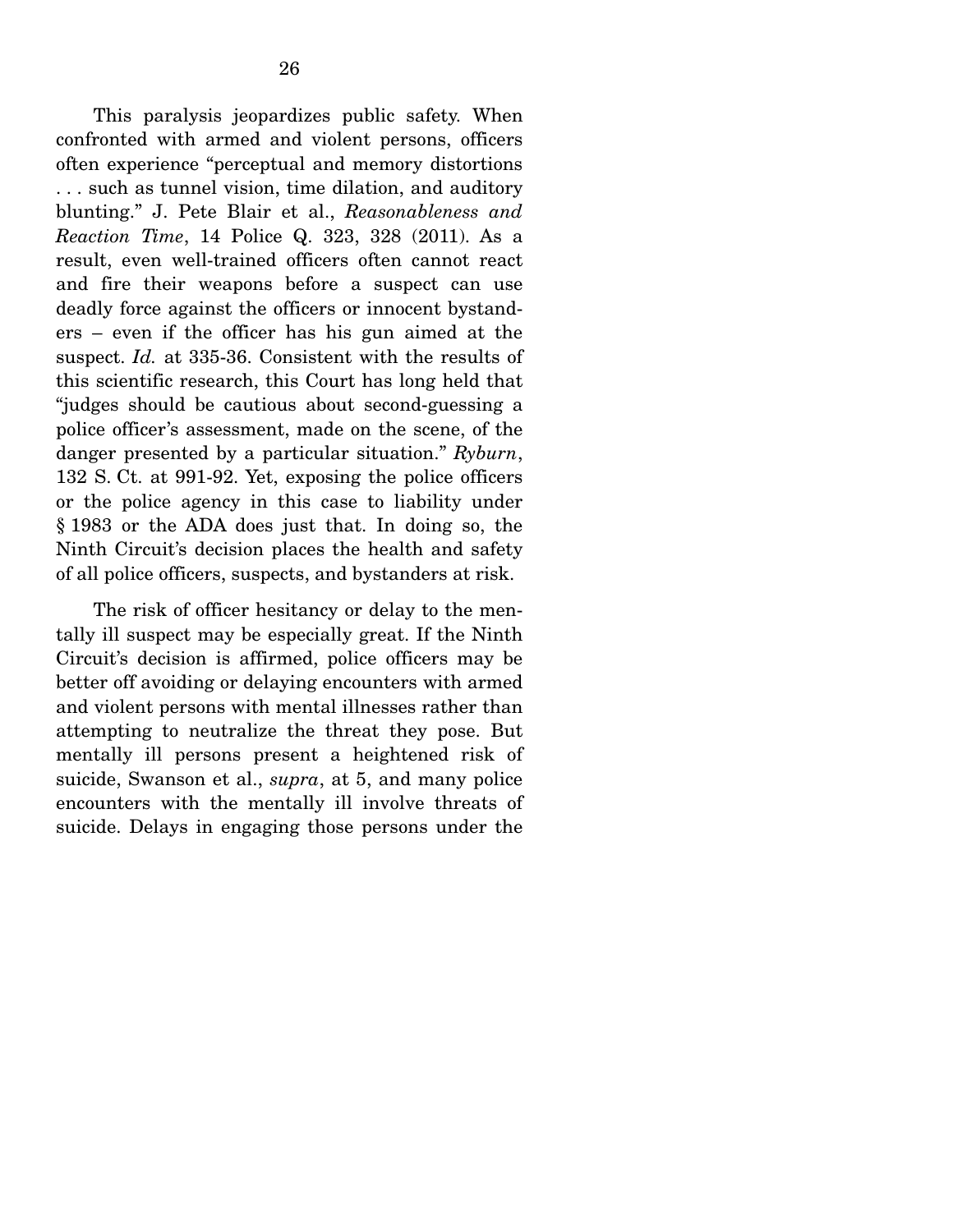auspices of offering an accommodation may increase the likelihood that they will harm themselves.

 The risk of harm to police officers, mentally ill suspects, and innocent bystanders will only increase as the number of police encounters with the mentally ill continues to rise. Courts should not supplant the judgment of police officers in the field with a prescribed approach to encounters with violent, mentally ill suspects. This is especially so given the dearth of evidence that any particular approach will provide greater protection from injury to officers, suspects, or innocent bystanders. *See* Silverstone et al., *supra*, at 345; Wood et al., *supra*, at 22; Kerr et al., *supra*, at 129. To protect public safety, officers must be able to take any necessary actions, including actions that will inevitably, with 20/20 hindsight, be alleged to have further agitated the mentally ill individual.

## **III. HOLDING POLICE OFFICERS AND AGEN-CIES LIABLE FOR THE USE OF REASON-ABLE FORCE WILL STIFLE INNOVATIVE APPROACHES TO DEALING WITH THE MENTALLY ILL AND DEPRIVE LOCAL GOVERNMENTS OF MUCH-NEEDED RE-SOURCES.**

Recognizing that police officers often function as "armed social workers," local law enforcement agencies have developed specialized programs that train officers to recognize the signs of mental illness and identify strategies for dealing with mentally ill persons. Torrey et al., *supra*, at 9. But current research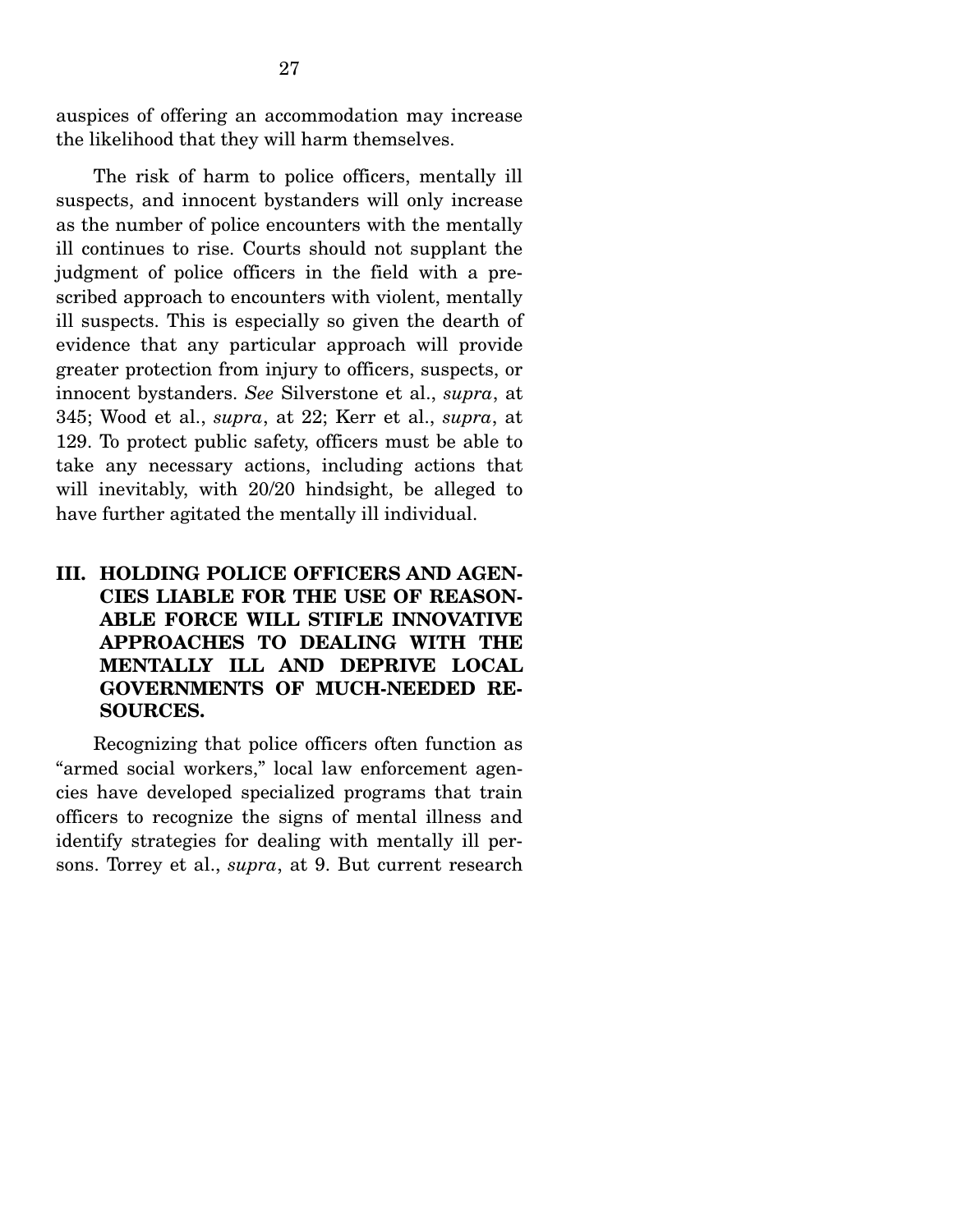on these programs is limited, and "the best methods for educating the police force remain uncertain." Silverstone et al., *supra*, at 344. Indeed, "there are no currently accepted models that appear to have reproducibly positive outcomes." *Id.* at 345. Moreover, studies suggest that specialized programs may have no effect on injuries experienced during police encounters with the mentally ill. *See, e.g.*, Kerr et al., *supra*, at 129; Wood et al., *supra*, at 22.

 Despite this, the Ninth Circuit held that police agencies or officers may be held liable under the ADA or Fourth Amendment for the officers' reasonable use of force when the officers fail to take "reasonable" steps to de-escalate encounters with mentally ill persons. *Sheehan,* 743 F.3d at 1216-17. Specifically, the Ninth Circuit suggested that the officers "should have respected [Sheehan's] comfort zone, engaged in nonthreatening communications and used the passage of time to defuse the situation rather than precipitating a deadly confrontation." *Id.* at 1233. In doing so, the Ninth Circuit implies that this one-size-fits-all approach – developed with the benefit of 20/20 hindsight – will reduce the risk of injury during police encounters with mentally ill persons who are armed and violent.

 But there are currently no evidence-based models for reducing injury during police encounters with mentally ill persons. *See* Silverstone et al., *supra*, at 345; Kerr et al., *supra*, at 129. Moreover, the diverse spectrum of mental illnesses that police encounter combined with the wide range of crisis situations that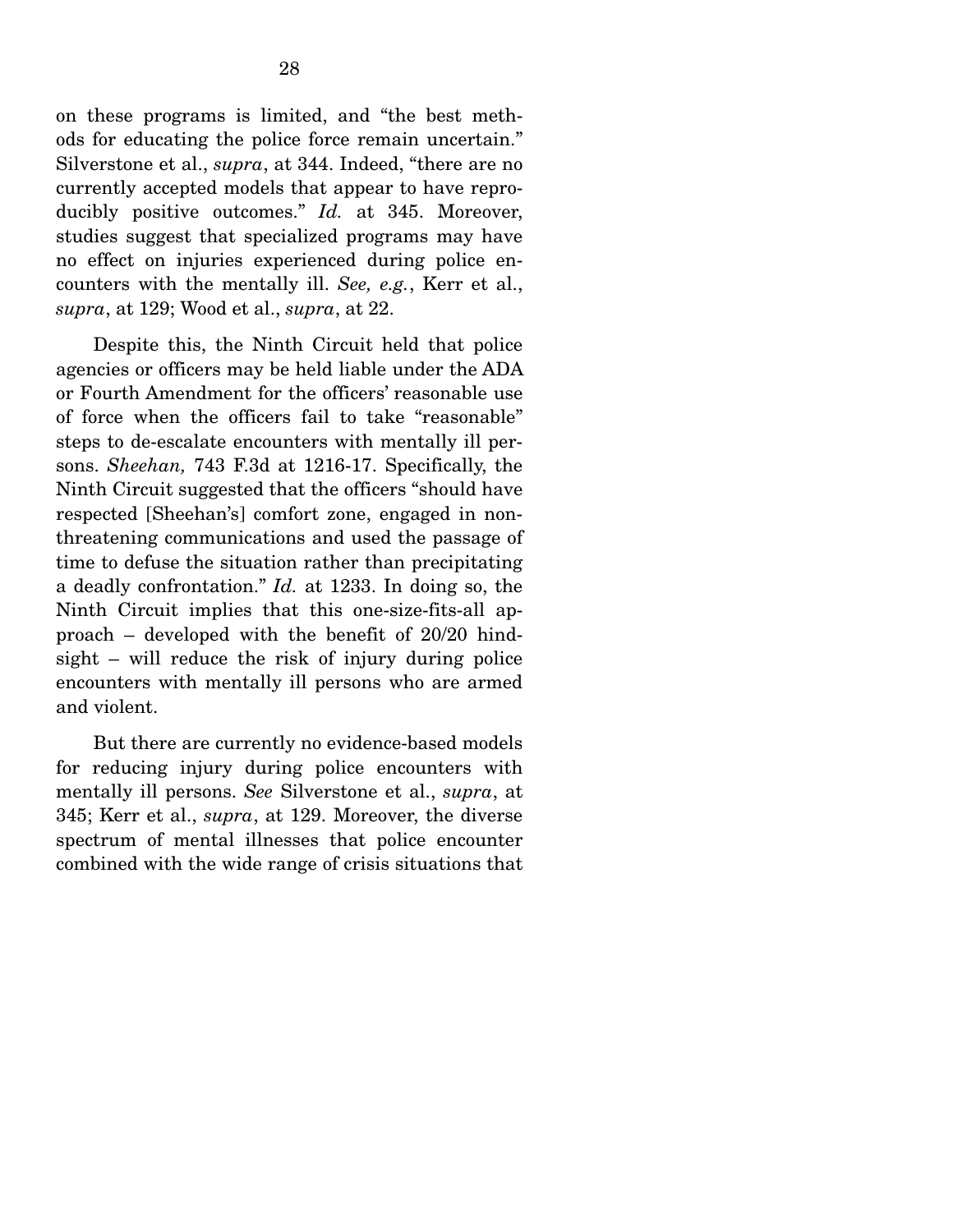may arise make a standardized approach ineffective and impractical. *See* Tucker et al., *supra*, at 245. As a result, exposing police officers and their government employers to liability in this case will likely result in the adoption of practices based on litigation risk, rather than empirical evidence. Those practices will likely include rigid approaches designed to avoid liability rather than reduce injury and improve outcomes.

 As a result, the Ninth Circuit's decision, if affirmed, will likely discourage innovative approaches to police encounters with the mentally ill. Because the use of unproven approaches may expose law enforcement agencies to liability, these agencies will be reluctant to try new approaches for dealing with the mentally ill. Yet, new and innovative approaches are the key to improving outcomes. Indeed, "the need to design and tailor interventions suited to community contexts is essential." Wood et al., *supra*, at 36.

 Even more troubling, the creation of new grounds for police liability will deprive local governments of the funds they need to develop and adopt better programs for dealing with the mentally ill. Cities and counties already "spend large sums of money to defend themselves against lawsuits when the officer is ultimately exonerated and the shooting is ruled justifiable." Blair et al., *supra*, at 325. Exposing cities and counties to liability when the use of force is reasonable will only increase the amount of money that they must devote to defending lawsuits, rather than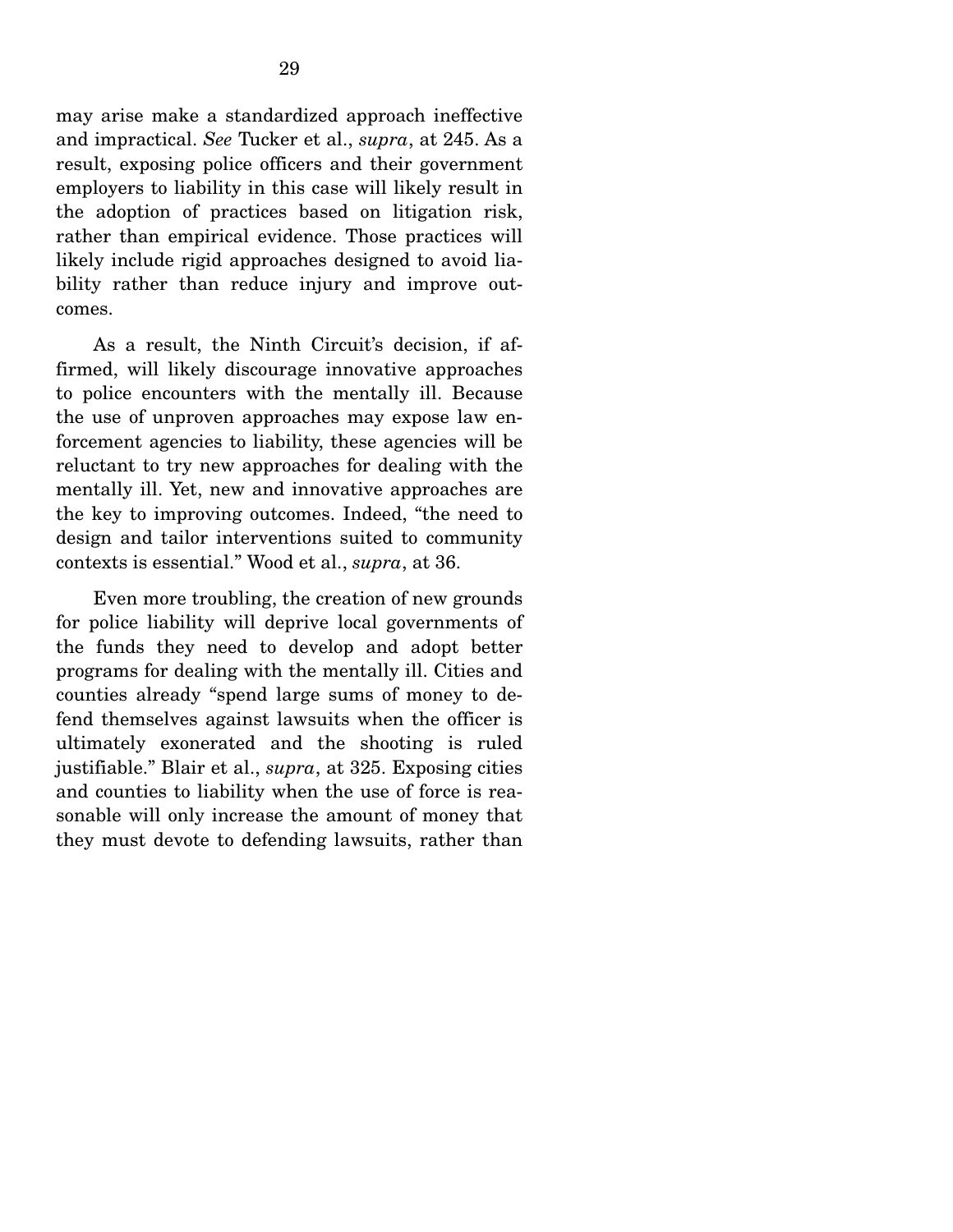treating the mentally ill or improving police procedures for dealing with the mentally ill.

 The harm to jurisdictions with small police forces is especially pernicious. Many lack the capacity, expertise, and funds to train their police officers and do not have access to the mental health resources needed to deal effectively with the mentally ill. Reuland & Schwarzfeld, *supra*, at 9. Moreover, many of the more accepted approaches to dealing with the mentally ill like CIT may not be suitable or effective for small jurisdictions. Cordner, *supra*, at 26-27. These jurisdictions have the greatest need for innovative approaches and for the resources needed to implement those approaches. Affirming the Ninth Circuit's decision will therefore have a disproportionate impact on the jurisdictions that can least afford it.

 The proper approach to police encounters with mentally ill persons who are armed and violent should not be determined through litigation. By subjecting police officers and their municipal employers to liability when the use of force is reasonable, the Ninth Circuit's decision does just that. Accordingly, this Court should reverse.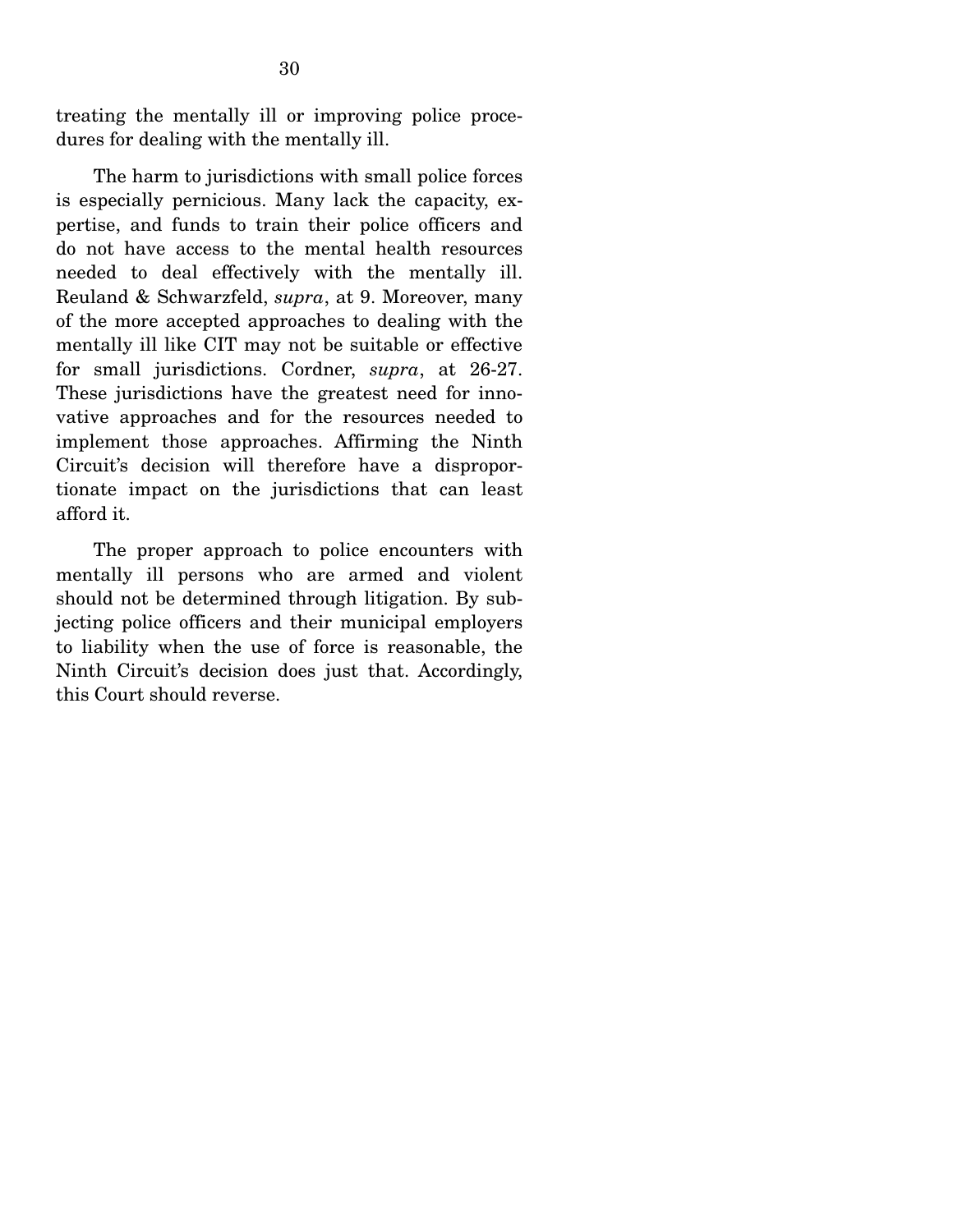## **IV. ASKING POLICE OFFICERS TO EXERCISE BETTER JUDGMENT IN CONFRONTING MENTALLY ILL PERSONS THAN MENTAL HEALTH PROFESSIONALS IS GROSSLY UNFAIR.**

The primary job of police officers is to safeguard the public and keep the peace. They are not mental health professionals, and they are not trained to provide mental health treatment. Yet, police officers have been forced to play the role of social workers, psychiatrists, and psychologists. *See* Reuland et al., *supra*, at 3; Wood et al., *supra*, at 2. Forcing police officers to shoulder the burden of the limitations or shortfalls in our mental health system when injuries occur is grossly unfair.

 Indeed, the successful treatment of mentally ill persons depends on many factors, including adherence to treatment regimens; effective case management; the availability of inpatient and outpatient treatment; provision of structured housing; and support from family and community members. When police officers are called to a crisis situation involving an armed and violent suspect with a mental illness, that suspect may be untreated or the suspect's treatment has failed. Police officers "commonly determine that a subject has a mental illness only when they arrive on the scene," Compton I, *supra*, at 528, and usually have limited information about the subject's mental illness and current state of deterioration, *see*  Tucker et al., *supra*, at 241. Officers also often have limited options for handling the situation. *See id*. In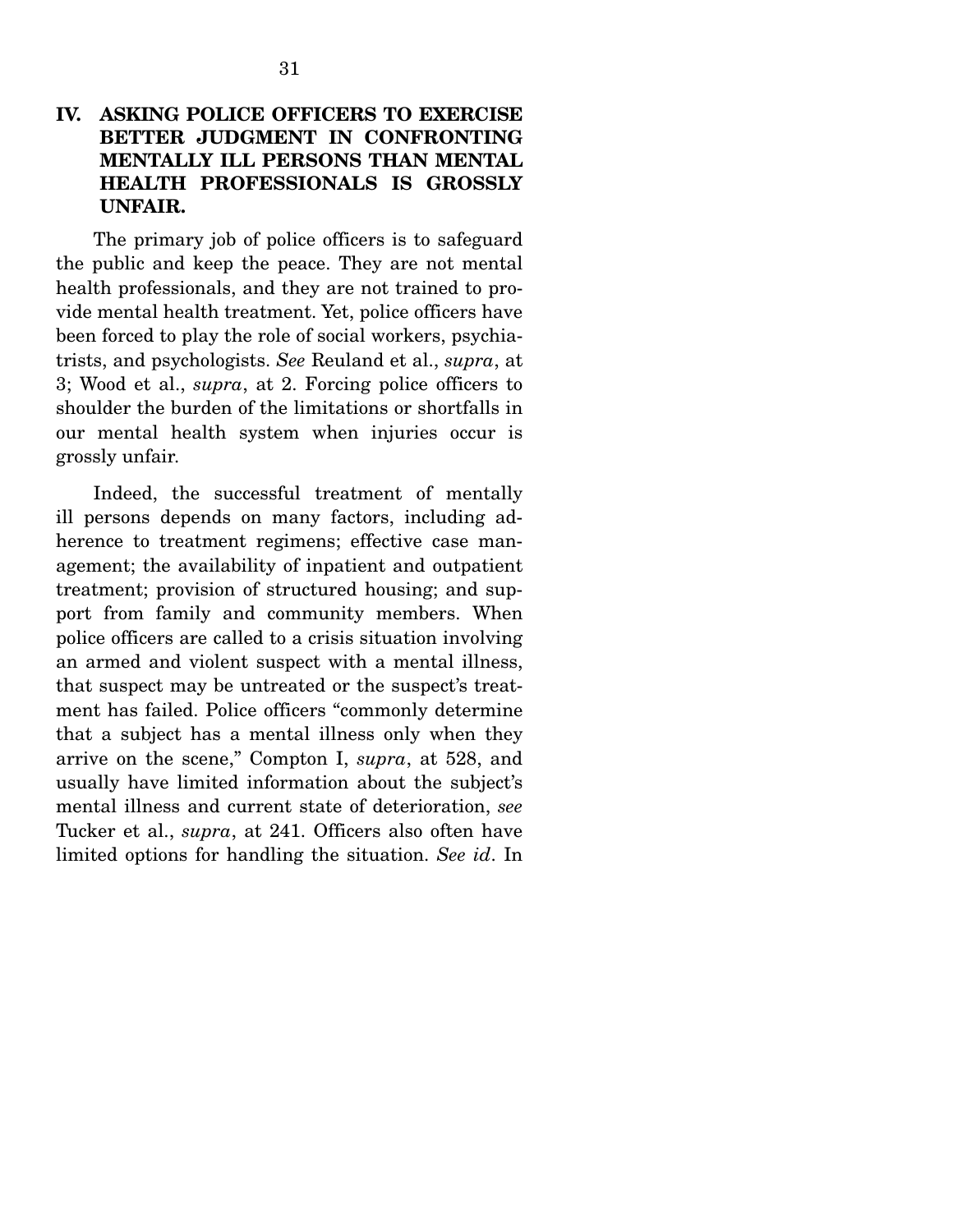police encounters where injuries occur, the use of force that gave rise to the injuries may be justified based on an objective assessment of the circumstances. Blair et al., *supra*, at 325. Exposing officers to liability based on their objectively reasonable use of force in exigent circumstances places these officers in an untenable situation.

 It is especially unfair to those police officers because they cannot predict with any reasonable degree of certainty whether an armed suspect with a mental illness will act violently toward herself or others in exigent circumstances. Even psychiatrists cannot make those predictions with any degree of accuracy "in an emergency setting." *See* Swanson et al., *supra*, at 6. It is also unfair because there is no conclusive evidence that any particular approach for dealing with an armed and violent person who suffers from a serious mental illness will avoid injury. *See*  Silverstone et al., *supra*, at 345; Wood et al., *supra*, at 22; Kerr et al., *supra*, at 129. Holding police officers or agencies liable for the officers' use of reasonable force because the officers failed to make a prediction that trained mental health professionals could not make or because the officer failed to take an approach that no research has shown to reduce injury is not just unfair, it makes no sense.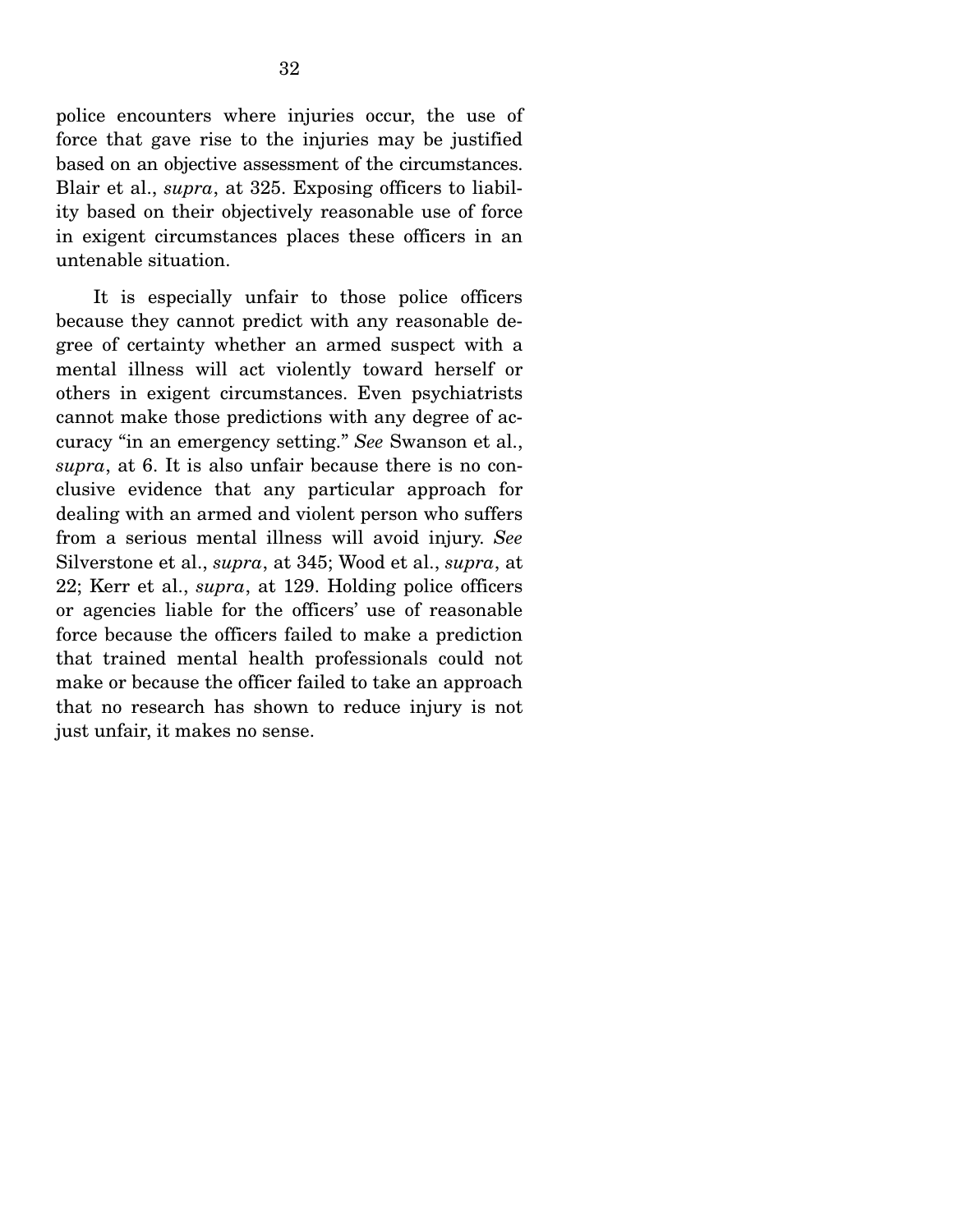## **V. EXISTING FOURTH AMENDMENT LIMITS ON THE USE OF FORCE SUFFICIENTLY PROTECT MENTALLY ILL SUSPECTS FROM INJURY DURING POLICE EN-COUNTERS.**

Under the Fourth Amendment, an officer may only use any force that is reasonable. *Graham*, 490 U.S. at 396. Reasonableness "must be judged from the perspective of a reasonable officer on the scene, rather than with the 20/20 vision of hindsight." *Id*. (citation omitted). This standard ensures that police officers may only use force that is objectively reasonable under the circumstances. When those circumstances justify deadly force, officers need not use non-deadly alternatives<sup>3</sup> or halt their use of deadly force until the threat is over. *See Plumhoff v. Rickard*, 134 S. Ct. 2012, 2022 (2014) ("[I]f lethal force is justified, officers are taught to keep shooting until the threat is over." (Quotation omitted)). Any other

<sup>3</sup> Officers have no duty to retreat under California law. Cal. Penal Code § 835a (peace officers need not retreat by reason of the resistance or threatened resistance of the arrestee); *accord State v. Allery*, 682 P.2d 312, 316 (Wash. 1984) (Washington law does not require retreat when "one is feloniously assaulted in a place where she has a right to be"). An en banc panel of the Ninth Circuit has also "reject[ed] th[e] premise" that "in an armed standoff, once a suspect is seized by virtue of being surrounded and ordered to surrender, the passage of time may operate to liberate that suspect, re-kindle the arrest warrant requirement, and require police to assess with each passing minute whether the circumstances remain exigent." *Fisher v. City of San Jose*, 558 F.3d 1069, 1076 (9th Cir. 2009) (en banc).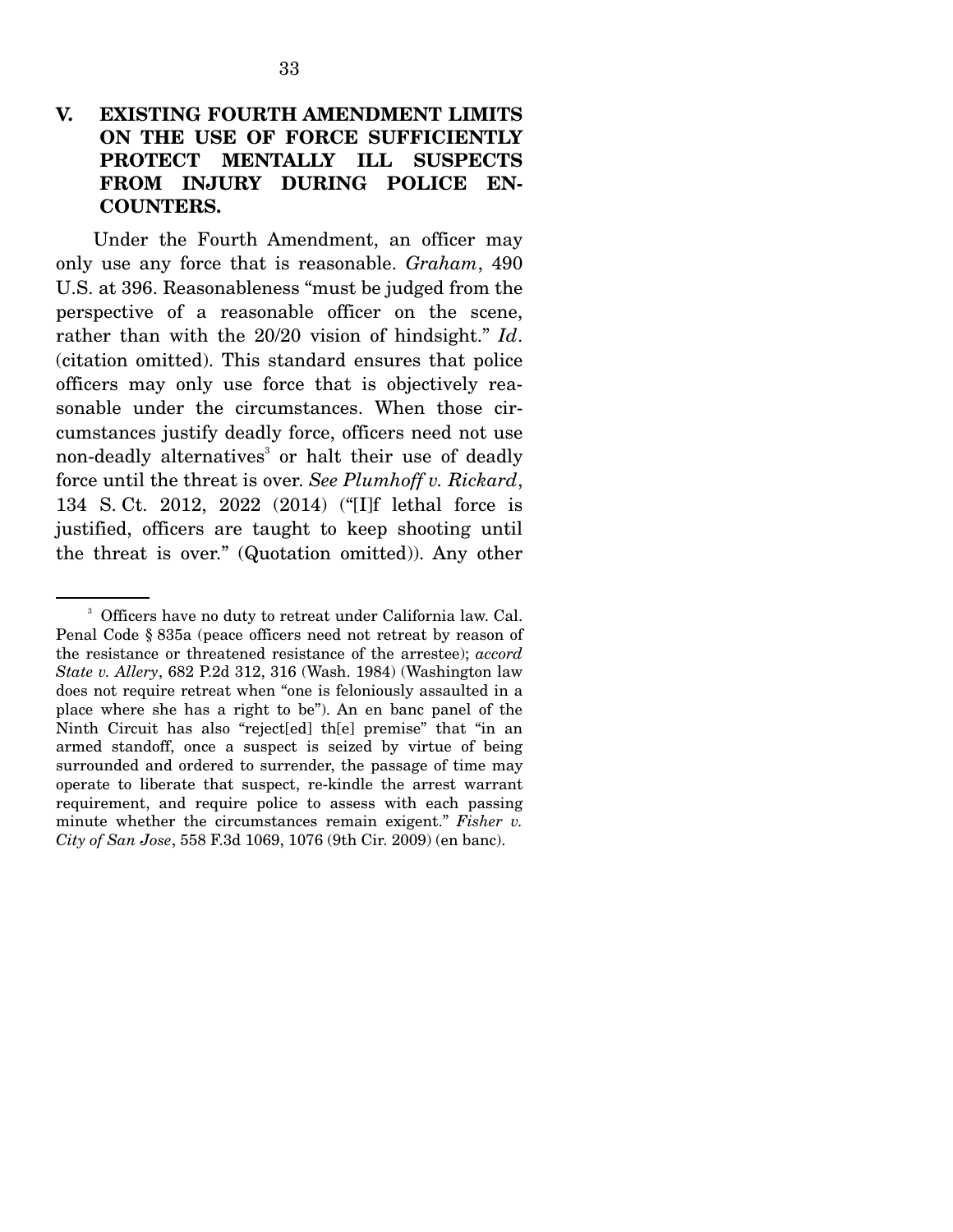standard would require officers to exercise "superhuman judgment":

In the heat of battle with lives potentially in the balance, an officer would not be able to rely on training and common sense to decide what would best accomplish his mission. Instead, he would need to ascertain the *least* intrusive alternative (an inherently subjective determination) and choose that option and that option only. Imposing such a requirement would inevitably induce tentativeness by officers, and thus deter police from protecting the public and themselves. It would also entangle the courts in endless second-guessing of police decisions made under stress and subject to the exigencies of the moment.

*Scott v. Henrich*, 39 F.3d 912, 915 (9th Cir. 1994).

 Existing Fourth Amendment standards are already sufficient to protect the rights of mentally ill suspects who are subjected to force by police in an exigent circumstance. Neither the ADA – which only requires reasonable accommodation – nor the Fourth Amendment – which only prohibits an unreasonable search or seizure – should impose additional protections for the mentally ill.



#### **CONCLUSION**

 When confronting armed and violent suspects who are mentally ill, police officers have an incredibly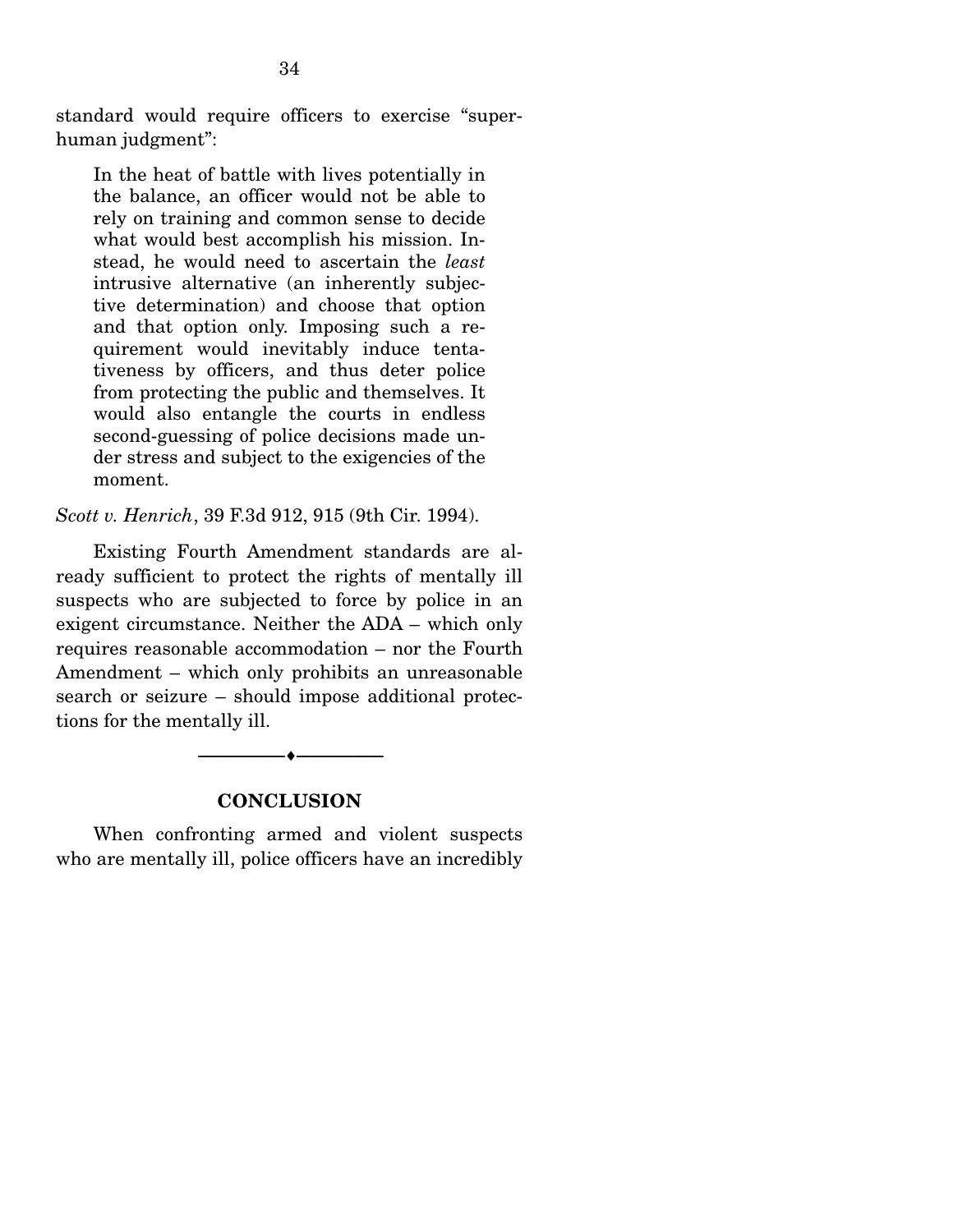difficult job. They must not only protect themselves and any innocent bystanders, they must also protect the suspects themselves. To accomplish this, officers must make split-second decisions in tense, uncertain, and rapidly changing circumstances. Because police officers cannot predict with any reasonable degree of certainty whether mentally ill suspects will act violently or whether any particular approach will reduce the risk or severity of injury, holding officers liable for their reasonable use of force is not only unfair, it also places officers, innocent bystanders, and the suspects themselves at greater risk of harm. This is not what the ADA or § 1983 requires.

Accordingly, this Court should reverse the decision of the Ninth Circuit.

Respectfully submitted,

COUNTY OF SANTA CLARA OFFICE OF THE COUNTY COUNSEL ORRY KORB, County Counsel DANNY CHOU, Assistant County Counsel *Counsel of Record* GRETA S. HANSEN, Lead Deputy County Counsel MELISSA R. KINIYALOCTS, Deputy County Counsel 70 West Hedding Street, East Wing, 9th Floor San Jose, California 95110 Telephone: (408) 299-5900 danny.chou@cco.sccgov.org